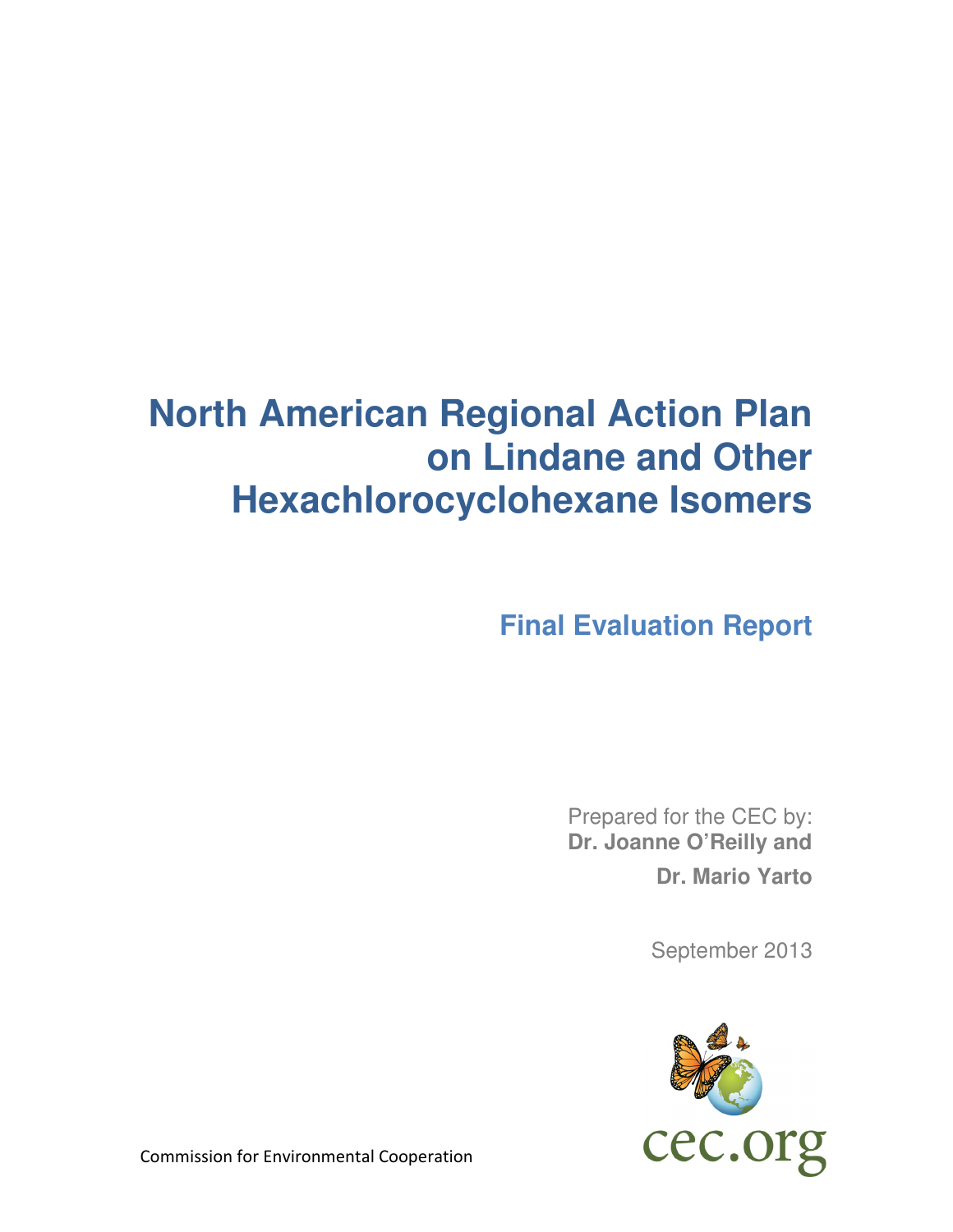Please cite as:

CEC 2013. *North American Regional Action Plan on Lindane and other Hexachlorocyclohexane Isomers: Final Evaluation Report.* Montreal, Canada: Commission for Environmental Cooperation, 45 pp.

This report was prepared by Joanne O'Reilly and Mario Yarto for the Secretariat of the Commission for Environmental Cooperation of North America. The information contained herein is the responsibility of the authors and does not necessarily reflect the points of view of the CEC or the governments of Canada, Mexico, or the United States.

Reproduction of this document in whole or in part and in any form for educational or non-profit purposes may be made without special permission from the CEC Secretariat, provided acknowledgment of the source is made. The CEC would appreciate receiving a copy of any publication or material that uses this document as a source.

Except where otherwise noted, this work is protected under a Creative Commons Attribution Noncommercial-No Derivative Works License.



© Commission for Environmental Cooperation, 2013

#### **Publication Details**

*Publication type:* Report *Publication date:* September 2013 *Original language:* English *Review and quality assurance procedures:*  Final Party review: May 2013 *QA12.12* 

*Disponible en español – Disponible en français (Sommaire de rapport)* 

Legal deposit – *Bibliothèque et Archives nationales du Québec,* 2013

Legal deposit – Library and Archives Canada, 2013

For more information:

## **Commission for Environmental Cooperation**

393, rue St-Jacques Ouest, bureau 200 Montreal (Quebec) H2Y 1N9 Canada t 514.350.4300 f 514.350.4372 info@cec.org / www.cec.org

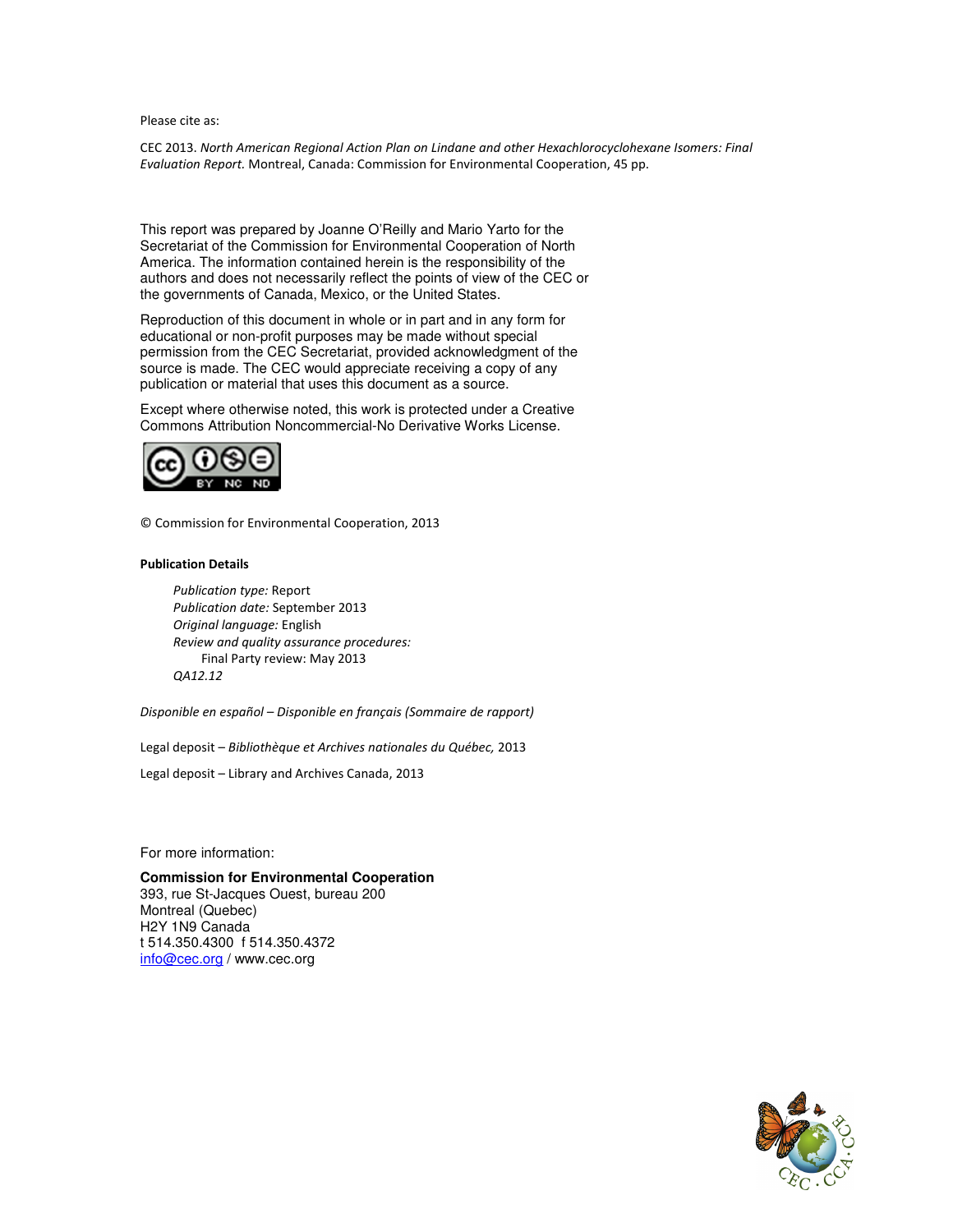## **Table of Contents**

| 2.1. History and Current Status of Lindane Use and Registration in Canada 8             |  |
|-----------------------------------------------------------------------------------------|--|
|                                                                                         |  |
|                                                                                         |  |
| 2.2. History and Current Status of Lindane Use and Registration in Mexico10             |  |
|                                                                                         |  |
|                                                                                         |  |
| 2.3. History and Current Status of Lindane Use and Registration in the United States of |  |
|                                                                                         |  |
|                                                                                         |  |
|                                                                                         |  |
|                                                                                         |  |
|                                                                                         |  |
|                                                                                         |  |
|                                                                                         |  |
|                                                                                         |  |
|                                                                                         |  |
|                                                                                         |  |
|                                                                                         |  |
| 4.1.1. Inventory of Lindane Products Used for Pharmaceutical Purposes 22                |  |
|                                                                                         |  |
|                                                                                         |  |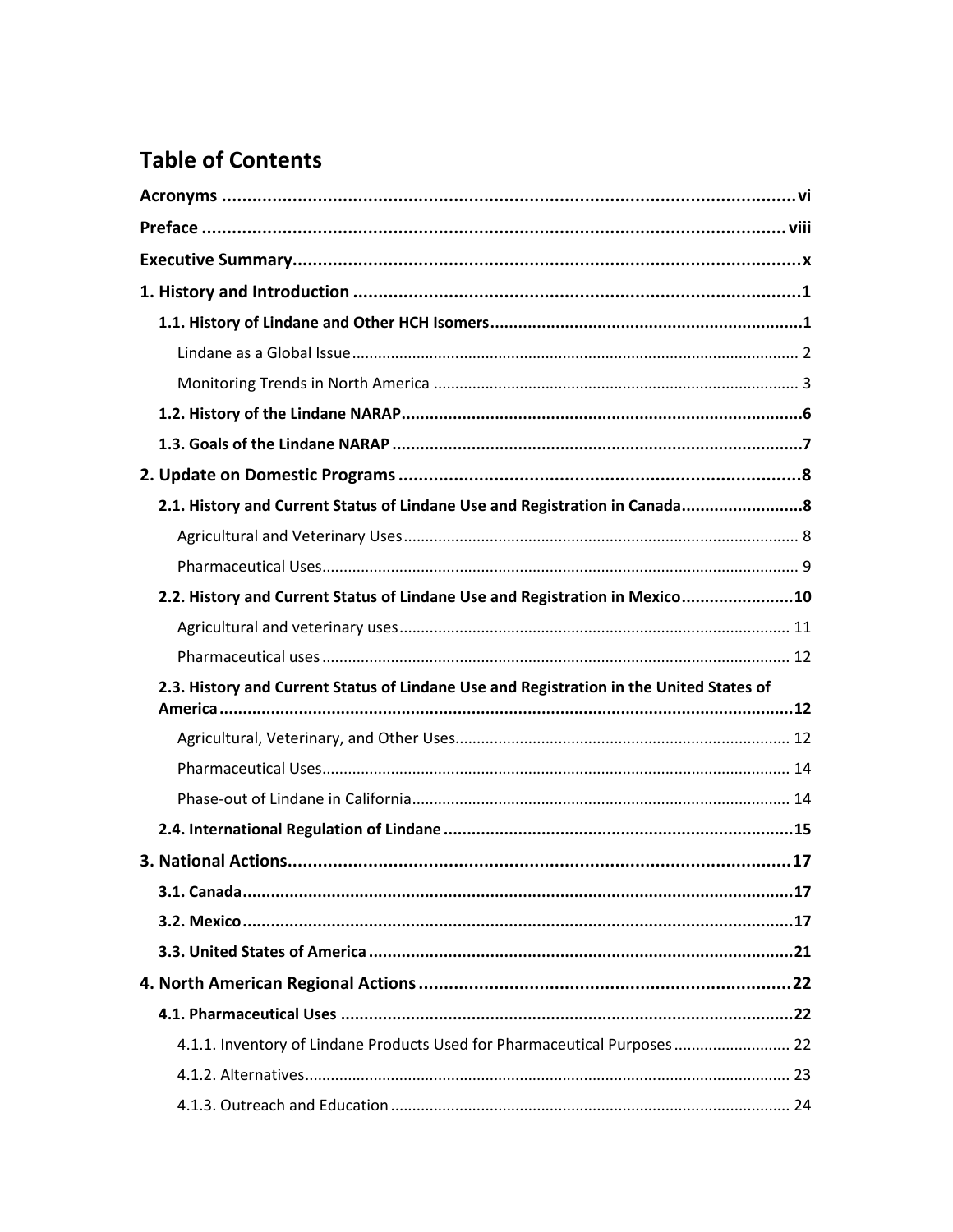| 4.3.1. Inventory of lindane products used for agricultural pesticide purposes  27 |  |
|-----------------------------------------------------------------------------------|--|
|                                                                                   |  |
|                                                                                   |  |
|                                                                                   |  |
|                                                                                   |  |
|                                                                                   |  |
|                                                                                   |  |
|                                                                                   |  |
|                                                                                   |  |
|                                                                                   |  |
|                                                                                   |  |
|                                                                                   |  |
|                                                                                   |  |
|                                                                                   |  |
|                                                                                   |  |
|                                                                                   |  |
|                                                                                   |  |
|                                                                                   |  |
|                                                                                   |  |
|                                                                                   |  |
|                                                                                   |  |
|                                                                                   |  |
|                                                                                   |  |
|                                                                                   |  |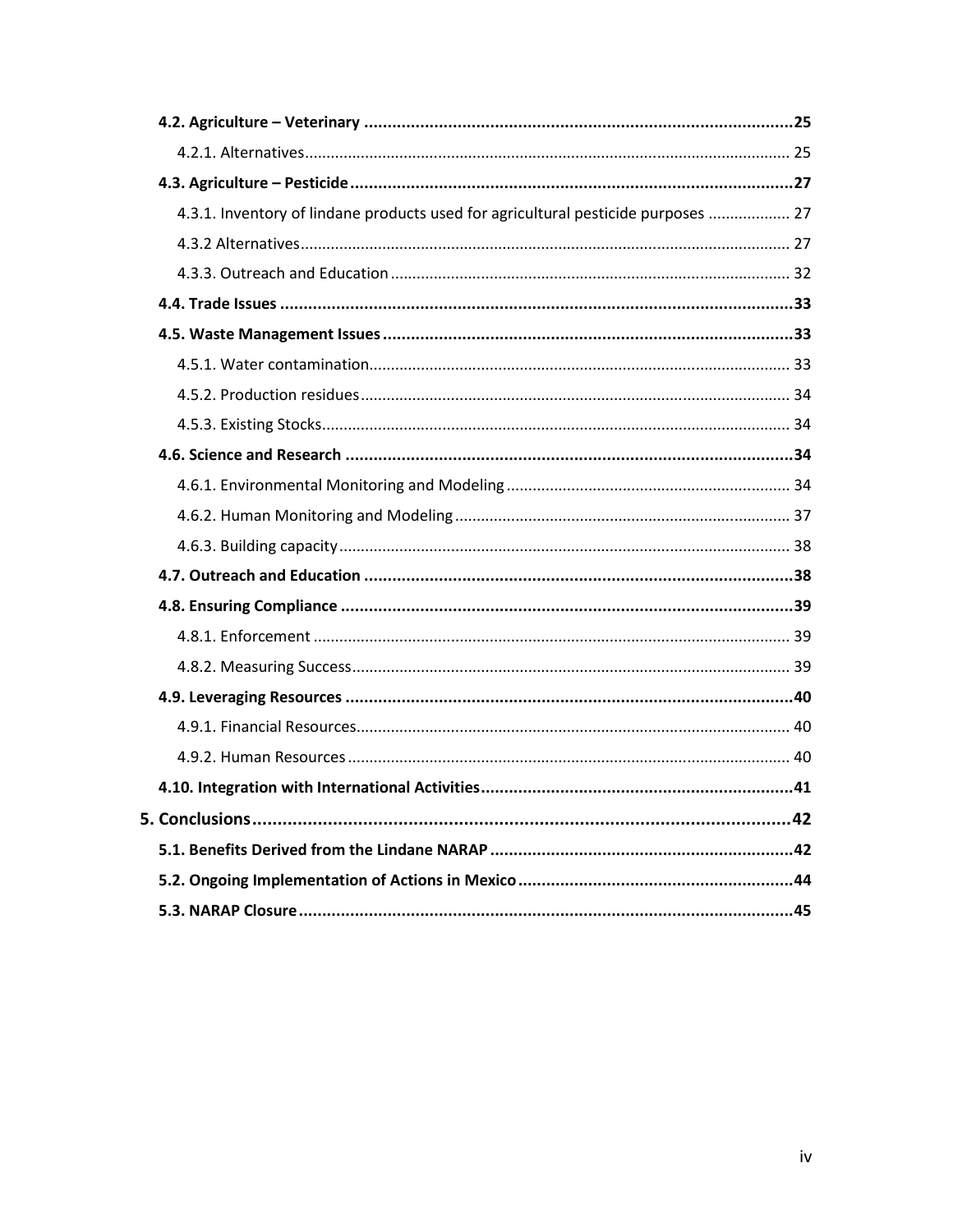## **Tables**

| Table 1. Ratio of Isomers in the Production of Technical-grade HCH  1                   |
|-----------------------------------------------------------------------------------------|
| Table 2. Available Alternatives to the Pharmaceutical Uses of Lindane in Canada, Mexico |
| Table 3. Available Alternatives to the Pesticidal Uses of Lindane in Canada, Mexico and |
| Table 4. Available Alternatives to the Pesticidal Uses of Lindane in Canada, Mexico and |
| Table 5. Available Non-chemical Alternatives to Agricultural Seed Treatment Uses of     |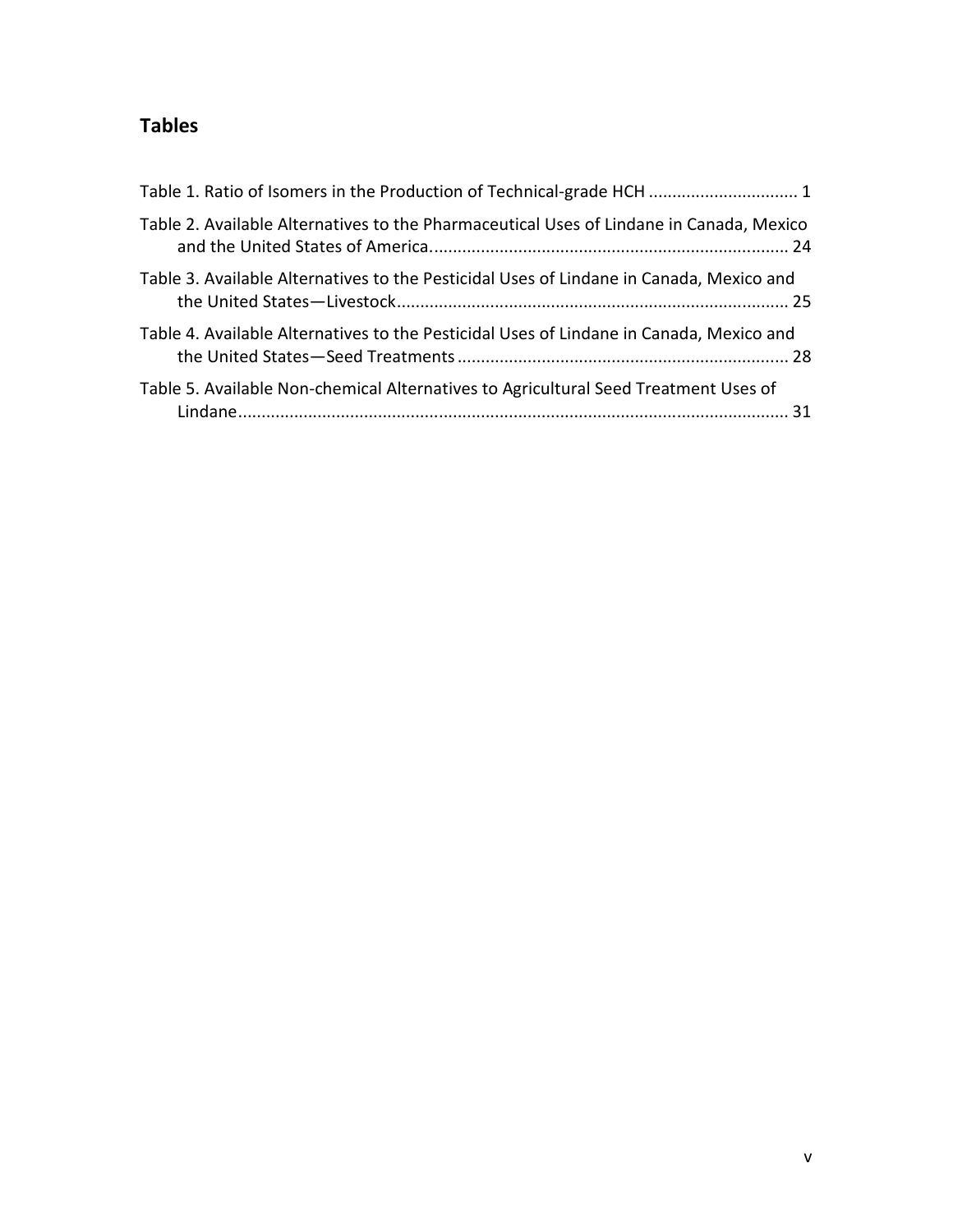## **Acronyms**

| <b>AMAP</b>                                                                                                                                                                                                                                                     | Arctic Monitoring and Assessment Program                                                                                    |  |
|-----------------------------------------------------------------------------------------------------------------------------------------------------------------------------------------------------------------------------------------------------------------|-----------------------------------------------------------------------------------------------------------------------------|--|
| AMIFAC                                                                                                                                                                                                                                                          | Mexican Association of the Phytosanitary Industry (Asociación<br>Mexicana de la Industria Fitosanitaria, A.C.)              |  |
| CanMETOP                                                                                                                                                                                                                                                        | Canadian Model for Environmental Transport of Organochlorine<br>Pesticides                                                  |  |
| C-BAS                                                                                                                                                                                                                                                           | Community-based Assessment Software                                                                                         |  |
| <b>CDHS</b>                                                                                                                                                                                                                                                     | California Department of Health Services                                                                                    |  |
| <b>CEC</b>                                                                                                                                                                                                                                                      | Commission for Environmental Cooperation                                                                                    |  |
| Inter-Secretarial Commission for the Control of the Processing and Use<br>Cicoplafest<br>of Pesticides, Fertilizers and Toxic Substances (Comisión<br>Intersecretarial para el Control del Proceso y Uso de Plaguicidas,<br>Fertilizantes y Sustancias Tóxicas) |                                                                                                                             |  |
| <b>CLRTAP</b>                                                                                                                                                                                                                                                   | Convention on Long-Range Transboundary Air Pollution                                                                        |  |
| Cofepris                                                                                                                                                                                                                                                        | Federal Commission for Protection against Sanitary Risks (Comisión<br>Federal para la Protección contra Riesgos Sanitarios) |  |
| Conasa                                                                                                                                                                                                                                                          | National Technical Advisory Council on Animal Health (Consejo Técnico<br>Consultivo Nacional de Sanidad Animal)             |  |
| <b>COP</b>                                                                                                                                                                                                                                                      | Conference of the Parties                                                                                                   |  |
| <b>CPS</b>                                                                                                                                                                                                                                                      | Compendium of Pharmaceuticals and Specialties                                                                               |  |
| <b>CTR</b>                                                                                                                                                                                                                                                      | California Toxics Rule                                                                                                      |  |
| <b>DNAs</b>                                                                                                                                                                                                                                                     | Designated National Authorities                                                                                             |  |
| <b>DRG</b>                                                                                                                                                                                                                                                      | Dietary Record Generator                                                                                                    |  |
| EU                                                                                                                                                                                                                                                              | European Union                                                                                                              |  |
| <b>FSU</b>                                                                                                                                                                                                                                                      | Former Soviet Union                                                                                                         |  |
| <b>GAPS</b>                                                                                                                                                                                                                                                     | Global Atmospheric Passive Sampling                                                                                         |  |
| <b>GHS</b>                                                                                                                                                                                                                                                      | Globally Harmonized System (of Classification)                                                                              |  |
| <b>HCH</b>                                                                                                                                                                                                                                                      | Hexachlorocyclohexane                                                                                                       |  |
| <b>IADN</b>                                                                                                                                                                                                                                                     | Integrated Atmospheric Deposition Network                                                                                   |  |
| <b>ICAMA</b>                                                                                                                                                                                                                                                    | Institute for Control of Agrichemicals, Ministry of Agriculture                                                             |  |
| IHS                                                                                                                                                                                                                                                             | Indian Health Service                                                                                                       |  |
| <b>INE</b>                                                                                                                                                                                                                                                      | National Institute of Ecology (Instituto Nacional de Ecología)                                                              |  |
| IPM                                                                                                                                                                                                                                                             | <b>Integrated Pest Management</b>                                                                                           |  |
| <b>LRTAP</b>                                                                                                                                                                                                                                                    | Long-Range Transboundary Air Pollution                                                                                      |  |
| MEDIA                                                                                                                                                                                                                                                           | Multi-compartment Environmental Diagnosis and Assessment                                                                    |  |
| <b>MRL</b>                                                                                                                                                                                                                                                      | Maximum Residue Limit                                                                                                       |  |
| <b>NAAEC</b>                                                                                                                                                                                                                                                    | North American Agreement on Environmental Cooperation                                                                       |  |
| <b>NAFTA</b>                                                                                                                                                                                                                                                    | North American Free Trade Agreement                                                                                         |  |
| <b>NAPRA</b>                                                                                                                                                                                                                                                    | National Association of Pharmacy Regulatory Authorities                                                                     |  |
| <b>NARAP</b>                                                                                                                                                                                                                                                    | North American Regional Action Plan                                                                                         |  |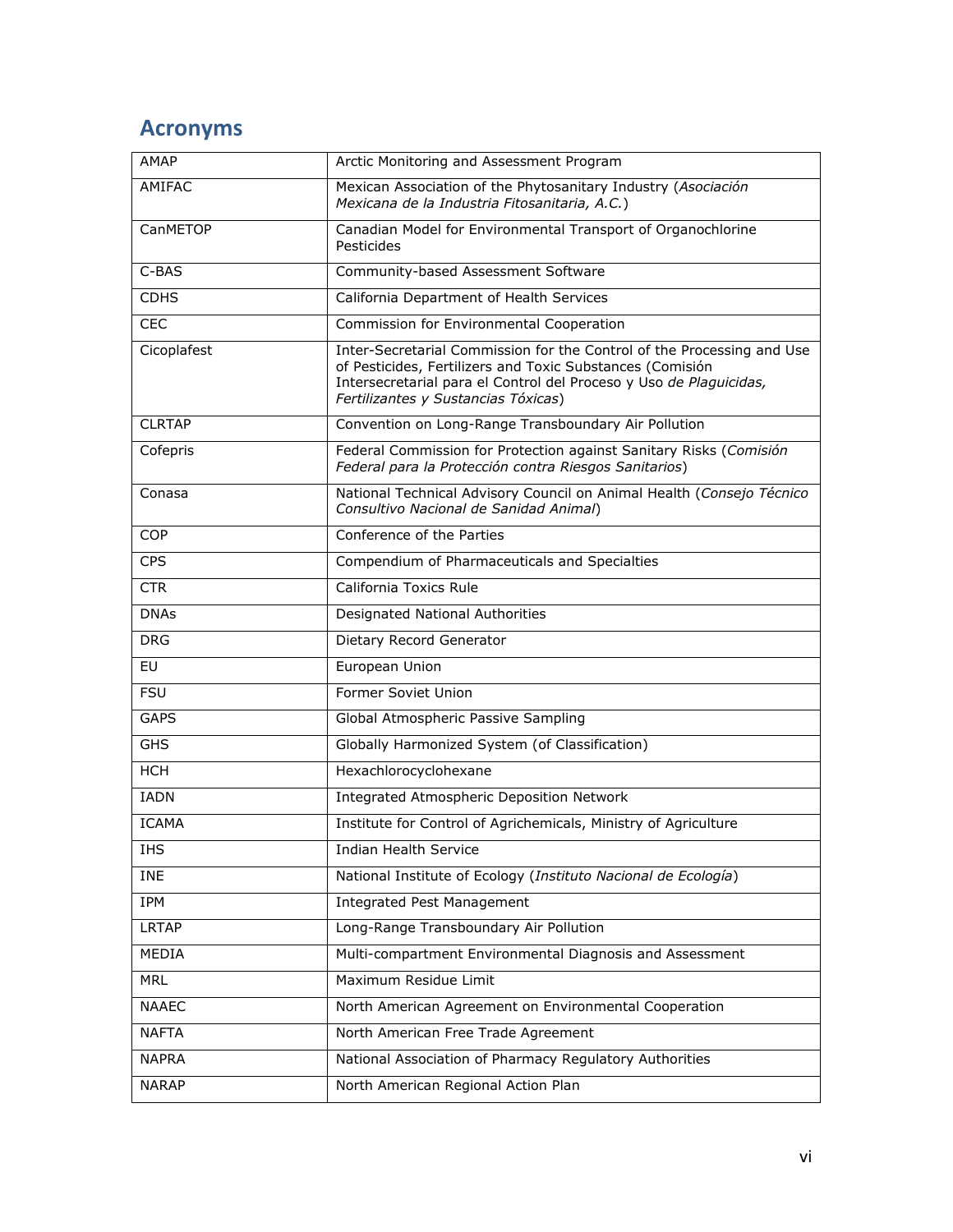| <b>NCP</b>    | Northern Contaminants Program                                                                                                                                                                                                          |  |
|---------------|----------------------------------------------------------------------------------------------------------------------------------------------------------------------------------------------------------------------------------------|--|
| <b>NGO</b>    | Nongovernmental Organization                                                                                                                                                                                                           |  |
| <b>NHANES</b> | National Health and Nutrition Examination Survey (United States)                                                                                                                                                                       |  |
| <b>NIP</b>    | National Implementation Plan                                                                                                                                                                                                           |  |
| <b>OSPAR</b>  | Oslo/Paris (Convention for the Protection of the Marine Environment of<br>the Northeast Atlantic)                                                                                                                                      |  |
| <b>PBT</b>    | Persistent, Bioaccumulative and Toxic                                                                                                                                                                                                  |  |
| <b>PCBs</b>   | Polychlorinated biphenyls                                                                                                                                                                                                              |  |
| PIC           | (The Rotterdam Convention on) Prior Informed Consent                                                                                                                                                                                   |  |
| <b>PMRA</b>   | Pest Management Regulatory Agency                                                                                                                                                                                                      |  |
| <b>POPS</b>   | Persistent Organic Pollutants                                                                                                                                                                                                          |  |
| <b>POPRC</b>  | Persistent Organic Pollutant Review Committee                                                                                                                                                                                          |  |
| ppt           | parts per trillion                                                                                                                                                                                                                     |  |
| Proname       | National Program for Environmental Monitoring and Assessment of<br>Persistent, Bioaccumulative and Toxic Substances (Programa Nacional<br>de Monitoreo y Evaluación Ambiental de Sustancias Tóxicas,<br>Persistentes y Bioacumulables) |  |
| QSP           | Quick Start Program                                                                                                                                                                                                                    |  |
| <b>SAICM</b>  | Strategic Approach to International Chemicals Management                                                                                                                                                                               |  |
| Sagarpa       | Secretariat of Agriculture, Livestock, Rural Development, Fisheries and<br>Food (Secretaría de Agricultura, Ganadería, Desarrollo Rural, Pesca y<br>Alimentación)                                                                      |  |
| <b>SCT</b>    | Secretariat of Communications and Transportation                                                                                                                                                                                       |  |
|               | (Secretaría de Comunicaciones y Transportes)                                                                                                                                                                                           |  |
| Semarnat      | Secretariat of the Environment and Natural Resources (Secretaría de<br>Medio Ambiente y Recursos Naturales)                                                                                                                            |  |
| <b>SHCP</b>   | Secretariat of Finance and Public Credit (Secretaría de Hacienda y<br>Crédito Público)                                                                                                                                                 |  |
| <b>SIAVI</b>  | Tariff Information System Via Internet (Sistema de Información<br>Arancelaría Vía Internet)                                                                                                                                            |  |
| <b>SISCO</b>  | Computer Information System of Contaminated Sites (Sistema<br>Informático de Sitios Contaminados)                                                                                                                                      |  |
| <b>SMOC</b>   | Sound Management of Chemicals                                                                                                                                                                                                          |  |
| <b>SSTF</b>   | Substance Selection Task Force                                                                                                                                                                                                         |  |
| <b>UASLP</b>  | Autonomous University of San Luis Potosí (Universidad Autónoma de<br>San Luis Potosí)                                                                                                                                                  |  |
| <b>UNECE</b>  | United Nations Economic Commission for Europe                                                                                                                                                                                          |  |
| <b>USA</b>    | United States of America                                                                                                                                                                                                               |  |
| US EPA        | United States Environmental Protection Agency                                                                                                                                                                                          |  |
| US FDA        | United States Food and Drug Administration                                                                                                                                                                                             |  |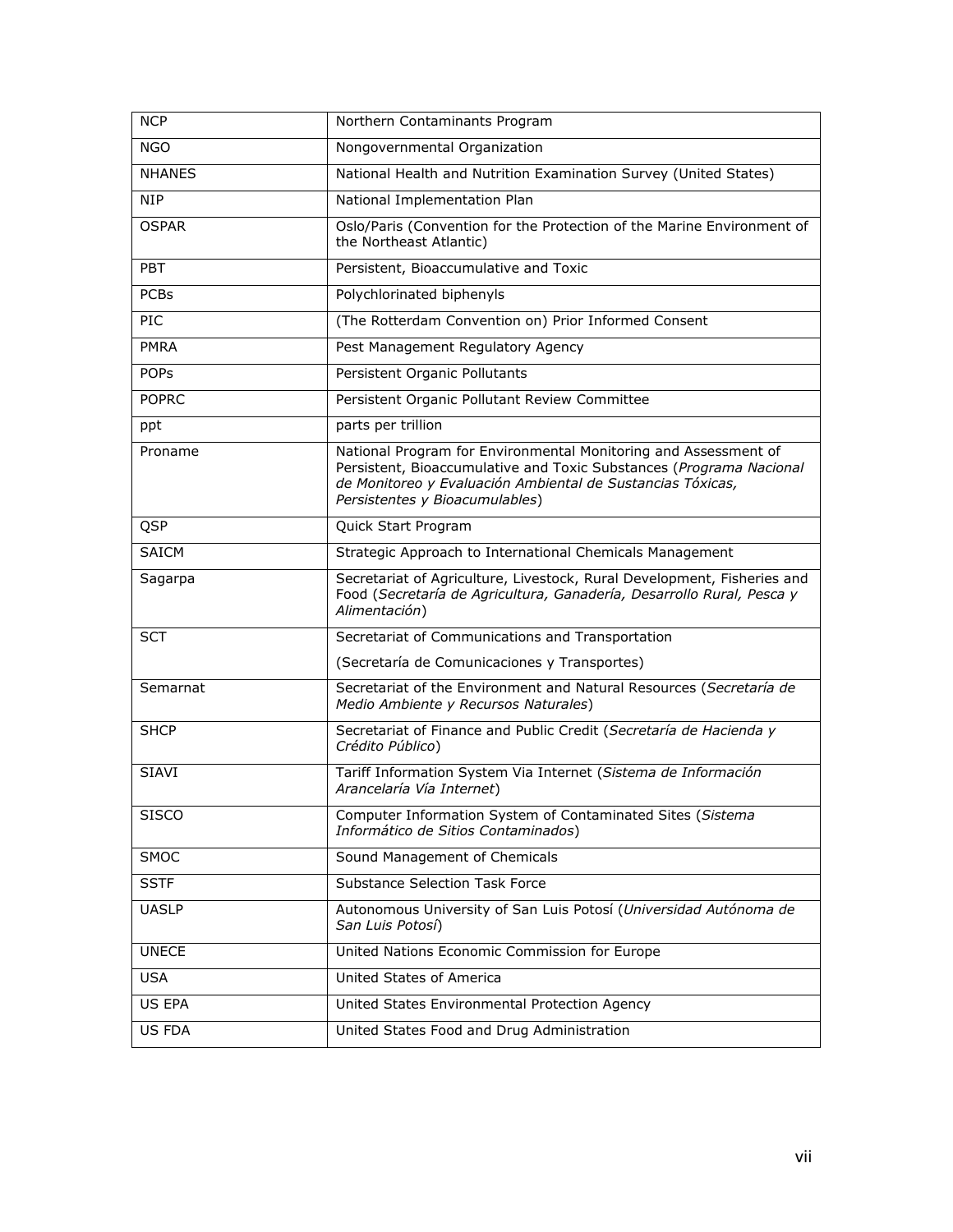## **Preface**

This final report for the *North American Regional Action Plan (NARAP) on Lindane and Other Hexachlorocyclohexane (HCH) Isomers*\* is the concluding task of the Lindane Task Force under the auspices of the Commission for Environmental Cooperation (CEC) as it endeavors to meet its commitments under the NARAP. Representatives from Canada, Mexico and the United States of America (USA) have worked side by side since 1999 to develop and implement a regional plan to reduce the risk of exposure to the North American environment and people to lindane and other HCH isomers.

Lindane has been shown to be persistent, bioaccumulative and toxic (PBT) to biota and humans. It is one of the most abundant and pervasive organochlorine insecticide contaminants in the arctic environment as it can be transported from temperate and tropical zones where it is used, to colder northern environments. At the time of lindane's nomination for consideration for actions under a NARAP, it was still being used for various pharmaceutical, veterinary and agricultural pesticide applications in each country. The three countries worked together to phase out uses and identify alternatives, while building capacity in monitoring and modeling of lindane and other HCH isomers in humans and environmental media.

Moving forward with initiatives under the NARAP encouraged Mexico in its nomination of lindane and its isomers alpha and beta for elimination under Annex A of the Stockholm Convention. In 2009, Mexico's nomination was accepted and lindane production and agricultural use is now banned for Parties who have ratified the Convention, with a time-limited specific exemption that allows it to only be used as a second-line pharmaceutical treatment for lice and scabies.

Many people within the governments of Canada, Mexico and the USA undertook the actions completed under the NARAP, with assistance from scientists and experts in the field as well as other stakeholders including members from industry and nongovernmental environmental groups.

It is the hope of the members of the Lindane Task Force that the lessons learned under this NARAP can be adopted and applied in countries or regions outside of North America, in efforts to continue to contribute to the reduction of risk of exposure to lindane and other HCH isomers on a global scale.

This document is organized in five sections. The first one provides a general view on the regional and global concerns about lindane and alpha- and beta-HCH isomers, which gave rise to this NARAP. Section 2 presents a brief description of the path covered by Canada, Mexico and the USA since lindane registration and begging of use until its current status. The third section outlines national actions implemented in the three

l

<sup>\*</sup> See <http://www.cec.org/NARAP\_lindane-HCH>.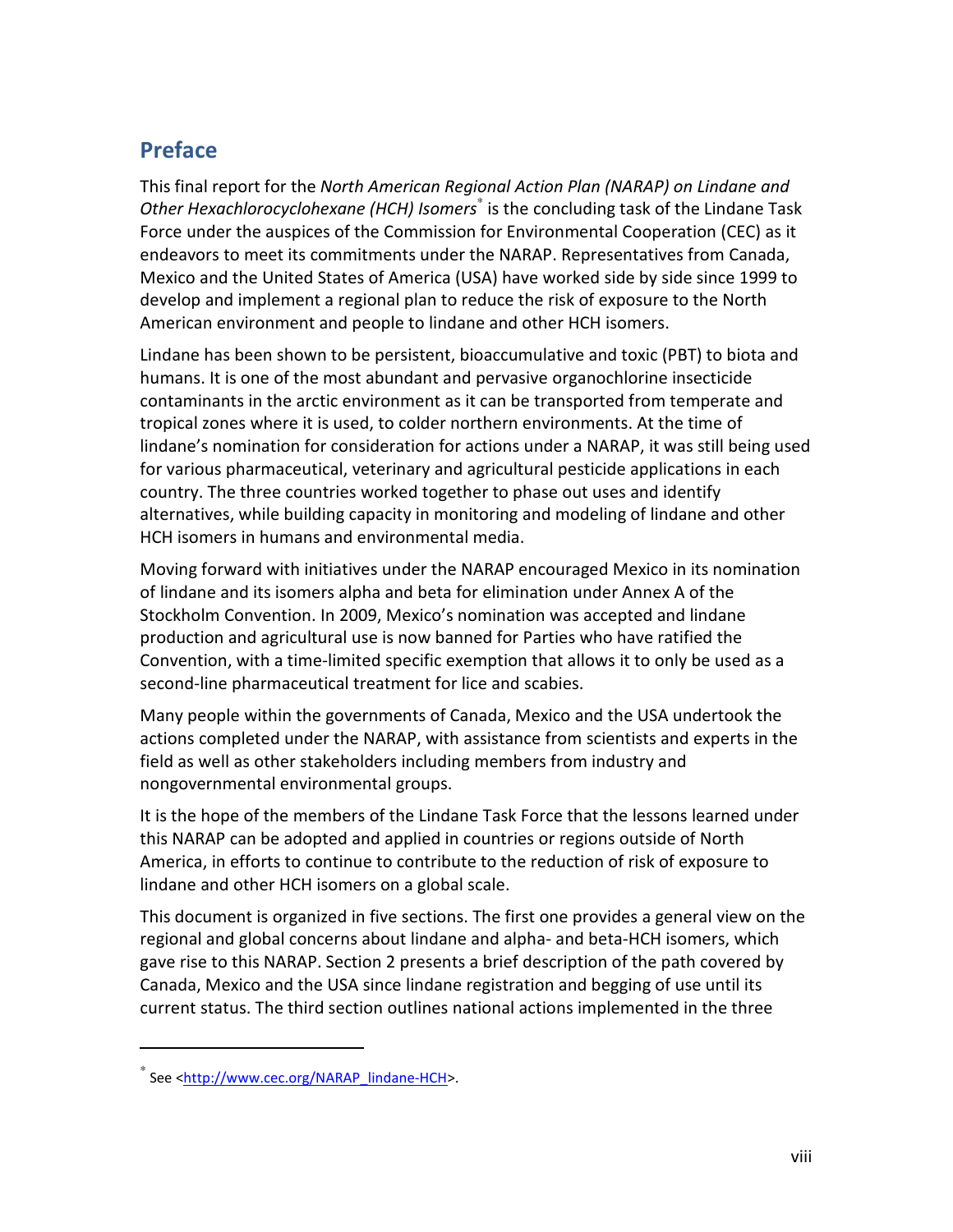countries as driving and complementary initiatives to the NARAP. Section 4 describes the trinational efforts developed on a regional base to comply with the NARAP. Finally, section 5, as a conclusion of this document; expound the benefits obtained and the lessons learnt from the NARAP, as well as the indication that the SMOC Working Group could decide to continue working on a trilateral basis.

The information gathered to prepare this document was obtained from the review of official records and internal documents prepared by the Lindane Task Force, or by direct consultation to representatives from the government, civil society organizations and industrial associations.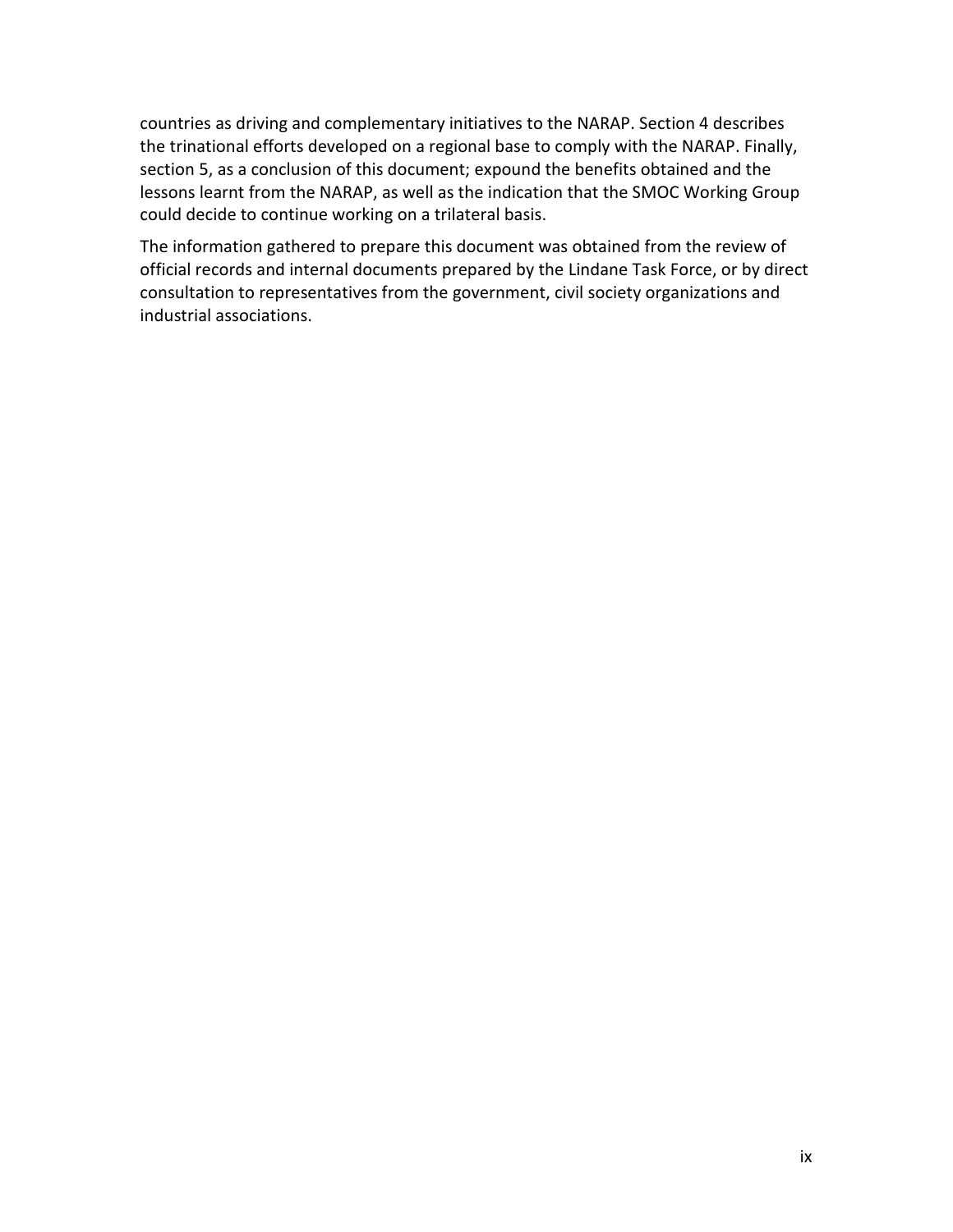## **Executive Summary**

Canada, Mexico, and the United States of America (USA), under the Commission for Environmental Cooperation (CEC) recognized that the organochlorine pesticide lindane [gamma-hexachlorocyclohexane (γ-HCH)], as well as the alpha- and beta- isomers of HCH ( $\alpha$ -HCH and  $\beta$ -HCH), constitute a risk to human health and the environment. Lindane and other isomers of HCH meet several internationally accepted criteria for persistence, bioaccumulation factors and toxicity. Consequently, the countries, through the formation of a trilateral implementation task force and the initiatives under a NARAP, acted cooperatively to reduce the risks from exposure to the isomers of HCH.

To develop the action plan, Canada, Mexico and the USA enlisted and received input from various experts and representatives of indigenous peoples, children's health interests, environmental organizations, and industry in preparing the NARAP. Public meetings were held to solicit additional input and to enlist the aid of experts in toxicology, atmospheric transport, epidemiology, wildlife concerns and indigenous/tribal issues.

Historically, lindane has been used in Canada for a wide variety of applications: agricultural uses, including crops, seeds, livestock, and water, and pharmaceutical uses to treat scabies and lice. In 2002, Canada's Pest Management Regulatory Agency (PMRA) completed a review of lindane, and agricultural product registrations were phased out by 1 January 2005. Currently, no lindane products are registered under the Pest Control Products Act. Lindane has been authorized for sale in Canada as a pharmaceutical since the early 1960s. With the introduction of safer agents, the use of lindane has declined over the years. As of 2012, lindane remains in use as a second-line therapeutic product under the Food and Drugs Act to control lice and scabies outbreaks in humans, when alternatives have failed. This last Canadian use, as a pharmaceutical agent, is to cease by 2016.

In Mexico, lindane was authorized for seed treatment, for ectoparasite control on livestock and domestic animals, and use against common fly larvae, scabies, lice, fleas, ticks, spiders and scorpions. In 2009 a total of 18 pesticide-use authorizations were in force for lindane-based products, whereas currently 14 pesticide registrations have been canceled, and four continue to remain in effect. At this time (mid-2012) there remain three registrations in effect for lindane-containing products for pharmaceutical uses, but they are in the process of being revoked by the Secretariat of Health.

Lindane was first registered as a pesticide in the United States in the 1940s for use on a wide variety of food crops, ornamentals, and livestock, around the home and at other sites. In 1998 and 1999, lindane registrants voluntarily canceled all registered uses of lindane except for seed treatment use on 19 agricultural crops and as a dog mange treatment. Lindane dog mange use was voluntarily canceled in December 2001. In 2001 and 2002, the registrants voluntarily canceled all but the following six lindane seed treatment uses: barley, corn, oats, rye, sorghum, and wheat. In July of 2006, the United States had received requests for voluntary cancellation from all lindane registrants in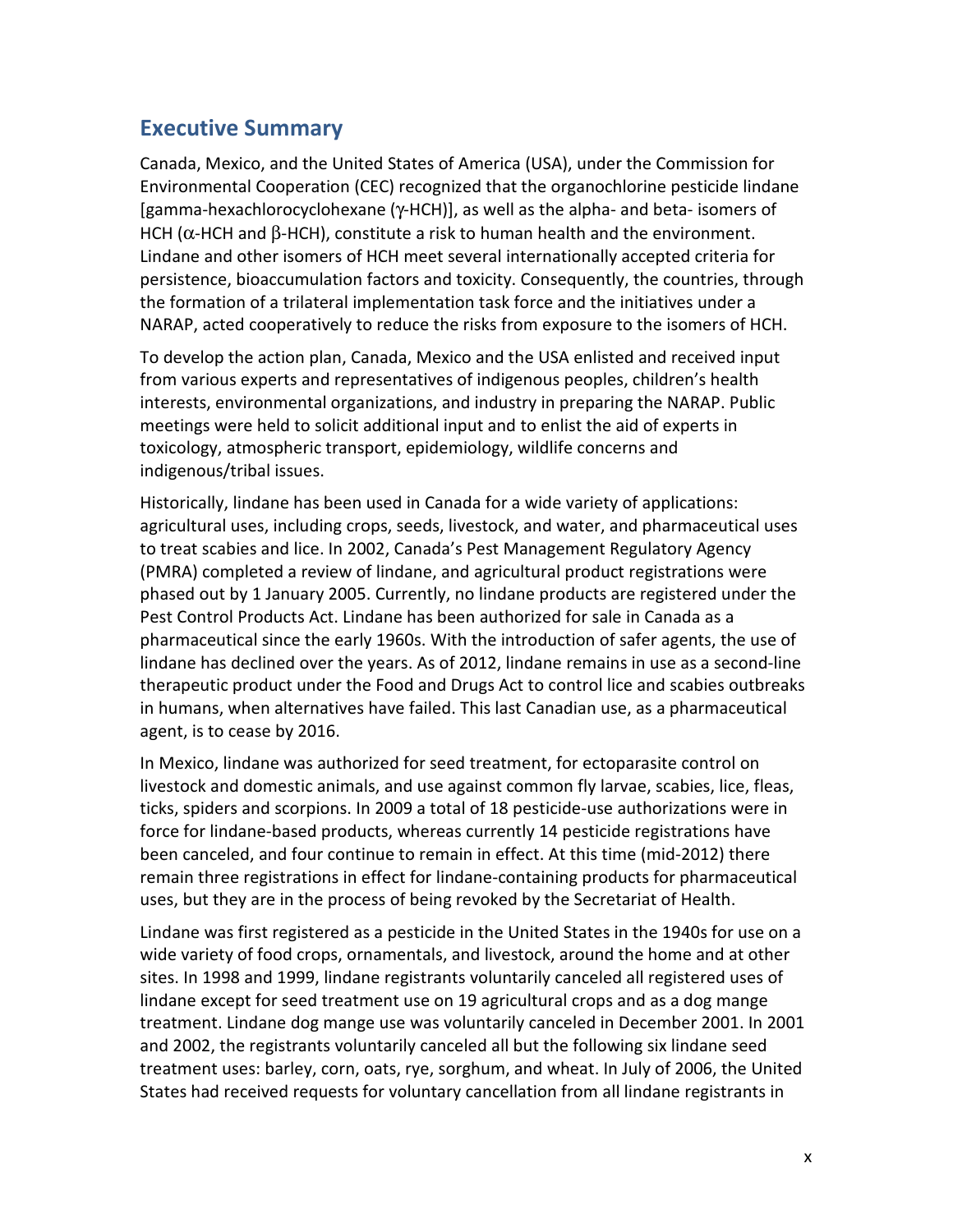the country for all remaining registrations of lindane pesticide products. October 1, 2009, was the last day on which lindane seed treatment end-use products could be used. Lindane use is approved by the US Food and Drug Administration (FDA) for lice and scabies treatment and has been marketed as a pharmaceutical product since 1951. In 2003, as a result of the reassessment of lindane risk factors, the FDA took action to increase hazard warnings and to reduce the maximum package size to minimize the possibility of overuse.

While developing the NARAP, the three North American countries worked together to develop and exchange information on safer alternatives to lindane, which they presented at a trilateral workshop of experts and stakeholders, held in Mexico in 2005. The governments have mandated appropriate labeling on products for any remaining uses, such as that of a second-line treatment for scabies and lice in Canada and the United States. Information generated at this workshop as well as other information gathered by the Lindane Task Force contributed to the development of background documents for Mexico's nomination of lindane and other HCH isomers to Annex A of the Stockholm Convention. The incorporation of these chemicals in the Stockholm Convention in 2009 mandates their complete elimination for all countries that have ratified the Convention, unless a Party decides to request a specific exemption according to the rules of the Convention. The exemption period is for five years, with possibility of extension for another five years, permitted under Article 4 of the Convention.

In addition, through the CEC, Canada, Mexico and the United States supported the development of the first North American data set for some environmental contaminants, including lindane, dioxins and metals like lead and mercury, in the blood of women of childbearing age. This trilateral monitoring study promoted capacity building and strengthened Mexico's biomonitoring initiatives.

Both Canada and the US undertook initiatives with China to prepare and improve the use of emissions information on lindane in China, and thus assess the impact of such emissions on the North American environment.

The members of the Lindane Task Force consider the actions specified under the NARAP to have been accomplished to a reasonable degree. In Mexico, some coordinated efforts remain necessary to effectively complement NARAP achievements. The country will continue to work toward cancelation of all remaining lindane registrations and support the use of alternatives; it will continue monitoring and biomonitoring efforts and build capacity in this area, and establish a financial mechanism for assuring Proname's longterm operations. More research is needed there to assess health effects and risks from exposure to HCH isomers in contaminated sites, and identify any remaining sources of release of these isomers to the Mexican environment. Further support or collaborations of the three countries regarding lindane and its isomers, if needed, can be achieved through trilateral meetings or other international fora.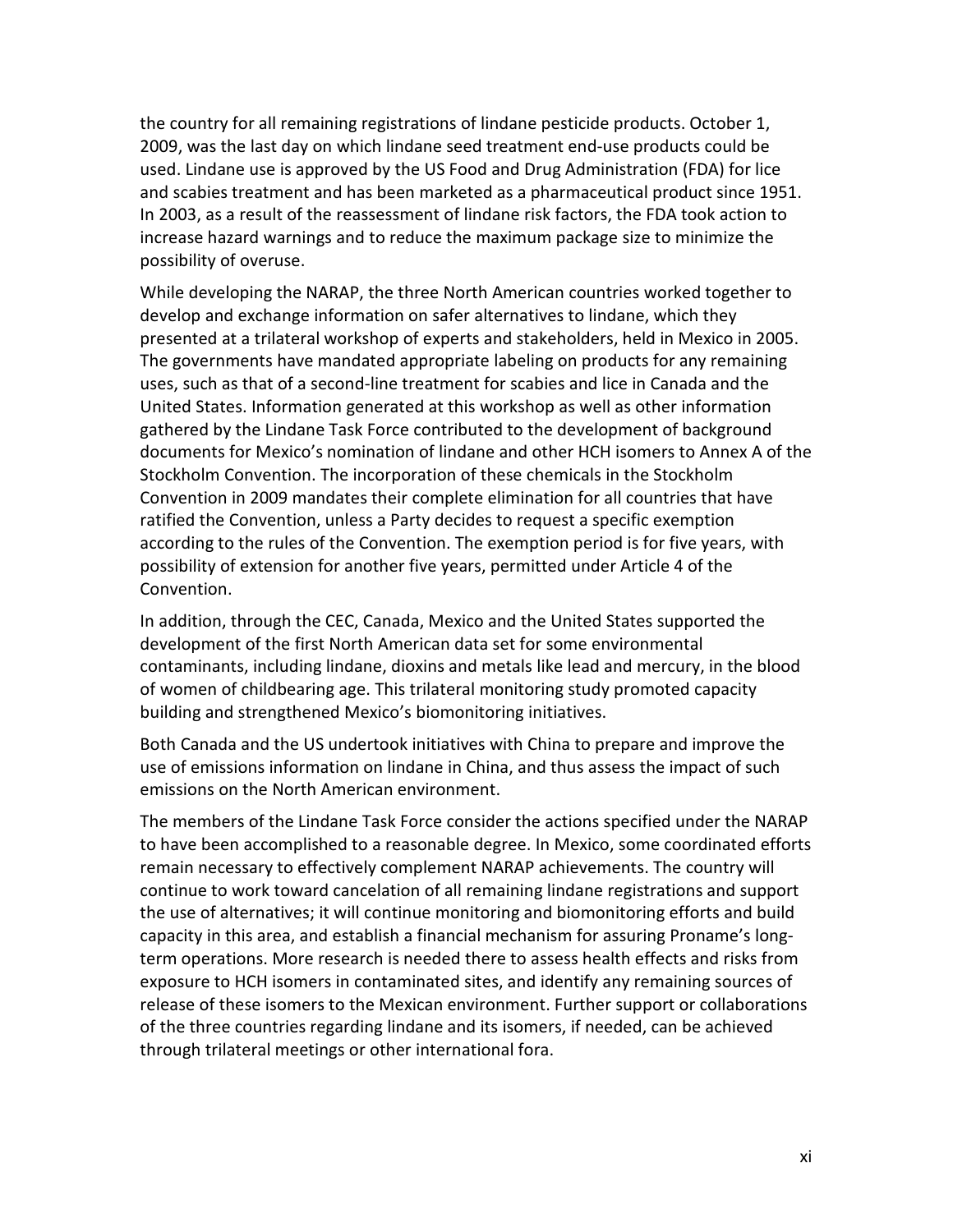## **1. History and Introduction**

.

## 1.1. History of Lindane and Other HCH Isomers

Hexachlorocyclohexane (HCH) was first synthesized in 1825 by reaction of benzene with chlorine in the presence of sunlight (ultraviolet-radiation) to produce what was then called BHC or "benzene hexachloride," although this terminology is no longer used. Current nomenclature refers to "technical-grade HCH," which is a mixture of all HCH isomers (see Table 1)<sup>1</sup> and was used as a pesticide prior to the isolation of the only active isomer, gamma- (γ-) HCH or lindane. The insecticidal properties of technical-grade HCH were first described in the 1940s and the active γ-isomer was named "lindane" after Van Linden, discoverer of the alpha-  $(α-)$  and γ-isomers.<sup>2</sup>

Lindane and technical-grade HCH do not occur as natural substances. The manufacture of technical-grade HCH yields a mixture of five main HCH isomers. These isomers and their typical yield are listed in Table 1.

| <b>HCH Isomer</b>        | Percent in synthesis mixture |  |
|--------------------------|------------------------------|--|
| (Alpha-) $\alpha$ -HCH   | $60 - 70$                    |  |
| $(Beta-)$ $\beta$ -HCH   | $5 - 12$                     |  |
| (Gamma-) γ-HCH (lindane) | $10 - 15$                    |  |
| (Delta-) $\delta$ -HCH   | $6 - 10$                     |  |
| (Epsilon-) ε-HCH         | $3 - 4$                      |  |

This mixture of technical-grade HCH isomers is subject to fractional crystallization and concentration to yield 99% pure lindane, produced at a 10–15 percent yield from this mixture. From a waste perspective, this means that for every tonne of lindane produced, 6–10 tonnes of other isomers must be disposed of or otherwise managed.

Like other persistent organic pollutants (POPs), lindane and other isomers of HCH can be

 $<sup>1</sup>$  Isomer(s, isomerism) is a chemical term for related chemical compounds that have the same chemical</sup> formula but whose atomic structure (physical arrangement of the component atoms) differs stereoscopically. Since chemical reactivity can differ significantly according to the actual position of the atoms relative to one another, different stereoisomers of the same compound can exhibit markedly different chemically reactive properties, such as toxicity. Such is the case with the HCH isomers.

 $^{2}$  CEC. 2006. North American Regional Action Plan on Lindane and Other HCH Isomers. Montreal: Commission for Environmental Cooperation. <http://www.cec.org/NARAP\_lindane-HCH> (consulted July 2012).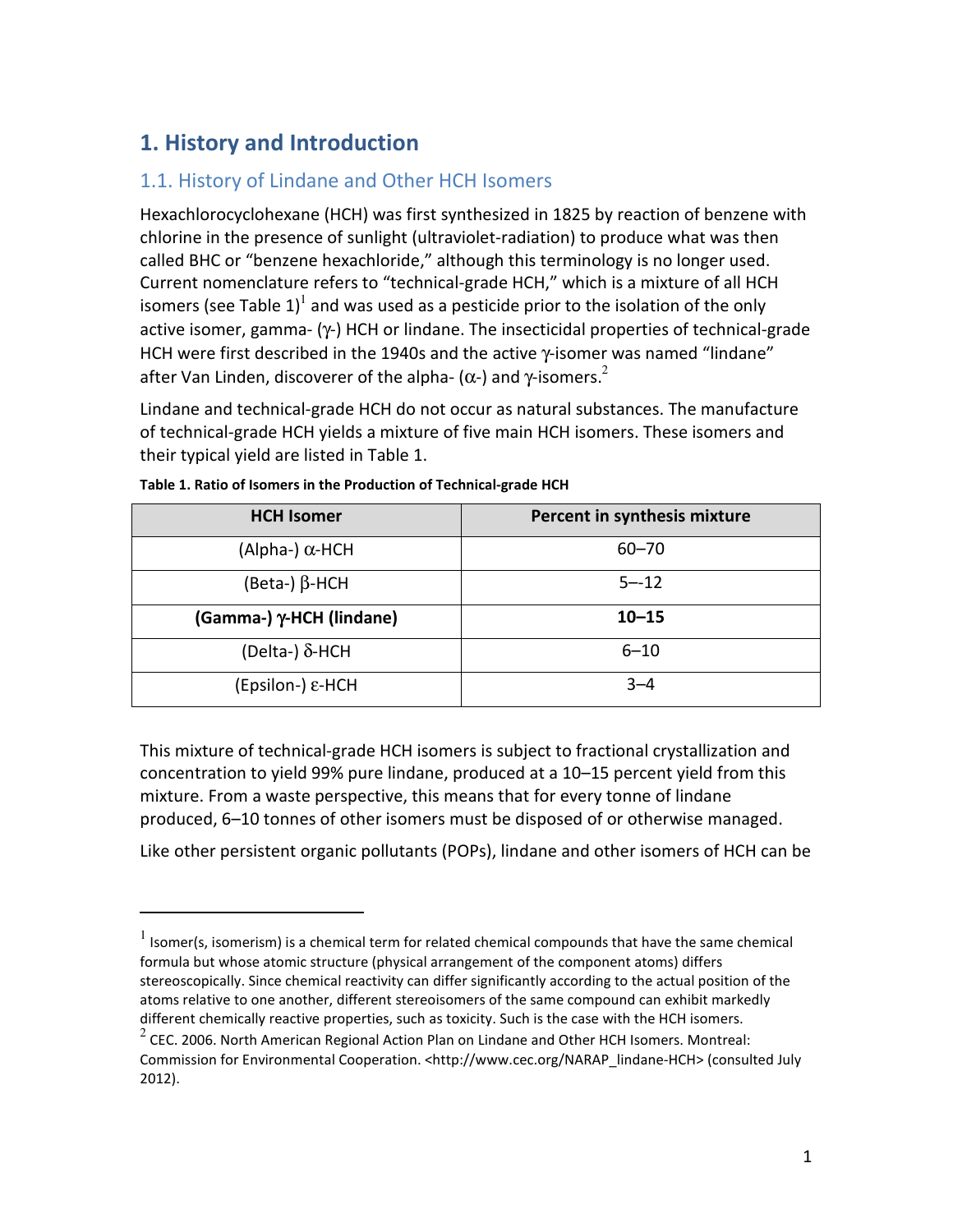transported over long distances by air currents.<sup>3</sup> Certain HCH isomers are some of the most abundant and pervasive organochlorine contaminants found in the environment, especially in the Arctic. $4$ 

Lindane and other HCH isomers bioaccumulate in moderately to highly toxic levels in biota and humans. Indigenous peoples and northern populations, who rely on subsistence foods, are at greater risk for exposure, as evidenced by the high levels of lindane in their diet.

Toxicological data indicate that lindane and other HCH isomers, at high concentration exposures, can adversely affect reproduction, nervous, endocrine, and possibly immune systems, and have the potential to cause cancer in animals after long-term chronic exposure.<sup>5</sup> Workers who formulate lindane products for sale in North America have the greatest potential for chronic exposure.

Lindane's primary use in North America has been in the agricultural sector, mainly for seed treatment as protection against insect pests. The other principal use of lindane was in the veterinary and public health sectors for the treatment of lice and scabies.

#### **Lindane as a Global Issue**

.

The isomers of HCH vary in their ability to bioaccumulate, persist in the environment and result in toxic effects, but all are of global concern. Because they can be transported by wind and water, lindane and other HCH isomers can and do affect people and wildlife far from where they are produced and released. They persist in the environment and can bioaccumulate, passing from one species to the next through the food chain. Lindane, though previously used locally and regionally, was transported and deposited throughout North America. A project undertaken in 2005 showed significant amounts of lindane were carried to North America through long-range atmospheric transport. Estimated total depositions of lindane from global sources were 30 tonnes in Canada, 12

<sup>&</sup>lt;sup>3</sup> Shen, L., F. Wania, Y.D. Lei, C. Teixeira, D.C.G. Muir, and T.F. Bidleman. 2005. Atmospheric distribution and long-range transport behavior of organochlorine pesticides in North America. *Environ. Sci. Technol.* 39(2): 409–420 and Zhang, L., J. Ma, S. Venkatesh, Y.F. Li, and P. Cheung. 2008. Modeling evidence of episodic intercontinental long-range transport of lindane. *Environ. Sci. Technol.* 42(23): 8791–97.

<sup>&</sup>lt;sup>4</sup><br>Li, Y.F. and R. MacDonald. 2005. Sources and pathways of selected organochlorine pesticides to the Arctic and the effect of pathway divergence on HCH trends in biota: A review. *Sci. Total Environ*. 342: 87– 106, and Becker, S., J. Halsall, W. Tych, R. Kallenborn, Y. Su, and H. Hung. 2008. Long-term trends in atmospheric concentrations of  $\alpha$ - and y-HCH in the Arctic provide insight into the effects of legislation and climatic fluctuations on contaminant levels. *Atmospheric Environment* 42(35): 8225–33. <http://www.sciencedirect.com/science/article/pii/S1352231008006857>.

 $5\overline{\text{CEC}}$ . 2000. Decision Document on Lindane Under the Process for Identifying Candidate Substances for Regional Action under the Sound Management of Chemicals Initiative. Montreal: Commission for Environmental Cooperation. See <http://www.cec.org/Storage.asp?StorageID=2172> (consulted July 2012).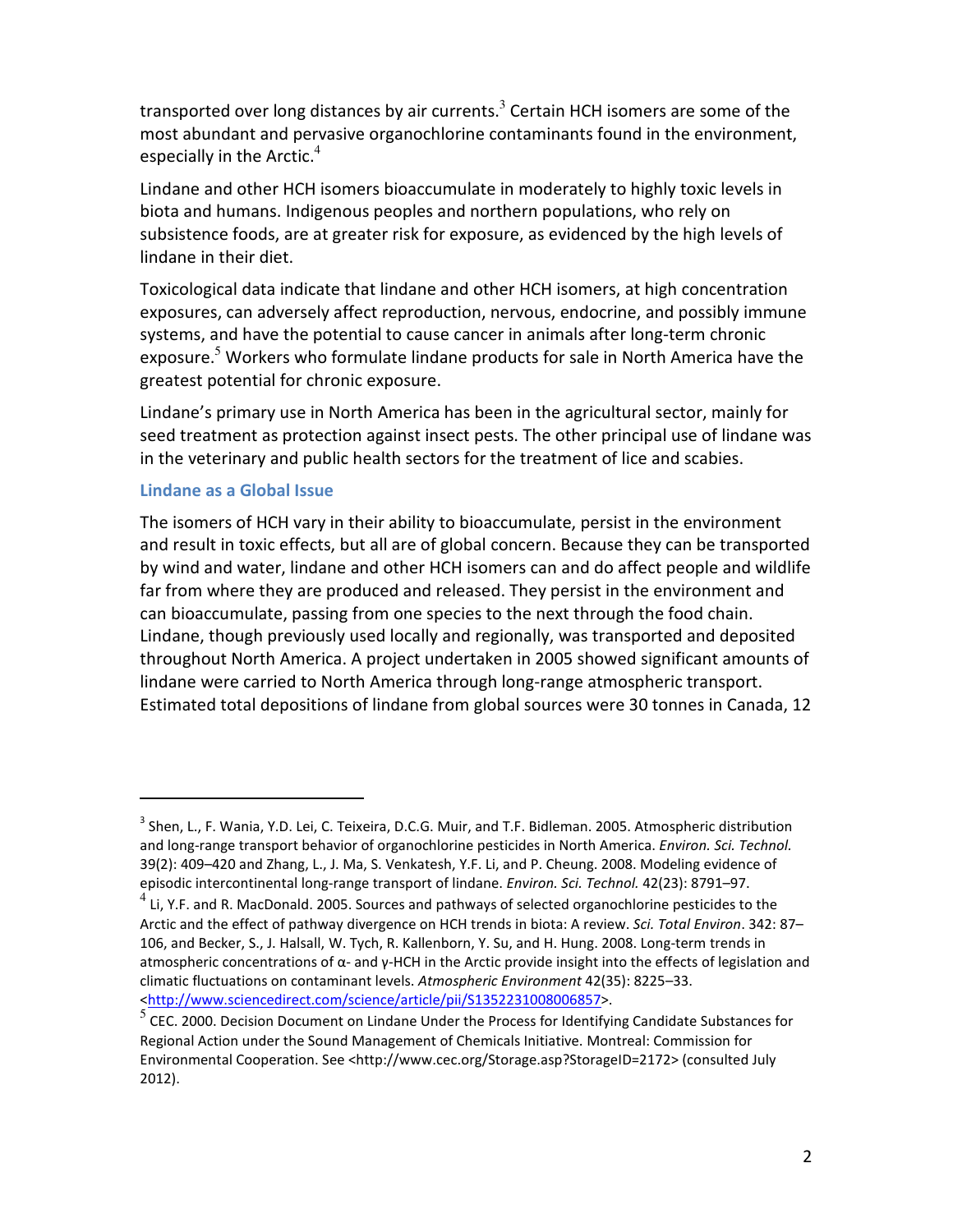tonnes in the United States, and 1 tonne in Mexico.<sup>6</sup>

To help address this global concern, on 29 June 2005, Mexico proposed that lindane and the α- and β-isomers of HCH be added to Annex A of the Stockholm Convention as POPs to be eliminated from commercial use.<sup>7</sup> As a result of Mexico's initiative, a risk profile and a risk management evaluation were drafted and approved by the POPs Review Committee (POPRC). Following discussions, the Committee recommended to the Conference of the Parties (COP) that it consider listing these substances under Annex A of the Convention, and the recommendation was accepted. At the Fourth Meeting of the Conference of the Parties (COP 4), nine POPs were added to Annex A (substances for elimination of use) of the Stockholm Convention. The nine included lindane and α- and β-HCH to, although the inclusion provided an exemption for the pharmaceutical use of lindane on humans as a second-line treatment against lice and scabies. On 26 August 2010, the amendments to the annexes went into effect for all the Parties except those that had presented a notification of non-acceptance. Canada and Mexico are Parties to the Stockholm Convention and the United States has signed but not ratified the Convention. $8$  In the case of Canada, amendments to the annexes enter into force only on deposit of an instrument of ratification. This occurred on 4 January 2011. The amendment listing lindane came into force for Canada 90 days later, on 4 April 2011.

#### **Monitoring Trends in North America**

.

Lindane use has been decreasing significantly in North America over the past decade as evident from usage data in each country. In many areas in North America, and across many media, HCH concentrations have decreased, but levels in the Arctic do not show a consistent pattern.

Lindane has been monitored in air and precipitation through the Integrated Atmospheric Deposition Network (IADN) in the Great Lakes region of Canada and the United States since 1991. A recent time-trend analysis of  $\alpha$ -HCH and lindane in IADN

 $^6$  Li, Y.F. et al. 2009. Quantifying the concentrations to gamma-HCH deposited to North America and the Great Lakes from major source regions, in: *Great Lakes Binational Toxics Strategy, 2009 Biennial Progress*  Report, <http://www.epa.gov/greatlakes/bns/index.html>.

<sup>7</sup> UNEP. 2006. Stockholm Convention on Persistent Organic Pollutants, Report of the Persistent Organic Pollutants Review Committee on the work of its second meeting, Risk Profile on Lindane. UNEP/POPS/POPRC.2/17/Add.4,

<sup>&</sup>lt;http://chm.pops.int/Convention/POPsReviewCommittee/Reviewedchemicals/tabid/781/Default.aspx> (consulted July 2012).

 $^8$  The new POPs under the Stockholm Convention. Nine new POPs. See <http://chm.pops.int/Convention/ThePOPs/TheNewPOPs/tabid/2511/Default.aspx>.

<sup>9&</sup>lt;br>US-Canada IADN Scientific Steering Committee. 2008. Integrated Atmospheric Deposition Network (IADN): Information Resources, in:

<sup>&</sup>lt;http://www.epa.gov/greatlakes/monitoring/air2/iadn/resources.html>.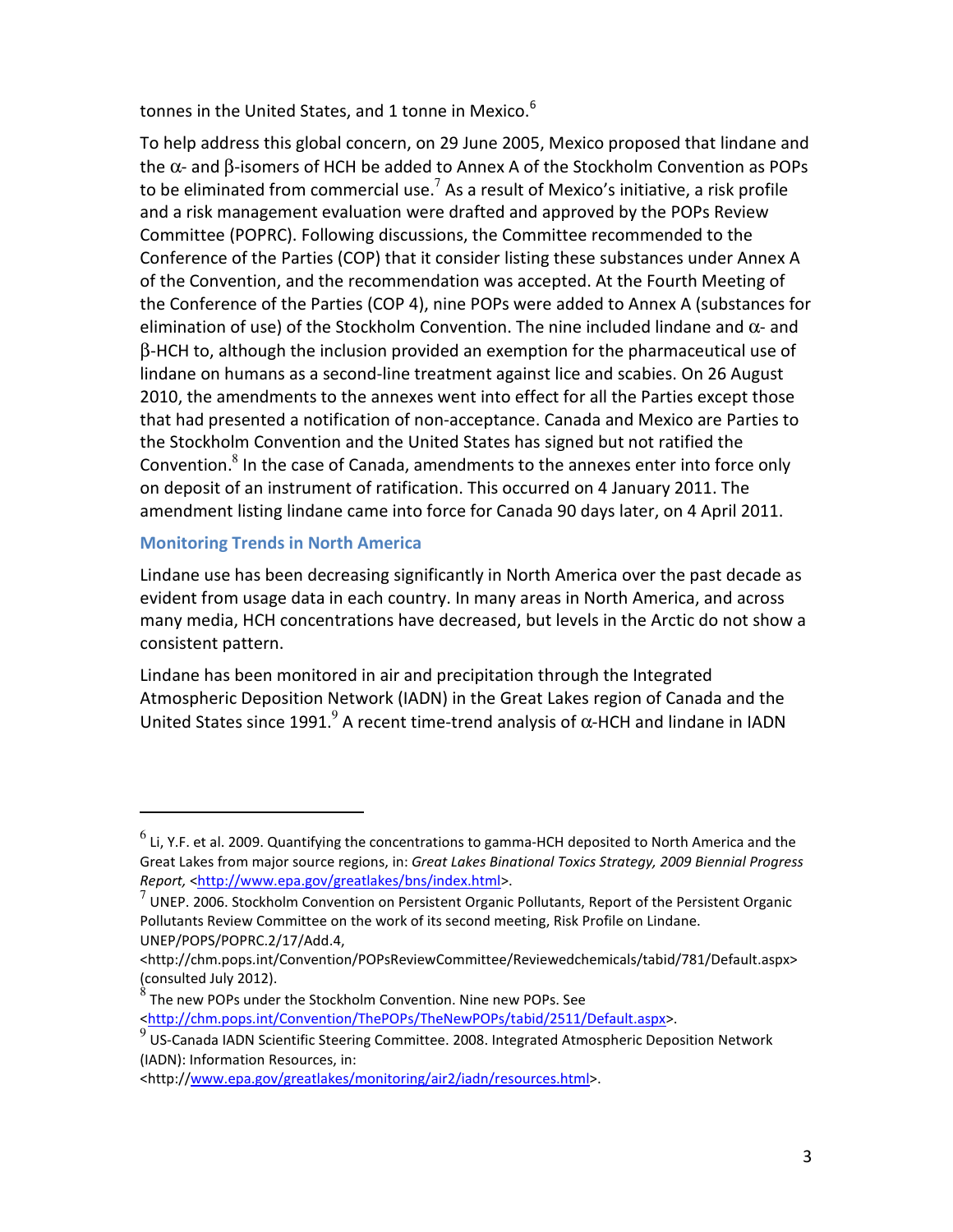data from 1991 through 2007 show very significant decreases, with concentrations halving every three to five years.<sup>10</sup>

The Great Lakes Fish Monitoring and Surveillance Program (GLFMSP) also measures lindane and other HCH isomers in top predator fish of the Great Lakes. Since the late 1990s, concentrations of lindane in whole fish composites of the Great Lakes have substantially decreased. $11$ 

The National Oceanic and Atmospheric Administration's National Status and Trends Program has measured lindane in the tissues of bivalves throughout the coastal United States and Great Lakes. A trends assessment using data pooled for the entire country indicates that there has been a statistically significant decline in lindane levels from 1986 through 2003. $^{12}$ 

In a recent review of studies of temporal trends among legacy POPs in Arctic biota,  $\alpha$ -HCH and lindane in a high proportion of time-series studies showed significantly decreasing trends, although β-HCH was an exception. The authors of the review speculated that long-range transport through the ocean rather than the atmosphere may explain several increasing trends that were detected in the Canadian Arctic.<sup>13</sup> Support for this comes from a recent study of the Hudson Bay region of Canada, where brominated and chlorinated contaminants were analyzed in adipose tissues taken from a subpopulation of polar bears at intervals between 1991 and 2007. Again, levels of  $\alpha$ -HCH were found to have decreased (-11%/year) whereas levels of β-HCH actually increased (+8.3%/year).<sup>14</sup> In addition to the beta isomer's known slower rate of metabolism in adipose tissue, it has been speculated that climate change and the loss of Arctic sea ice, leading to the mobilization of some POPs, may also have an impact on these trends.<sup>15</sup>

.

 $10$  Venier, M., and R.A. Hites. 2010. Time trend analysis of atmospheric POPs concentrations in the Great Lakes region since 1990. *Environmental Science and Technology* 44(21): 8050–5. <http://www.ncbi.nlm.nih.gov/pubmed/20932001>.

 $11$  Data from the Great Lakes Fish Monitoring and Surveillance Program (GLFMSP)

<sup>&</sup>lt;http://www.epa.gov/greatlakes/monitoring/fish/index.html>, and Salamova, A., Pagano, J.J., Holsen, T.M., and R.A. Hites. 2013. Post-2010 temporal trends of PCBs and organochlorine pesticides in the atmosphere and in fish from the Great Lakes basin are similar. *Manuscript submitted for publication.*

 $12$  NCCOS. COAST's National Status and Trends Program. NOAA: National Centers for Coastal Ocean Science <http://ccma.nos.noaa.gov/about/coast/nsandt/default.aspx>.

 $^{13}$  Rigét, F., A. Bignert, B. Braune, J Stow, and S. Wilson. 2010. Temporal trends of legacy POPs in Arctic biota, an update. *Sci. Total Environ*. 408(15): 2874–84

<sup>&</sup>lt;sup>14</sup> McKinney, M.A., J. Stirling, N.J. Lunn, E. Peacock, and R.J. Letcher. 2010. The role of diet on long-term concentration and pattern trends of brominated and chlorinated contaminants in western Hudson Bay polar bears, 1991–2007. *Sci. Total Environ*. 408(24): 6210–22.

<sup>&</sup>lt;sup>15</sup> Gaden, A., S.H. Ferguson, L. Harwood, H. Melling, J. Alikamik, and G.A. Stern. 2012. Western Canadian Arctic ringed seal organic contaminant trends in relation to sea ice break-up. *Environ. Sci. Techno.* 46(8): 4427–33.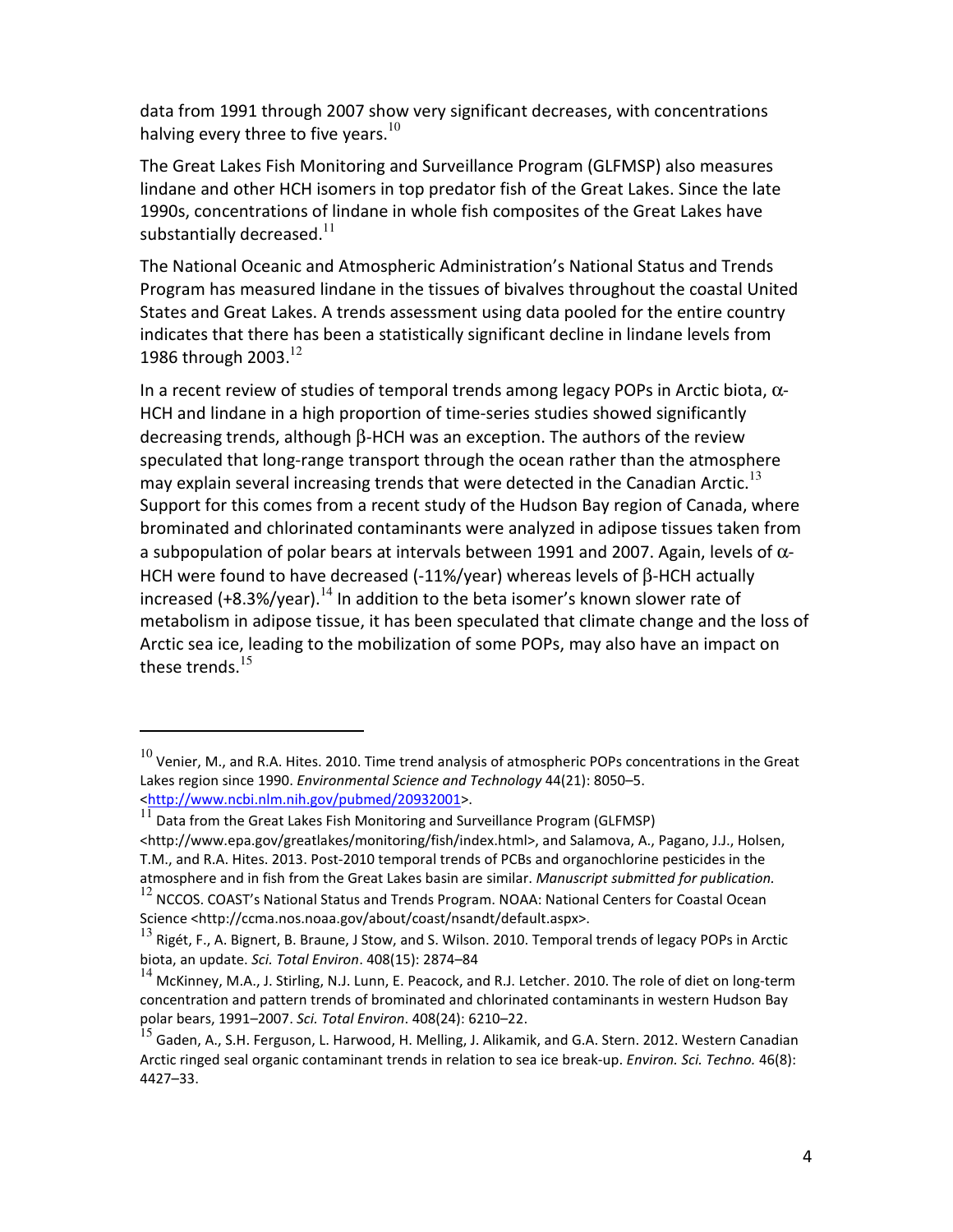Other studies reveal a lag in the decrease of HCH concentrations expected in biota of the Arctic. Trends in  $\alpha$ -,  $\beta$ -HCH and lindane concentrations were examined in blubber lipid of ringed seals from the Canadian Arctic between 1978 and 2006. Concentrations of α-HCH and lindane showed no change during this time period, but again β-HCH concentrations increased significantly, about 8- to 10-fold in females and 4- to 5-fold in males. The authors postulate that although global emissions of both  $\alpha$ -HCH and  $\beta$ -HCH have declined since the early 1980s, HCH emission changes have not yet resulted in the expected decrease in concentrations in ringed seals. The authors conclude that any such decline may not be detected by analyses for another decade or so, due to the longevity of the seals. $16$ 

In Canada, HCH isomers have been detected in a range of foods, including dairy products, meat, fish, poultry, fruits, vegetables, peanuts, seeds, sugars, oils, and fats.<sup>17,18</sup> Results from the Canadian Total Diet Study indicate that average HCH residue levels in food are generally below 1 µg/kg, although in some years, residue levels of up to 8  $\mu$ g/kg were found in peanuts, peanut butter, and chocolate bars.<sup>19</sup> In foods where a Maximum Residue Limit (MRL) has been established (according to the Canadian Food and Drug Regulations) by Health Canada, detectable levels of HCH isomers were typically less than 1% of the MRL.

Canada also obtains data on lindane in blood through the Canadian Health Measures Survey. The results of the first cycle of the survey, including data on HCH isomers in the Canadian population, were released in August 2010. Lindane itself was not detected.<sup>20</sup>

Monitoring and biomonitoring studies have been conducted in a number of Mexican states, particularly in those characterized by intensive agricultural activity or where there are established industrial centers that may release POPs into the environment. For example, Mexico's National Institute of Ecology (INE) has, in connection with Proname, conducted studies for determining the presence of POPs, including lindane, in the Valle

j

<sup>16</sup> Addison, R.F., D.C.G. Muir, M.G. Ikonomou, L. Harwood, and T.G. Smith. 2009. Hexachlorocyclohexanes (HCH) in ringed seal (*Phoca hispida*) from Ulukhaktok (Holman), NWT: Trends from 1978 to 2006. *Sci. Total Environ.* 407: 5139–5146.

 $^{17}$  Gartrell, M.J., J.C. Craun, D.S. Podrebarac, and E.L. Gunderson. 1986. Pesticides, selected elements, and other chemicals in adult total diet samples, October 1980–March 1982. *J. AOAC*. 69: 146–61.

<sup>&</sup>lt;sup>18</sup> Health Canada. 2009. Canadian Total Diet Study: Concentration of Contaminants and Other Chemicals in Food Composites. <http//www.hc-sc.gc.ca/fn-an/surveill/total-diet/concentration/index-eng.php> (consulted February 2012).

 $19$  *Ibid.* 

 $^{20}$  Health Canada. 2010. Report on Human Biomonitoring of Environmental Chemicals in Canada, Results of the Canadian Health Measures Survey Cycle 1 (2007–2009).

<sup>&</sup>lt;http://es.scribd.com/doc/79051789/Report-on-Human-Biomonitoring-of-Environmental-Chemicals-in-Canada-Results-2007-2009-Health-Canada-2010> (consulted July 2012).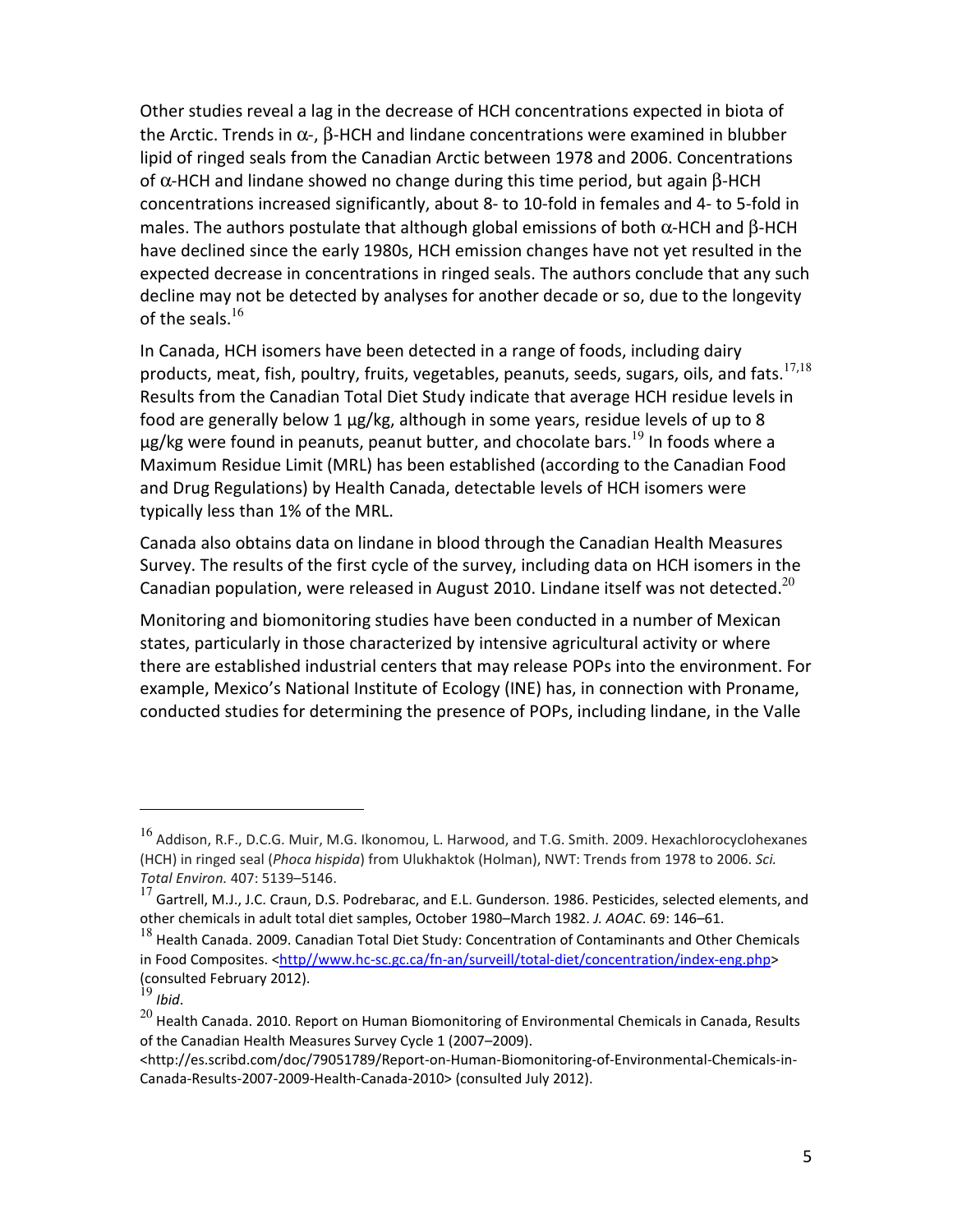de Yaquí, Sonora, $^{21}$  and Coaztacoalcos, Veracruz.<sup>22</sup> Low levels of lindane were reported in both sites, found in soil and sediment, although considerably spread out.

In 2005 and 2006, the spatial and temporal variation of organochlorine pesticides in air across Mexico was investigated by deploying passive samplers at eleven stations across the country. Integrated samples were taken over three-month periods and the results showed that HCHs were evenly distributed across the country, suggesting that the residues were older and more diffuse throughout the environment. $^{23}$ 

In 2010, a study was conducted to examine the geographical distribution of organochlorines in rural, urban and agricultural soils of Mexico and the net direction of soil–air exchange by coupling soil residue data with air concentrations from co-located samplers. The researchers found  $\alpha$ -HCH and lindane above the level of detection only in some urban and agricultural soils. No  $\beta$ -HCH or  $\delta$ -HCH were detected in any of the samples. $^{24}$ 

Although some of these studies failed to detect significant levels of lindane or other isomers of HCH, the concentrations found in other cases would seem to stem from past uses of these substances, primarily in agricultural areas and other rural areas where they have been used in public health campaigns. $^{25}$ 

## 1.2. History of the Lindane NARAP

.

The NARAP on Lindane and Other HCH Isomers was a regional undertaking stemming from an initiative on sound management of chemicals, under the auspices of the Commission for Environmental Cooperation, which was created by the North American Agreement on Environmental Cooperation (NAAEC) between the governments of Canada, Mexico and the United States of America. A parallel side agreement to the North American Free Trade Agreement (NAFTA), the NAAEC came into force in January 1994 and established the CEC to "facilitate cooperation on the conservation, protection and enhancement of the environment in their territories."

 $^{21}$  INE. 2008. Diagnóstico de contaminantes orgánicos persistentes (COP) en el Valle del Yaqui. Reporte final. Mexico: *Instituto Nacional de Ecología* <http://www.ine.gob.mx/sqre-estudios> (consulted July 2012).

 $^{22}$  INE. 2007. Monitoreo ambiental, determinantes de la exposición y efectos de contaminantes críticos en humanos y biota en Coatzacoalcos, Veracruz. Informe final. <http://www.ine.gob.mx/sqre-estudios> (consulted July 2012).

 $^{23}$  Wong, F., H.A. Alegria, T.F. Bidleman, V. Alvarado, F. Angeles, A. Ávila-Galarza, E.R. Bandala, I. de la Cerda-Hinojosa, I. Galindo-Estrada, G. Galindo-Reyes, G. Gold-Bouchot, J.V. Macías-Zamora, J. Murguía-González, and E. Ramirez-Espinoza. 2009. Passive air sampling of organochlorine pesticides in Mexico. *Environ. Sci. Technol*. 43(3): 704–10.

 $^{24}$  Wong, F., H.A. Alegria, and T.F. Bidleman. 2010. Organochlorine pesticides in soils of Mexico and the potential for soil-air exchange. *Environ. Pollut*. 158(3): 749–55.

 $25$  Ramos, J., A. Gavilán, T. Romero, and I. Ize. 2011. Mexican experience in local, regional and global actions for lindane elimination, *Environ. Sci. Pol*. 14(5): 503–509.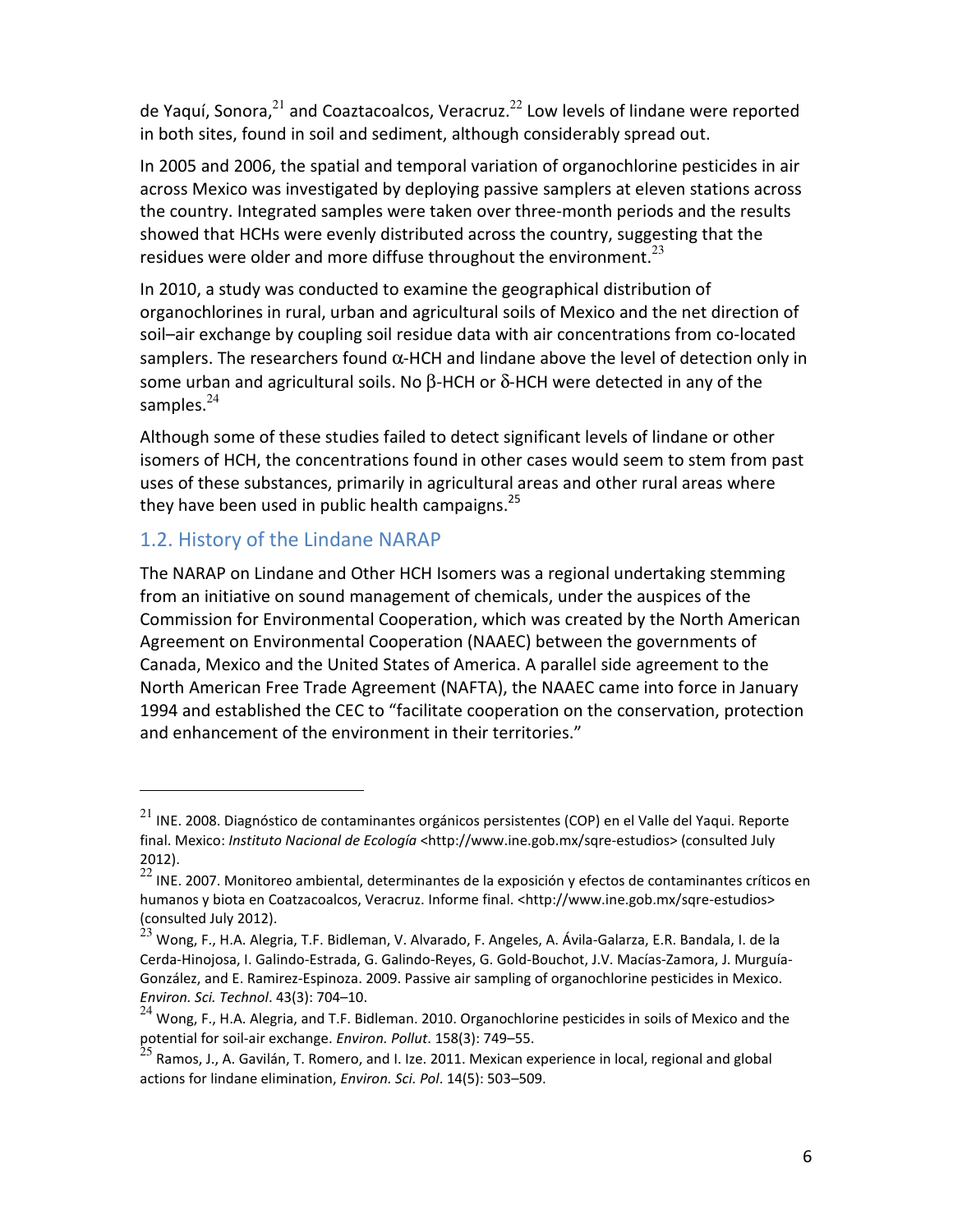The CEC's the Sound Management of Chemicals (SMOC) Working Group strives to prevent pollution and reduce risk to the public through cooperative actions for the sound management of persistent, toxic chemicals of regional concern. To realize this goal, the SMOC Working Group has developed and implemented regional action plans for various substances. Under the CEC Process for Identifying Candidate Substances for Regional Action, a substance is nominated by one or more of the North American governments and subsequently evaluated to determine if it meets criteria for trinational action. $26$ 

In January of 1999, the United States submitted a Nomination Dossier for lindane.<sup>27</sup> In April 2000, the Substance Selection Task Force (SSTF) of the SMOC Working Group concluded in its evaluation that lindane and other HCH isomers "pose risk to humans and wildlife" in North America and that there would be real benefits obtained from collective action regarding lindane.<sup>28</sup> They also noted that in each of the three countries, the public health and insecticide and pesticide uses are regulated by separate authorities and thus that the task force should include members from the relevant regulatory agencies of each country.

Based on information presented and extensive consultations with the public, as well as on expert advice from the SSTF, in July 2002 the CEC Council of Ministers issued Resolution 02-07 directing the SMOC Working Group to develop and implement the Lindane NARAP to reduce the risks associated with exposure to this substance.

## 1.3. Goals of the Lindane NARAP

The goals and objectives of the NARAP were that the three member countries would take cooperative actions to reduce human and environmental exposure to lindane and other HCH isomers by:

• reducing or eliminating uses,

.

- providing and promoting outreach and education in North America,
- encouraging science and research,
- encouraging the use of safer alternatives,
- engaging in capacity building through the development of strong and effective partnerships, and

 $^{26}$  CEC. 1997. Process for Identifying Candidate Substances for Regional Action under the Sound Management of Chemicals Initiative, Report to the North American Working Group on the Sound Management of Chemicals. <http://www.cec.org/Storage.asp?StorageID=1750> (consulted July 2012).

 $27$  CEC. 2003. Foundation for Action Plan on Lindane, Substance Selection, Nomination and Decision Documents. <http://www.cec.org/Storage.asp?StorageID=1322> (consulted July 2012).

 $^{28}$  CEC. 2000. Decision Document on Lindane Under the Process for Identifying Candidate Substances for Regional Action under the Sound Management of Chemicals Initiative.

<sup>&</sup>lt;http://www.cec.org/Storage.asp?StorageID=2172> (consulted July 2012).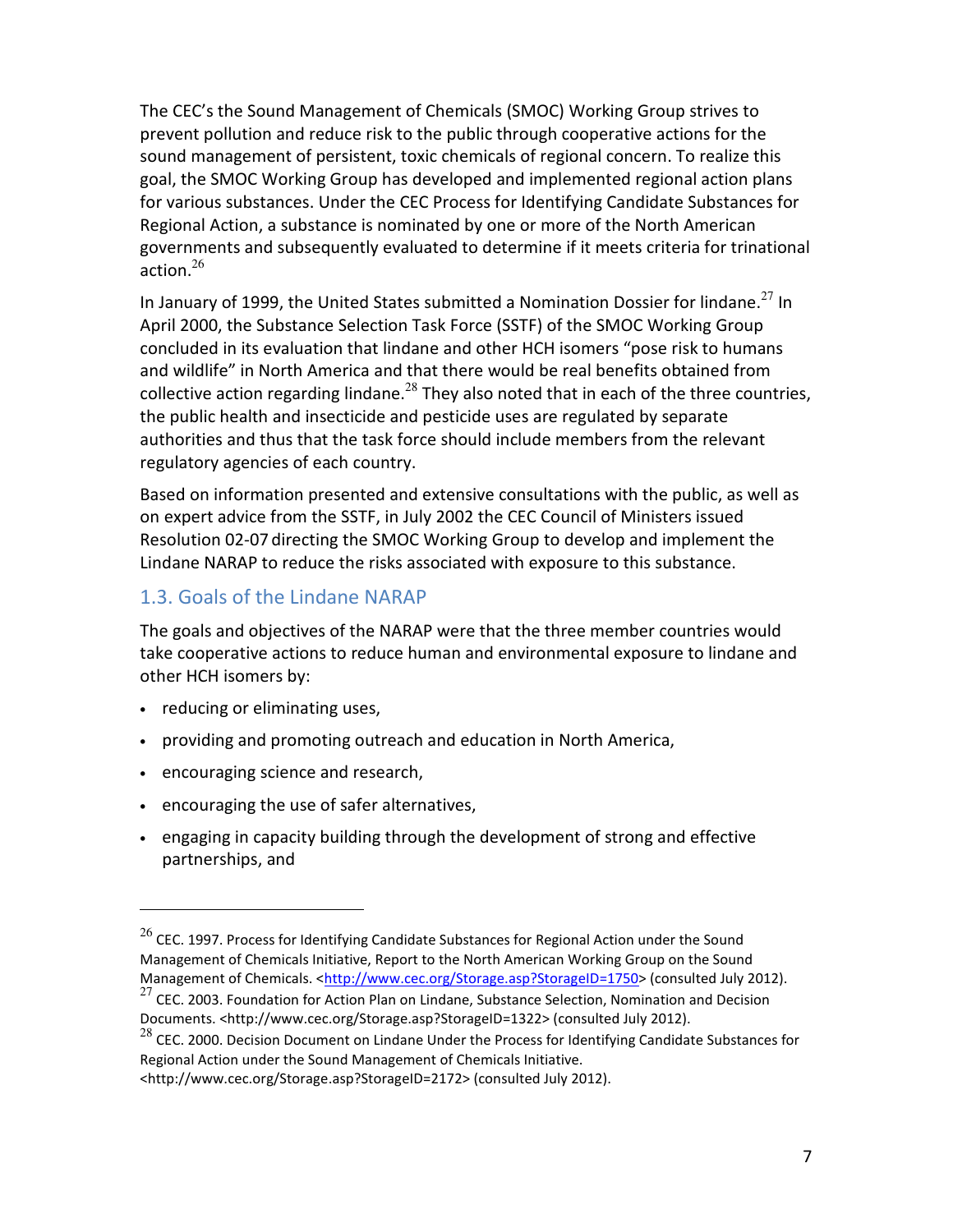• strengthening working relationships between regulatory agencies in the three countries.

## **2. Update on Domestic Programs**

The following is a brief overview of the historical information and status, as of 2012, of lindane in each of the three countries.

## 2.1. History and Current Status of Lindane Use and Registration in Canada

## **Agricultural and Veterinary Uses**

.

The sale and use of pesticides, including lindane, is regulated in Canada by Health Canada's PMRA. In 2002, the PMRA completed a review of lindane and product registrations were phased out by 1 January 2005. No lindane products are registered under the Pest Control Products Act.

Historically, lindane has been registered in Canada for a wide variety of applications, including use on crops, seeds, livestock, and in water. Canada imported all technicalgrade lindane from foreign companies, as lindane has never been produced domestically.

Publication of Trade Memorandum T-68, on 5 November 1970, signaled an end to the use of lindane on a range of fruit and vegetable crops, in outdoor foggers, and for spraying on water bodies to control mosquitoes. By the mid 1990s, most of the aboveground uses of lindane in Canada had been discontinued.

In 1999, pest control products containing lindane were subject to a special review under Section 19 of the Pest Control Products Regulations. Canada had negotiated and ratified the United Nations Economic Commission for Europe (UNECE) POPs Protocol of the Convention on Long-Range Transboundary Air Pollution (CLRTAP). The POPs Protocol established obligations that included a commitment to restrict expansion of the uses of lindane and conduct a reassessment of all remaining uses. $29$ 

Sales of all products registered for use on livestock (cattle, horse, sheep, goats, swine) and tobacco were discontinued by registrants, effective December 2001, and the remaining products were prohibited from use after December 2004. Due to the possibility of trade-related issues, use of lindane as a seed treatment ended after the 2002 planting season, although the sale of lindane products for use on canola had voluntarily ceased in 2001. The special review update, published in 2002, included the phase out schedule for all remaining agricultural uses of lindane, those being seed treatment for a variety of crops.

 $^{29}$  UNECE. 1979. Convention on Long-range Transboundary Air Pollution, United Nations Economic Commission for Europe. <http://www.unece.org/env/lrtap/> (consulted July 2012).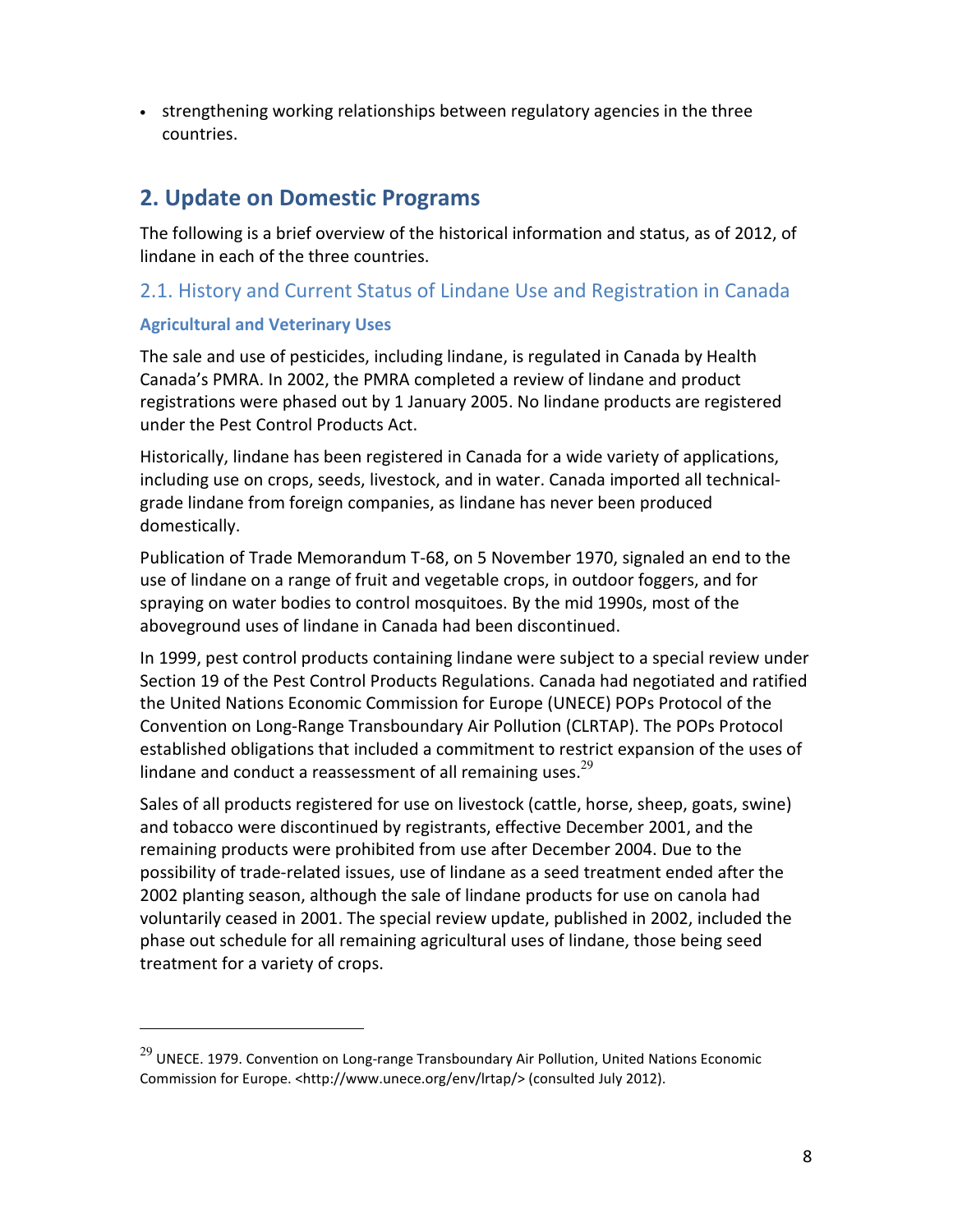The use of lindane was phased out on the basis of unacceptable risk to the health of workers exposed to it during seed treatment and planting. All registrants of lindane seed treatment products, except Crompton Corp., chose to voluntarily discontinue sales of their products.

As is its right under section 23 of the Pest Control Product Regulations, Chemtura (formerly Crompton Corp.) requested a hearing by an independent board to review the PMRA decision concerning its lindane products. On 18 August 2005, the Board submitted a report of its findings and recommendations to the Canadian Minister of Health. $30$ 

The Board recommended that PMRA prepare a follow-up review of the occupational exposure assessment of lindane. This Lindane Risk Assessment (REV2009-08) $^{31}$  was duly published for public comment on 29 August 2009, and describes the risks that lindane poses to human health and the environment that cannot be adequately mitigated. It also confirmed the 2002 decision to phase out all registrations of lindane.

Lindane is also subject to regulation under the Canadian Food and Drugs Act<sup>32</sup> that prohibits the sale of food containing pesticide residues at levels in excess of 0.1 ppm, unless specific MRL are established in Table II of the regulations. The Food and Drugs Act regulations apply equally to imported or domestic commodities.

## **Pharmaceutical Uses**

.

Lindane remains in use as a second-line therapeutic product under the Food and Drugs Act to control lice and scabies outbreaks in humans, when alternatives have failed. This last Canadian use, as a pharmaceutical agent, is to cease by 2016.

This use in Canada as a pharmaceutical aid dates from the early 1960s. With the introduction of safer agents, however, its use has declined over the years. Only four commercial products, containing 1% lindane in solution, are currently available in Canada, produced by two companies.

Following the reassessment of lindane safety by the US FDA in March 2003 and subsequent communication to health care professionals and the general public, a joint decision was made by the Therapeutic Products Directorate and the Marketed Health Products Directorate of Health Canada to reassess the safety of the human pharmaceutical uses of lindane in Canada. It was found to be safe under conditions of use. The product has always been available without prescription.

 $30$  For more information about Crompton Co. (Chemtura), see section 4.4.

 $31$  Health Canada. 2009. Lindane Risk Assessment, Re-evaluation Note REV2009-08. <http://publications.gc.ca/collections/collection\_2010/arla-pmra/H113-5-2009-8-eng.pdf> (consulted July 2012).

 $\frac{32}{2}$  Department of Justice Canada. 2012. Food and Drugs Act (R.S.C., 1985, c. F-27). <http://lawslois.justice.gc.ca/eng/acts/F-27/> (consulted 2012).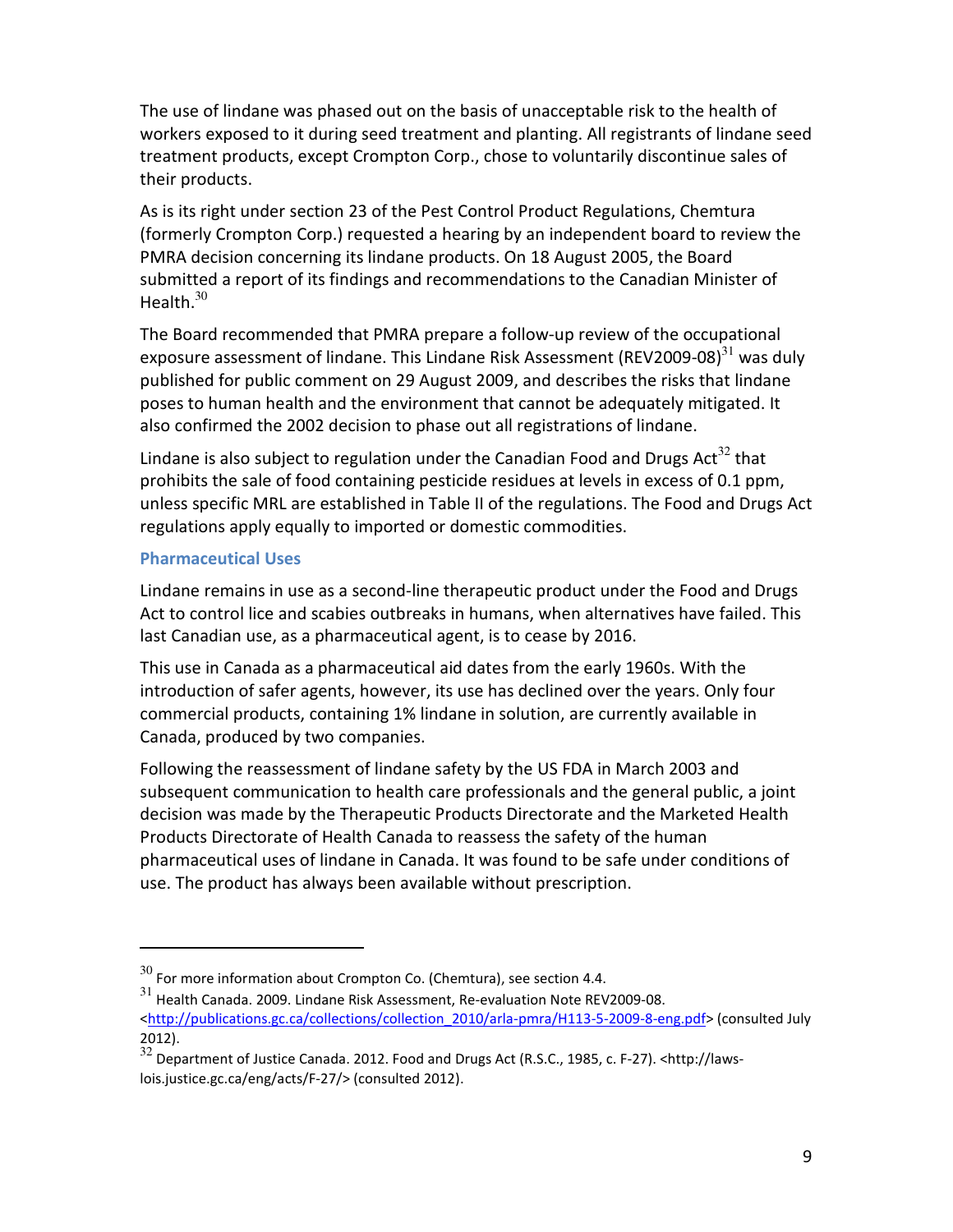Lindane products have been classified as Schedule 2 products by the National Association of Pharmacy Regulatory Authorities (NAPRA),  $33$  which means that "professional intervention from the pharmacist at the point of sale and possibly referral to a practitioner" is required. The product is available only from a pharmacist, over-thecounter, and must be retained within an area of the pharmacy where there is no public access and no opportunity for patient self-selection. Provincial pharmacist associations that are not currently members of NAPRA, Quebec and Ontario, follow similar practices and guidelines.

## 2.2. History and Current Status of Lindane Use and Registration in Mexico

There are no reports indicating that lindane has been produced in Mexico, but instead the active ingredient was imported and used to develop formulations for subsequent commercialization.

Up until 2002, there was limited information available at the national level (on uses, imports, risks) for supporting the establishment of regulatory and voluntary actions for gradually eliminating the uses of lindane in Mexico. However, derived from the actions established in the NARAP, within the framework of the CEC, a preliminary diagnostic assessment of lindane in Mexico was conducted in 2003 $^{34}$  with the objective of evaluating its status.

This effort constituted an initial step in the decision-making process, and as a result of this research work and consultation, stakeholders involved considered lindane and its isomers to be a risk to public health and to ecosystems. For this reason the pertinent steps were initiated for cancelling lindane registration in Mexico. Also, during 2005, a risk profile was developed to serve as the basis for global actions aimed at eliminating the uses of lindane at the international level.

Lindane is included in the Catalogue of Pesticides (2004)<sup>35</sup> prepared by the Inter-Secretarial Commission for the Control of the Processing and Use of Pesticides, Fertilizers and Toxic Substances (*Comisión Intersecretarial para el Control del Proceso y Uso de Plaguicidas, Fertilizantes y Sustancias Tóxicas—*Cicoplafest). The main objective of the Intersecretarial Commission is to coordinate actions within the environment, health, economic, and agriculture ministries in Mexico to implement activities for the regulation and control of pesticides, fertilizers and toxic chemicals. This coordinated effort also provides a regulatory framework for the registration, export and import of chemicals. The purpose of this catalogue is to assist in the sound use and management

l

 $33$  NAPRA. National Drug Schedule, National Association of Pharmacy Regulatory Authorities. <http://napra.ca/pages/Schedules/Search.aspx> (consulted July 2012).

<sup>34</sup> INE. 2004. El Lindano en México. <http://www.ine.gob.mx/descargas/sqre/el\_lindano\_en\_mexico.pdf> (consulted July 2012).

<sup>35</sup> Cicoplafest. 2004. Catálogo de Plaguicidas. *Comisión Intersecretarial para el Control del Proceso y Uso de Plaguicidas, Fertilizantes y Sustancias Tóxicas*.

<sup>&</sup>lt;http://www.salud.gob.mx/unidades/cofepris/bv/libros.htm> (consulted July 2012).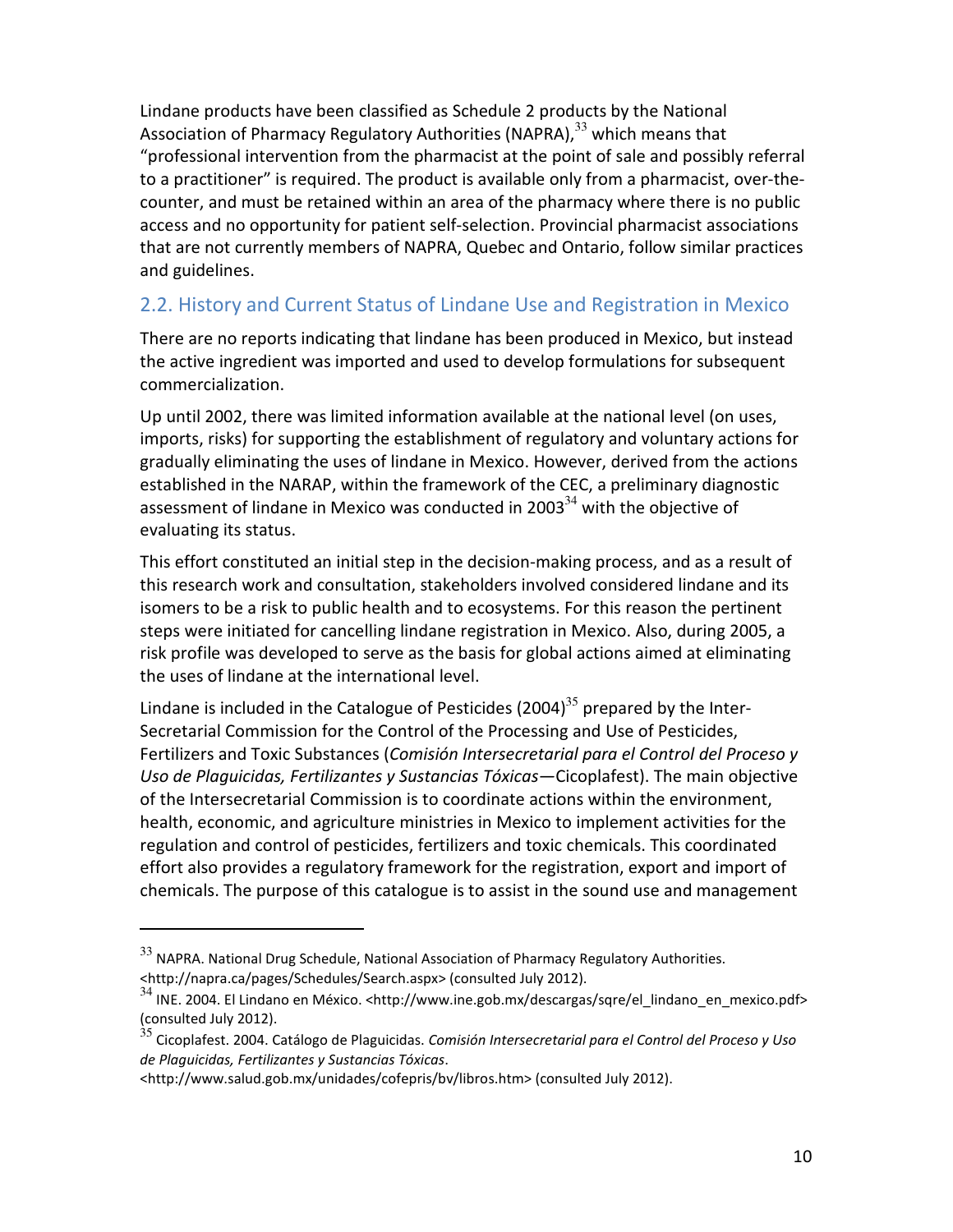of pesticides, and it includes information related to public health and environmental effects of substances listed. The catalogue also provides data on the pesticides that are registered in the country and the applications for which they have been authorized.

Mexico is a signatory to the Stockholm Convention (ratified in February 2003) and the Rotterdam Convention (ratified in May 2005). It should therefore fully comply with the obligations derived from these Conventions, since they acquire the status of national law.

## **Import and Export**

In Mexico there are three tariff classifications for importing lindane: 29035101 for pharmaceutical use; 29035102, corresponding to a combination of the stereoisomers of 1,2,3,4,5,6-HCH—1,2,3,4,5,6-HCH (ISO) (including lindane); and 29035199 which refers to other products—1,2,3,4,5,6-HCH (ISO) (including lindane).

According to information obtained from the NARAP corresponding to the 1999–2001 period, nearly 20 tonnes of lindane were imported annually into Mexico for use. The same report indicates that no records of exports to other countries were found for this time period.

As a result of the recommendations made following the national diagnostic assessment, import licenses for lindane were suspended in May 2005. Consultations carried out through the Tariff Information System Via Internet (*Sistema de Información Arancelaría Vía Internet*—SIAVI)<sup>36</sup> indicate no reports of lindane imports between 2005 and 2012.

According to Mexico's Secretariat of Finance and Public Credit (*Secretaría de Hacienda y Crédito Público*—SHCP), there are no reports of lindane being imported since 2007 with the tariff classifications 29035101 and 29035102. Regarding tariff classification 29035199, only two records of lindane imports have been identified for the 2007–2012 period, equivalent to US\$173 and US\$50, and each of an amount less than 1 kilogram, apparently intended as standards for analytical use.

## **Agricultural and veterinary uses**

l

According to registries of the Secretariat of Agriculture, Livestock, Rural Development, Fisheries and Food (*Secretaría de Agricultura, Ganadería, Desarrollo Rural, Pesca y Alimentación—*Sagarpa), lindane was authorized in Mexico for seed treatment (oats, barley, beans, corn, sorghum and wheat); for ectoparasite control on livestock (cattle, horses, sheep and goats) and domestic animals (cats and dogs), and was particularly effective against common fly larvae, scabies, lice, fleas, ticks, spiders and scorpions.

<sup>36</sup> *Secretaría de Economía* (SE). 2012. Sistema de Información Arancelaría Vía Internet (SIAVI). <http://www.economia.gob.mx/comunidad-negocios/204-comunidad-de-negocios/sistemas-deinformacion/7687-sistema-de-informacion-arancelaria-via-internet> (consulted July 2012).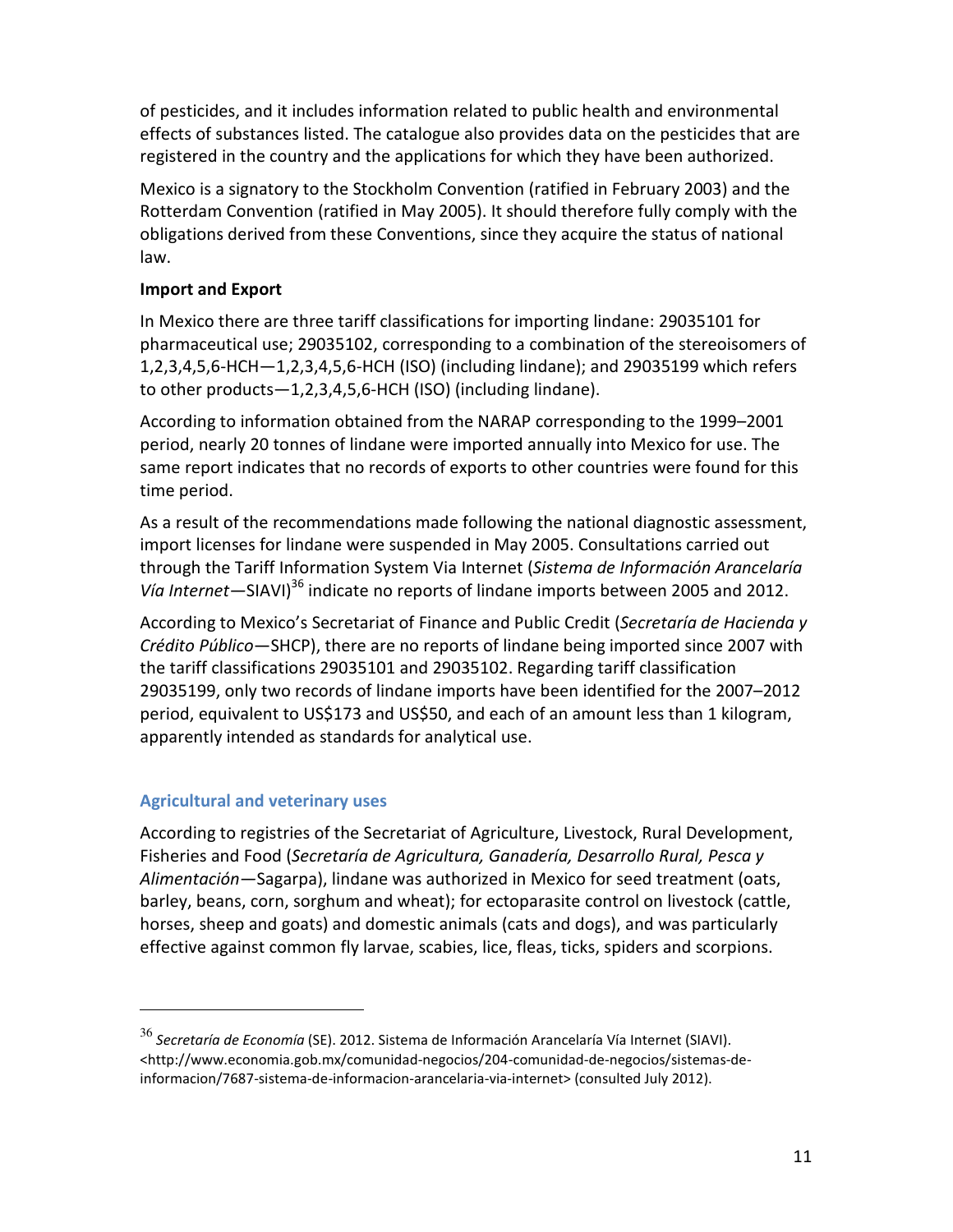With respect to progress in the cancellation of registrations, according to the NARAP, and data provided by the Federal Commission for Protection Against Sanitary Risks (*Comisión Federal para la Protección contra Riesgos Sanitarios*—Cofepris) and backed by the Mexican Association of the Phytosanitary Industry (*Asociación Mexicana de la Industria Fitosanitaria A.C.—*AMIFAC), of a total of 18 authorizations existing in 2009 for lindane-based products for pesticide use, 14 registrations have been canceled, with only four remaining in effect.

A segment of the phytosanitary industry sector, through AMIFAC, has confirmed that there are no inventories of products containing lindane formulations, or products with the active ingredient.

#### **Pharmaceutical uses**

In Mexico the registration of pesticides for human use, such as pediculicides and scabicides, consider these products to be pharmaceuticals and not hygiene products. Lindane-containing pharmaceuticals were formerly included in the Secretariat of Health's "Cuadro Básico de Salud," $37$  which is a very useful tool for public health institutions, providing them with a list of inputs that enables them to bring order to both purchasing and prescription processes for first-level medical services. These products are no longer part of this tool. Currently, there are three registrations in effect for lindane-containing products for pharmaceutical uses, but they are in the process of being revoked by the Secretariat of Health.

## 2.3. History and Current Status of Lindane Use and Registration in the United States of America

Based on the US Environmental Protection Agency (US EPA) and US FDA laws and regulations, the USA has assessed the risk of both the pesticide and pharmaceutical uses of lindane. These scientific reviews are consistent with the Agencies' regulatory processes for pesticides and drugs. Following these reviews, the USA took specific actions to reduce exposure to lindane.

## **Agricultural, Veterinary, and Other Uses**

.

Lindane was first registered as a pesticide in the United States in the 1940s for use on a wide variety of food crops, ornamentals, livestock and homeowner and other sites. In 1977, the US EPA initiated a Rebuttable Presumption Against Registration review of lindane, which resulted in the cancellation of certain uses of lindane.

EPA issued a Registration Standard for Lindane in September 1985 that included a requirement for the submission of additional data to support lindane registration and to

<sup>37</sup> *Diario Oficial de la Federación* (DOF). 2008. Novena Actualización de la Edición 2006 del Cuadro Básico y Catálogo de Medicamentos.

<sup>&</sup>lt;http://cdivirtual.salud.gob.mx/interiores/diario\_oficial/diario\_2008/pdfs/febrero/9act180208.pdf> (consulted July 2012).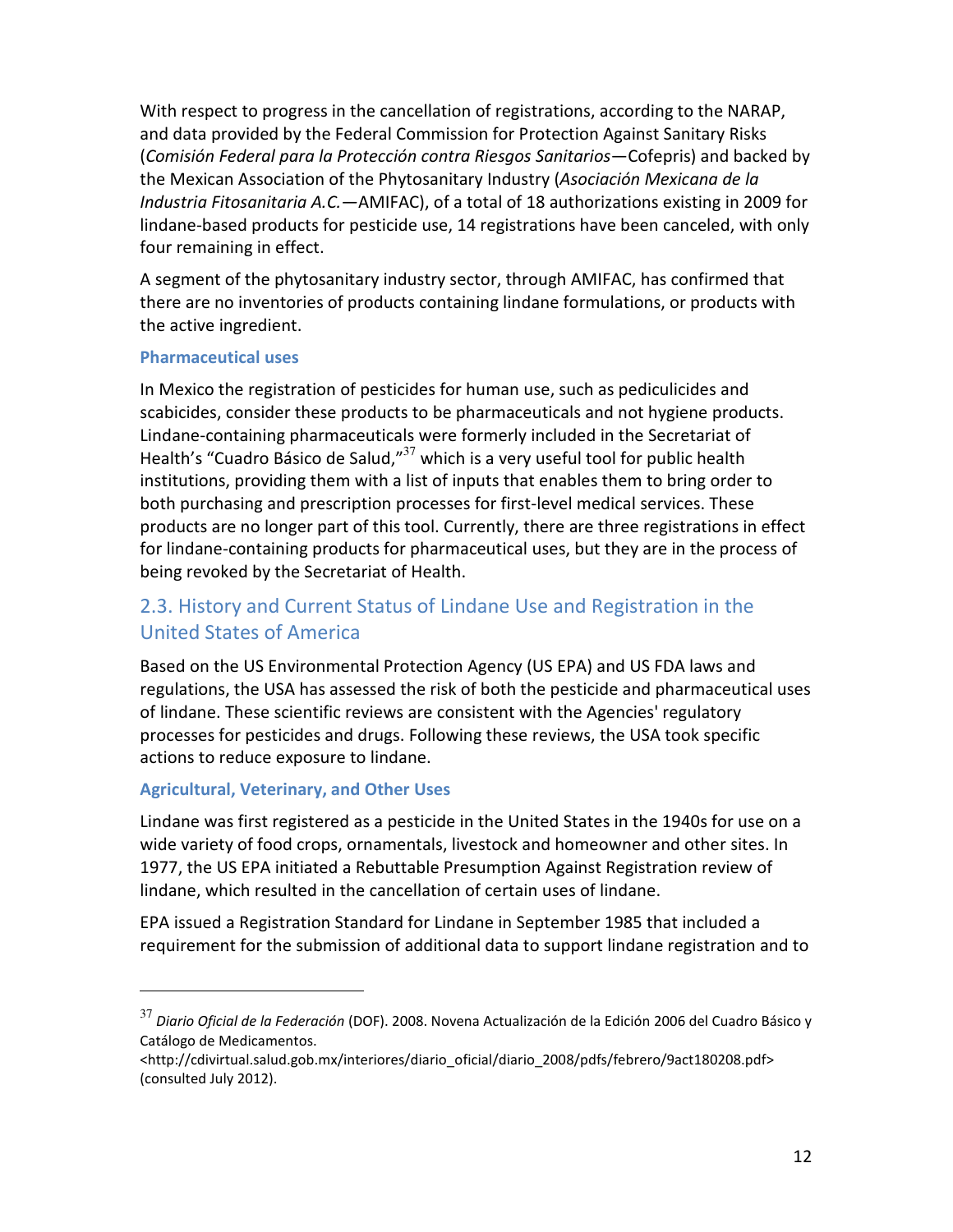address exposure concerns. In 1998 and 1999, lindane registrants voluntarily canceled all registered uses of lindane except for seed treatment use on 19 agricultural crops and a dog mange treatment. Subsequently, use of lindane to treat mange on dogs was voluntarily canceled in December 2001 and that same year and in 2002, the registrants voluntarily canceled all lindane seed treatment uses except on barley, corn, oats, rye, sorghum, and wheat.

On 27 July 2006, the United States had received requests for voluntary cancellation from all lindane registrants in the country for all remaining registrations of lindane pesticide products. In addition, EPA had reviewed the six remaining lindane seed treatment uses and determined in the July 2006 Addendum to the 2002 Reregistration Eligibility Document on Lindane<sup>38</sup> that the remaining uses were not eligible for reregistration.

The EPA thus accepted the producers' voluntary cancellation requests and published a notice of receipt of these requests in the *Federal Register* of 23 August 2006 (71 FR 49445).<sup>39</sup> Following that publication, EPA sent final cancellation orders to the registrants, granting the requested cancellations and published a notice announcing these cancellation orders in the *Federal Register* on 13 December 2006 (71 FR 74905).<sup>40</sup> The cancellation of manufacturing-use products became effective on 4 October 2006, and that of end-use products on 1 July 2007. The Agency established in the cancellation orders that 1 July 2007, was the last day on which lindane manufacturing-use products could be used and 1 October 2009, was the last day on which lindane end-use products could be used.

In addition, in a *Federal Register* notice dated 13 June 2007 (72 FR 32570),<sup>41</sup> the Agency published a proposed rule to revoke all remaining lindane tolerance, effective 2 October 2009, concurrent with the last date of lindane use. The Agency published a rule finalizing this proposal on 19 September 2007 (72 FR 53449) and all remaining lindane tolerances were revoked effective 2 October 2009.

Prior to the 2006 voluntary cancellation requests, more than 99% of all lindane used in the United States was for agricultural purposes.

l

 $38$  US EPA. 2004. Reregistration Eligibility Decision: Lindane. United States Environmental Protection Agency. Search "R.E.D. Facts, Lindane" at <http://nepis.epa.gov/> (consulted July 2012).

<sup>39</sup> *Federal Register* 49445. 2006. Lindane; Notice of Receipt of Requests to Voluntarily Cancel Lindane Pesticide Registrations, United States Environmental Protection Agency

<sup>[</sup>EPA–HQ–OPP–2002–0202; FRL–8089–1]. 71(163). <http://www.gpo.gov/fdsys/pkg/FR-2006-08- 23/pdf/E6-13955.pdf> (consulted July 2012).

<sup>40</sup> *Federal Register* 74905. 2006. Lindane; Cancellation Order, United States Environmental Protection Agency [EPA-HQ-OPP-2002-0202; FRL-8103-4], 71(239). <http://www.gpo.gov/fdsys/pkg/FR-2006-12-13/pdf/E6-21101.pdf> (consulted July 2012).

<sup>41</sup> *Federal Register* 32570. 2007. Amitraz, Atrazine, Ethephon, Ferbam, Lindane, Propachlor, and Simazine; Proposed Tolerance Actions, United States Environmental Protection Agency, 40 CFR Part 180, [EPA–HQ– OPP–2007–0187; FRL–8133–3] 72(113) <http://www.gpo.gov/fdsys/pkg/FR-2007-06-13/pdf/E7- 11324.pdf> (consulted July 2012).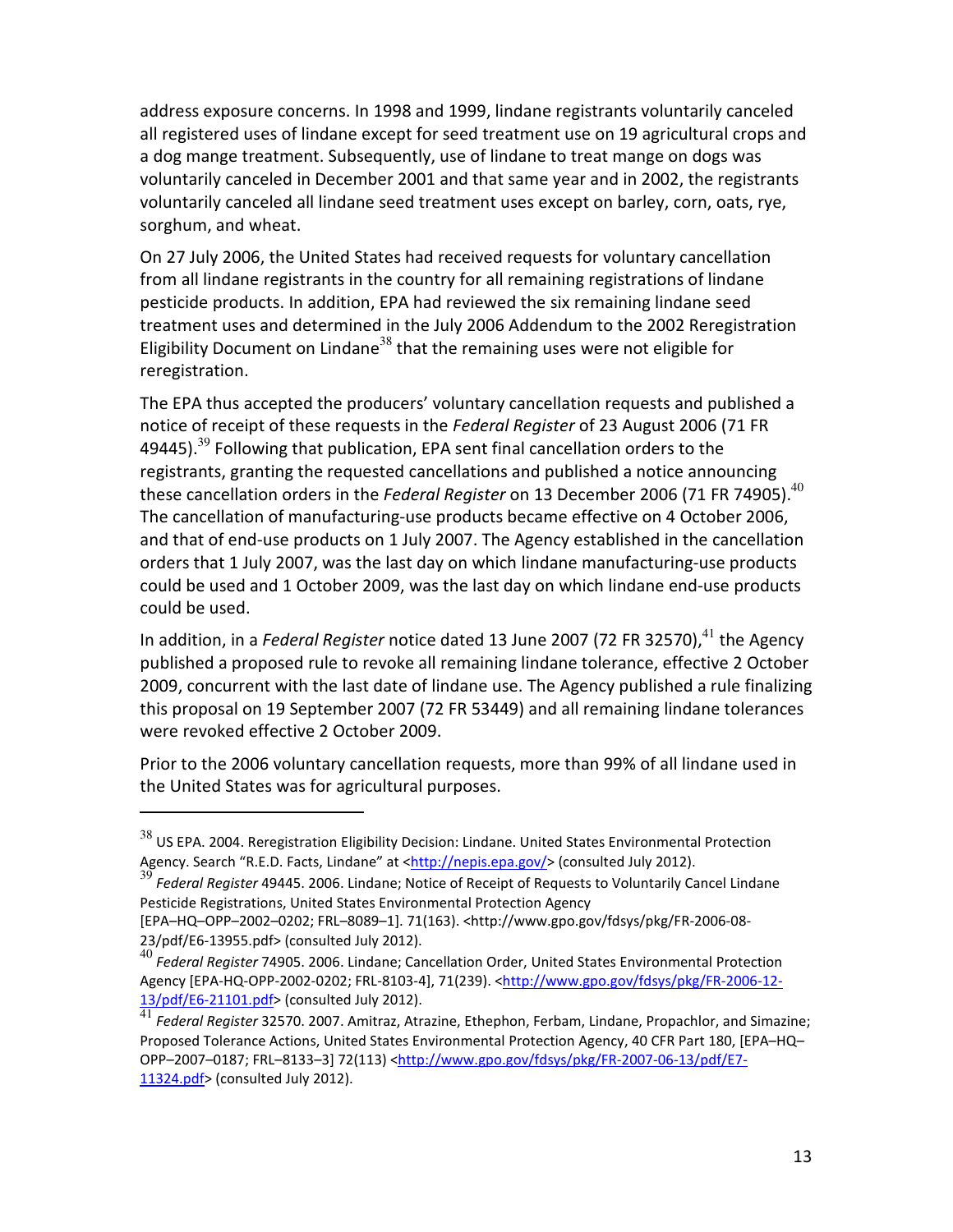#### **Pharmaceutical Uses**

Lindane is approved by the FDA for use in lice and scabies treatment and has been marketed as a pharmaceutical product since 1951. In 2003, as a result of the reassessment of lindane risk factors, the FDA increased hazard warnings and required reductions in the maximum package size to minimize the possibility of overuse.

Annual use of lindane as a pharmaceutical to treat lice and scabies in the United States in 2005 totaled less than one metric ton (or 1000 kg). Lindane accounted for fewer than 1 million treatments out of 10 to 20 million annual cases of lice. By 2009, annual use of lindane to treat lice and scabies in the United States had dropped to less than 80 kg and was prescribed for fewer than 91,000 out of 10 to 20 million annual cases of lice. In addition, the FDA has established processes for facilitating development and approving the use of botanicals and other proposed lice and scabies treatments for pharmaceutical purposes, thereby encouraging the use of lindane alternatives.

#### **Phase-out of Lindane in California**

.

The state of California has taken independent regulatory action on lindane. In May 2000, the California Toxics Rule (CTR)<sup>42</sup> established a new water quality criterion of 19 ppt (parts per trillion) lindane in existing or potential drinking water supplies for the protection of public health, based on potential cancer risk to humans. Studies conducted on water exiting the Los Angeles County Sanitation Districts' treatment facilities found both peak and mean levels in many cases to be higher than the new (state) effluent standards, which are equivalent to the US national water quality criterion for water bodies that are existing or potential sources of drinking water.  $43$  As available treatment technology was unable to adequately remove lindane from the water, a preventive strategy to allow compliance was required.

The Los Angeles County Sanitation Districts calculated that a single treatment for lice, when rinsed down the drain, contributed enough lindane to the water entering treatment facilities to bring 6 million gallons of water over the CTR standard. A review of California pesticide applicator records and physician surveys by the Sanitation Districts revealed no significant agricultural sources in the region, indicating that nearly the entire load was the result of pharmaceutical use. Initially, an education campaign with pharmaceutical lindane providers was started to discourage use. While this appeared to decrease the inflow levels of contamination, it was inadequate to yield compliance with the new standards. A bill was then sponsored in the California assembly, which passed

<sup>42</sup> *Federal Register* 31682. 2000. Water Quality Standards; Establishment of Numeric Criteria for Priority Toxic Pollutants for the State of California; Rule 2000, 40 CFR Part 131, Part III, Environmental Protection Agency.

<sup>&</sup>lt;http://www.waterboards.ca.gov/water\_issues/programs/tmdl/records/state\_board/2003/ref476.pdf> (consulted July 2012).

<sup>43</sup> *Federal Register* 67548. 1998. National Recommended Water Quality Criteria, Environmental Protection Agency, [frl–ow–6186–6a]. 63(234) December. <http://www.gpo.gov/fdsys/pkg/FR-1998-12- 07/pdf/98-30272.pdf> (consulted July 2012).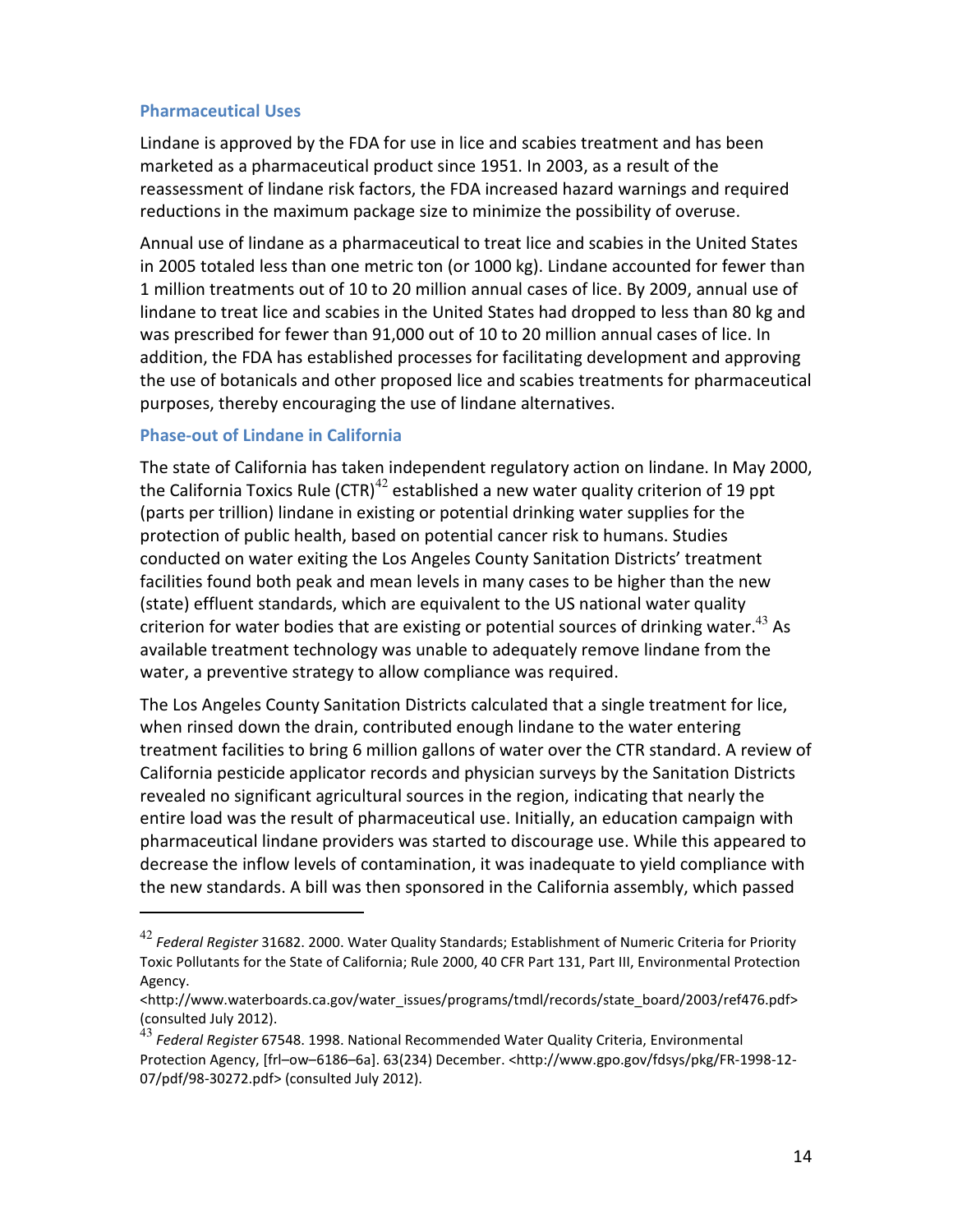without opposition, to ban the sale of all pharmaceutical lindane in the state of California, beginning in January 2002.

Two years later, a review of the ban's effects conducted by medical and public health authorities of the Los Angeles County Sanitation Districts noted that no difficulties or concerns had been raised among a population of over 30 million. And lindane concentrations in wastewater exiting the Districts' treatment plants had declined from non-attainment of the 19 ppt goal to almost non-detectable levels.

A 2005 survey of California pediatricians (135 respondents) indicated that 98.5% of them had not seen any increase in scabies since the ban.<sup>44</sup> The California Department of Health Services (CDHS) has developed and distributed to healthcare facilities, a Guideline for the management of scabies outbreaks. $45$  In it, CDHS provides information on all options for treatment and prophylaxis with the pros and cons for each, allowing the users to decide on which to use. This information includes the off-label (i.e., not approved by the US FDA) use of ivermectin to treat patients with severe (e.g., keratotic) scabies that is likely to be refractory to cutaneous medication. Because oral ivermectin has not been approved by the FDA for use as a treatment for scabies, the agency cannot recommend it for use.

## 2.4. International Regulation of Lindane

.

As well as Mexico's accepted proposal that lindane be added to Annex A of the Stockholm Convention, lindane is regulated in a number of international fora.

The Great Lakes Binational Toxics Strategy<sup>46</sup> is a voluntary strategy signed in 1997 by the United States and Canada for the virtual elimination of persistent toxic substances in the Great Lakes. HCH, (including lindane) is listed as a Level II substance. This means that only one country or the other has to have grounds to indicate its persistence in the environment, potential for bioaccumulation, and toxicity. (In contrast, Level I substances, such as PCBs, are targeted for virtual elimination through collaborative bilateral efforts.) The governments of Canada and the US encourage pollution prevention activities for Level II substances, to reduce their levels in the environment and to conform to the laws and policies of each country.

<sup>&</sup>lt;sup>44</sup> Miller, M. 2006. Reducing Children's Exposures to Environmental Chemicals. American Academy of Pediatrics, University of California, San Francisco, Pediatric Environmental Health Special Unit. <http://preventionlane.org/braindevelopment/Materials/MILLER-HBD-Conf08-workshopIII.pdf> (consulted July 2012).

<sup>45</sup> California Department of Public Health. 2008. Management of Scabies Outbreaks in California Health Care Facilities.

<sup>&</sup>lt;http://www.cdph.ca.gov/pubsforms/guidelines/documents/mgmntofscabiesoutbreaks.pdf> (consulted July 2012).

<sup>&</sup>lt;sup>46</sup> EPA. 2012. Binational Toxics Strategy. US Environmental Protection Agency. <http://www.epa.gov/bns/> (consulted July 2012).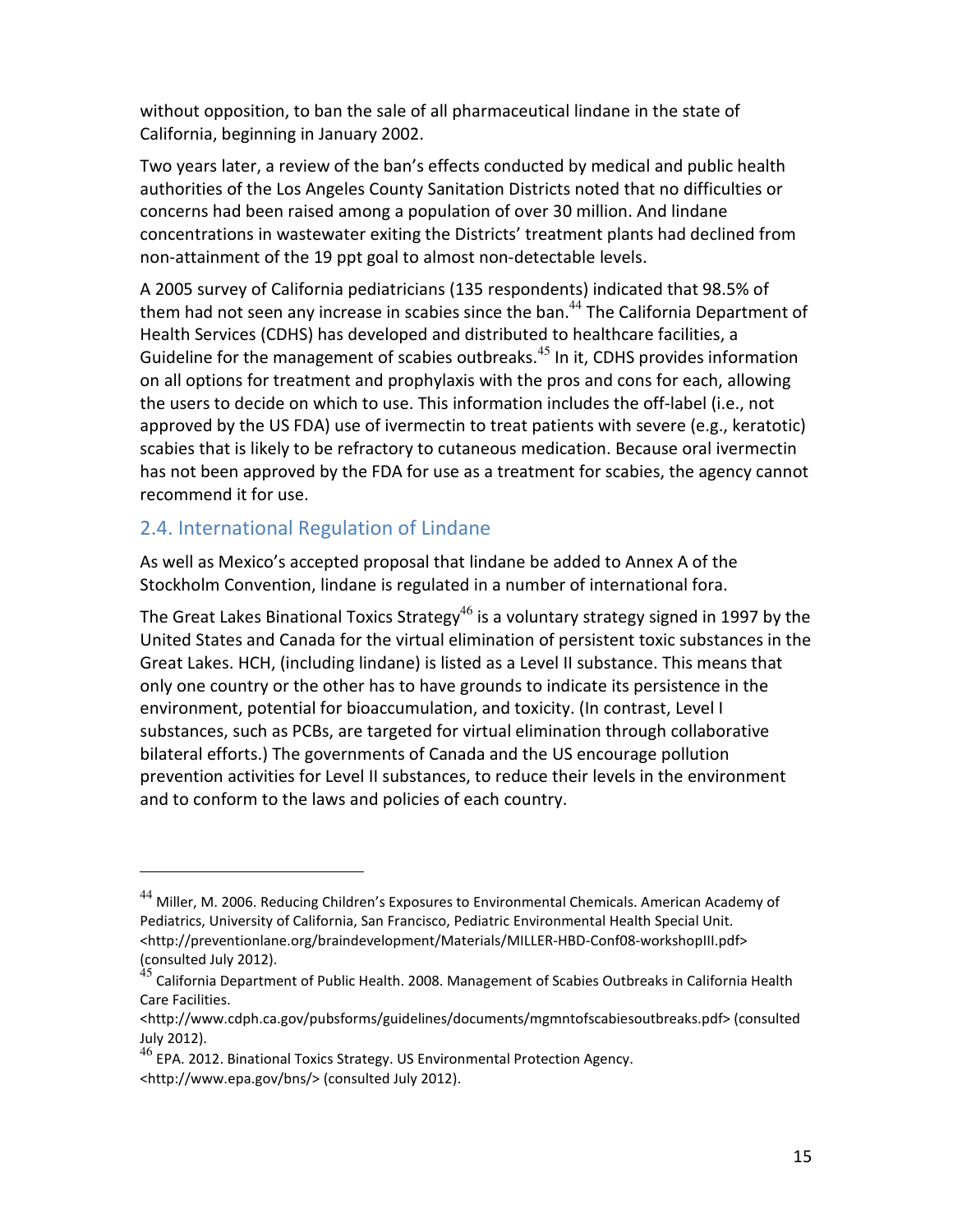The use of lindane has been addressed in the 1998 Aarhus Protocol on Persistent Organic Pollutants. $47$  This is one of the eight protocols under the CLRTAP. The POPs Protocol entered into force in October 2003. The Protocol restricts lindane to six specific uses. Canada is a Party and the United States has signed, but not ratified the CLRTAP POPs Protocol.

Lindane is also listed under the European Water Framework Directive 200/60/EC. $^{48}$  This legislation from the European Community requires all inland and coastal water bodies to reach at least "good ecological status" and "good chemical status" by 2015. Lindane is one of the listed priority hazardous substances for which quality standards and emission controls will be set at EU level to end all emissions within 20 years.

Lindane is also listed under European Union Regulation 850/2004/EC, specifying that Member States are allowed its use, until September 2006, in the professional remedial and industrial treatment of lumber, timber and logs, as well as for indoor industrial and residential applications; and until 31 December 2007, are allowed the use of technicalgrade HCH as an intermediate in chemical manufacturing, but that products containing at least 99% lindane are restricted from uses in public health or as veterinary topical insecticide.<sup>49</sup>

HCH is also listed in Annex IV (waste regulation) of European Council Directive 850/2004/EC and its amending regulation  $1195/2006$ /EC, $^{50}$  in order to include thresholds for POPs containing waste. Article 7 applies to waste containing >50 mg/kg of the sum of  $\alpha$ - and  $\beta$ -HCH and lindane.

The Rotterdam Convention on the Prior Informed Consent (PIC) Procedure for Certain Hazardous Chemicals and Pesticides in International Trade<sup>51</sup> includes lindane. Under the PIC, among other obligations, when an importing country communicates "no consent" to imports of a particular chemical, exporting countries are obligated to prevent exports of it to that country. The scope of PIC does not apply to pharmaceuticals, including human and veterinary drugs. Canada and Mexico are Parties and the United States has signed, but not ratified, the Rotterdam Convention.

l

 $^{47}$  UNECE. Protocol on Persistent Organic Pollutants (POPs), United Nations Economic Commission for Europe <http://www.unece.org/env/lrtap/pops\_h1.html> (consulted July 2012).

<sup>48</sup> *Official Journal of the European Union*. 2000. Directive 2000/60/EC of the European Parliament and of the Council establishing a framework for Community action in the field of water policy. <http://eurlex.europa.eu/LexUriServ/LexUriServ.do?uri=OJ:L:2000:327:0001:0072:EN:PDF> (consulted July 2012).

<sup>49</sup> *Official Journal of the European Union*. 2004. Regulation (EC) No. 850/2004 of the European Parliament and of the Council on persistent organic pollutants and amending Directive 79/117/EEC. Refer to Annex 1, Part B, in <http://eur-lex.europa.eu/LexUriServ/LexUriServ.do?uri=OJ:L:2004:158:0007:0049:EN:PDF> (consulted July 2012 and January 2013).

<sup>50</sup> *Official Journal of the European Union*. 2006. Council Regulation (EC) No. 1195/2006 amending Annex IV to Regulation (EC) No. 850/2004 of the European Parliament and of the Council on persistent organic pollutants. <http://eur-lex.europa.eu/LexUriServ/LexUriServ.do?uri=OJ:L:2006:217:0001:0003:EN:PDF> (consulted July 2012).

 $31$  Rotterdam Convention. 1998. <http://www.pic.int/> (consulted July 2012).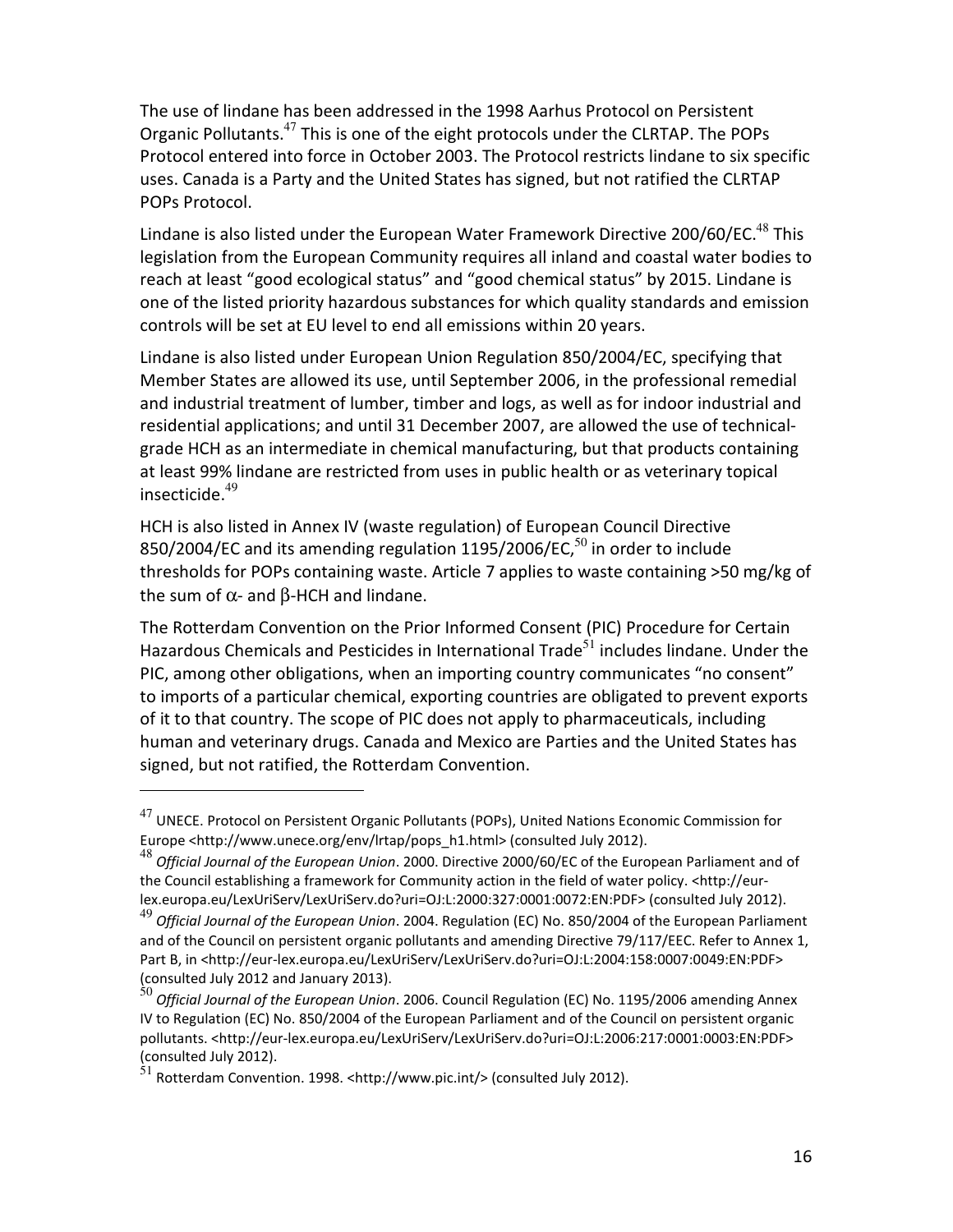## **3. National Actions**

The following section describes actions that the individual countries took to reduce the risk to human health and the environment from exposure to lindane and its isomers.

## 3.1. Canada

In addition to phasing out pharmaceutical use of lindane, Canada undertook actions in science and research; and outreach and education as well as worked cooperatively with Mexico and the United States on regional efforts to strictly reduce or eliminate use of lindane, as per the commitments outlined in the NARAP.

In 2009, Health Canada completed its Reevaluation of the Lindane Risk Assessment,  $52$ which confirmed the earlier decision by the PMRA to withdraw all pest control products containing lindane from use in Canada. Health Canada continues to monitor for evidence of unsafe and excessive use of lindane pharmaceutical products by using the Canada Vigilance Program.<sup>53</sup>

## **Science and Research**

Environment Canada continues to support monitoring of lindane and other HCH isomers in the biotic and abiotic compartments of various regional ecosystems, including Canada's North, the Great Lakes-Gulf of St. Lawrence, and on the Arctic, Atlantic and Pacific coasts. Health Canada supports the measurement of lindane and other HCH isomers in the blood of Canadians, including vulnerable populations such as children and people in the northern regions of the country.

## **Outreach and Education**

Health Canada has strengthened outreach and education efforts to the public and medical community to encourage the safe and appropriate clinical use of lindane. Canada has shared information with the United States and Mexico regarding adverse events associated with lindane, new regulatory actions, and education strategies, in order to raise clinical practice standards in a harmonized way.

## 3.2. Mexico

Mexico has valuable experience in developing coordinated actions at the national and regional levels, including public participation through consultation forums on PBTs and wastes. In Mexico, social participation through consultative fora has increased substantially.

The regulatory actions that have been implemented in Mexico in recent years have been complemented by activities aimed at gradually eliminating lindane uses in the country.

.

<sup>52</sup> See note 31, *supra.* 

<sup>53</sup> Health Canada. 2011. Canada Vigilance Program. <http://www.hc-sc.gc.ca/dhp-mps/medeff/vigilanceeng.php> (consulted July 2012).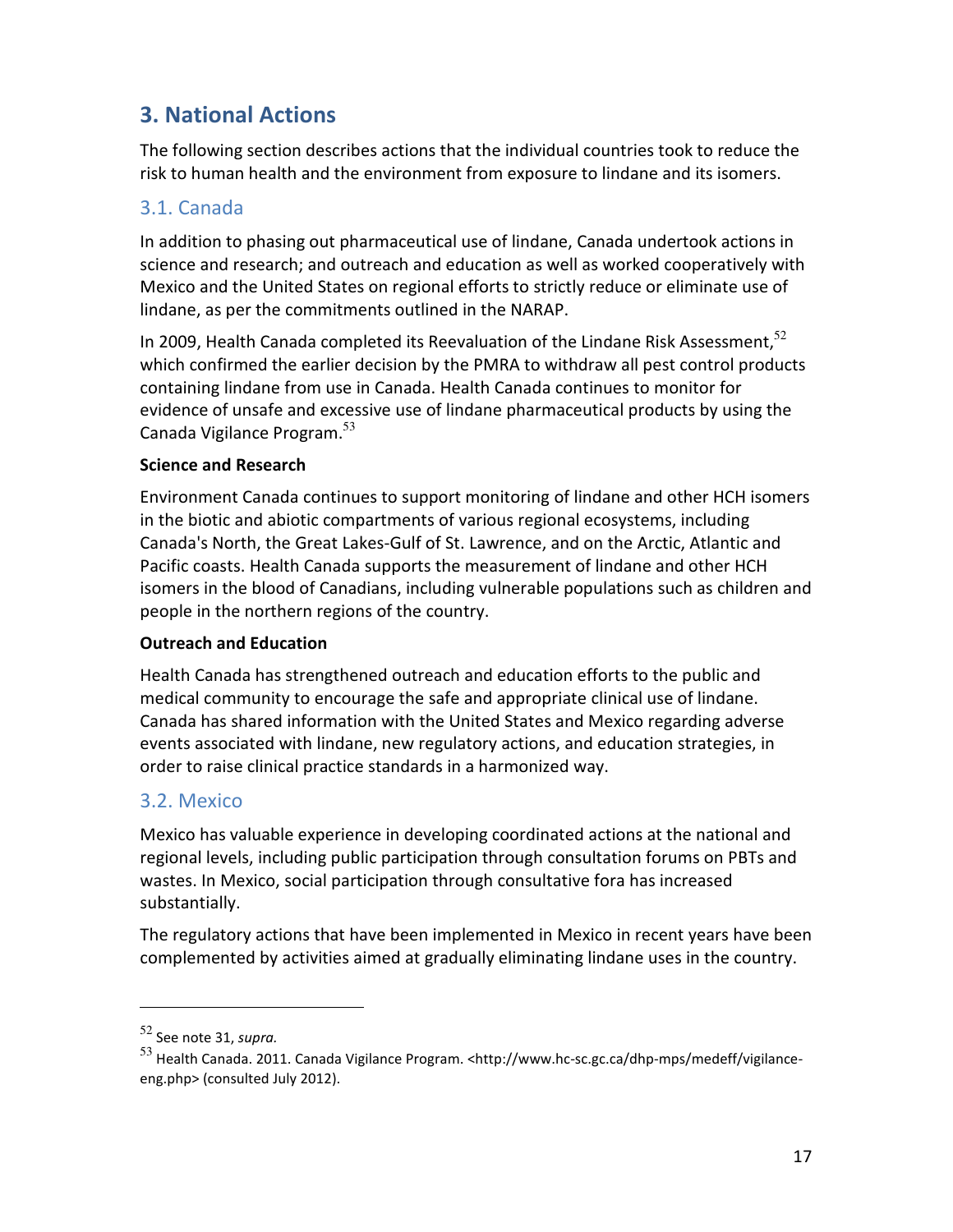## **Alternatives Identified for Various Uses of Lindane**

A list of alternatives has been determined that contains a wide variety of products authorized for use in agricultural, veterinary, and pharmaceutical applications. There is no documented information, however, regarding a specific campaign or strategy for disseminating this information to the general public.

For products of agricultural use, a total of 38 technical reports have been written on the biological effectiveness of the 18 products that may be used as substitutes for lindane. There are also seven new registrations for products that can be used as alternatives to lindane. Along these same lines, there are 61 active ingredients registered, corresponding to 166 commercial products used as substitutes for lindane.

Also, the Secretariat of the Environment and Natural Resources (*Secretaría de Medio Ambiente y Recursos Naturales*—Semarnat) conducted a study in 2009 on alternatives and substitutes for chemical substances subject to control measures from international agreements on environmental matters, specifically those included in the Stockholm and Rotterdam Conventions. The report from this work included proposed substitutes for lindane for various pests and farm crops, which is summarized in Tables 3 and 4 in Sections 4.2.1 and 4.3.2.<sup>54</sup>

## **Pharmaceutical Uses**

The process for revoking the registration of pharmaceutical products containing lindane has taken place gradually, since the Secretariat of Health must conduct this type of administrative procedure independently for each company involved. As of 2012, there are only three registrations for pharmaceutical use that are still in effect, and they are in the process of being revoked. The list of alternatives available for pharmaceutical uses of lindane has been updated in the corresponding public health sector and is included in Table 2 in Section 4.1.2.

## **Environmental Management**

.

In the framework of the Stockholm Convention and in compliance with the actions established in the Action Plans included in Mexico's National Implementation Plan  $(NIP)$ ,<sup>55</sup> some related activities aimed at the sound management of POPs (including lindane) have been developed. For example, in accordance with Action Plan No. 4 of Mexico's NIP, Semarnat conducted a study in 2008 to update the inventory of obsolete pesticides to enhance the information on remaining stockpiles and wastes addressed in the Stockholm Convention. Also, in the framework of Proname, a project was developed

 $54$  Unfortunately, the full report from this study has not been made publicly available as of this writing (December 2012).

<sup>55</sup> Semarnat. 2007. Plan Nacional de Implementación del Convenio de Estocolmo. *Secretaría de Medio Ambiente y Recursos Naturales*. <http://siscop.ine.gob.mx/novedades/pni\_mexico.pdf> (consulted July 2012).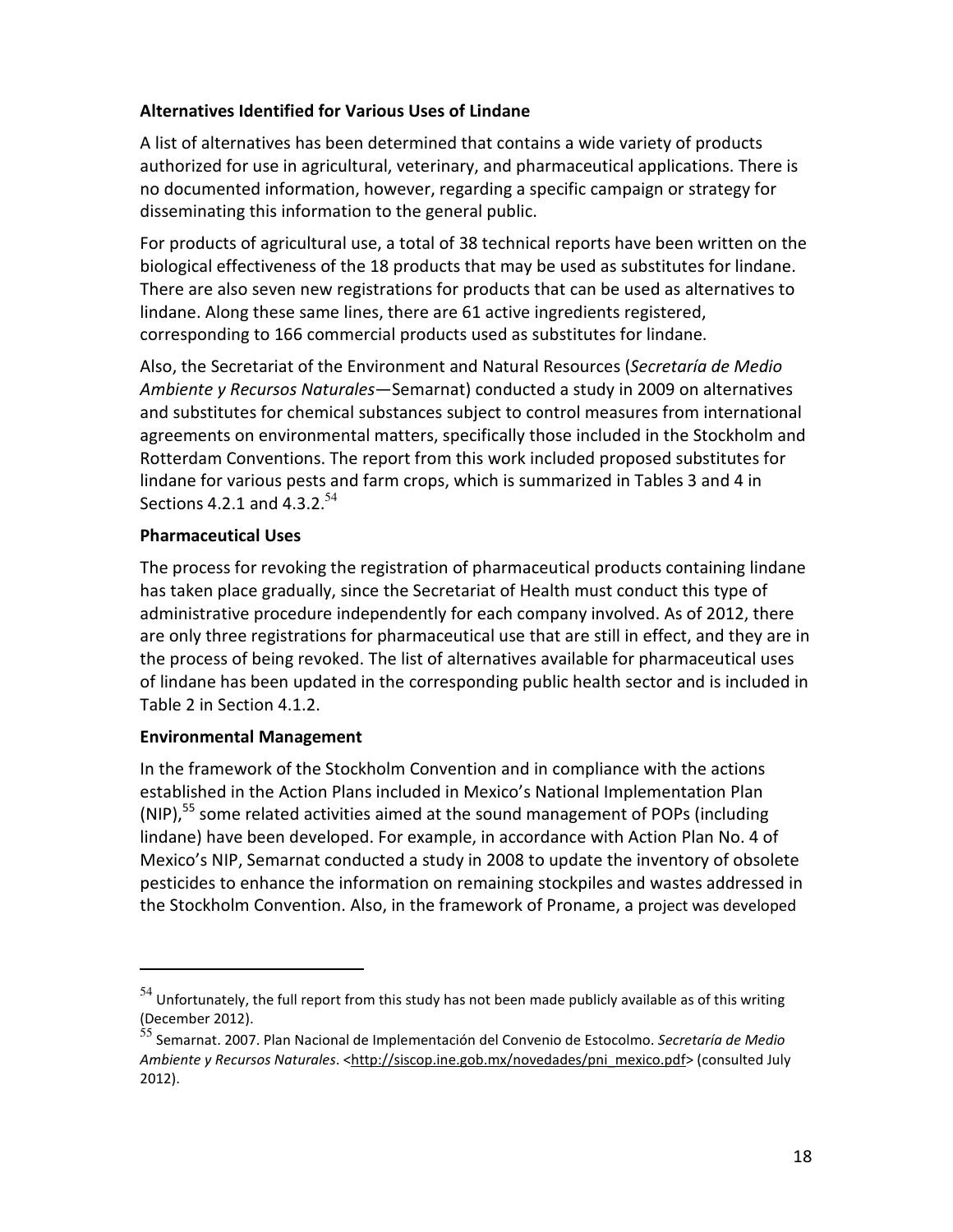for technical assistance to facilitate the implementation action of the Stockholm Convention in relation to contaminated sites.<sup>56</sup>

Legal foundations have been established for identifying and characterizing POPcontaminated sites with the aim of generating strategies to ensure that the treatment of these sites will be environmentally appropriate and cost-effective. Semarnat has developed and published Guidelines for Requesting an Evaluation of Environmental Risk Studies at Sites with Contaminated Soil (*Guía para la Solicitud de Evaluación de Estudios de Riesgo Ambiental en Sitios con Suelos Contaminados*) <sup>57</sup> and activities have been carried out to update the inventory of these contaminated sites.

Furthermore, initial activities have been carried out for designing and implementing a Global Harmonized System (GHS) of chemical classification and labeling. In 2011 a Mexican Standard (Norma Mexicana—NMX) (NMX-R-019-SCFI-2011)<sup>58</sup> was published to establish the criteria for classifying and communicating the hazards associated with chemical products, in accordance with provisions in the United Nation's "Purple Book."<sup>59</sup> In this context the Secretariat of Health published the Mexican Official Standard (*Norma Oficial Mexicana*) NOM-232-SSA1-2009,<sup>60</sup> in which the GHS is adopted for the labeling of pesticides for agricultural, forestry, livestock, garden, urban, industrial and household use. For its part, the Secretariat of Communications and Transportation (*Secretaría de Comunicaciones y Transportes*—SCT) has published Mexican Official Standards NOM-003-SCT/2008,  $^{61}$  NOM-027-SCT2/2009 and NOM-028-SCT2/2010,  $^{62}$ 

.

<sup>58</sup> *Diario Oficial de la Federación* (DOF). 2011. Sistema Armonizado de Clasificación y Comunicación de Peligros de los Productos Químicos. <http://200.77.231.100/work/normas/nmx/2010/nmx-r-019-scfi-2011.pdf> (consulted July 2012).

<sup>56</sup> Cedillo, L.A., 2008. Proyecto de asistencia técnica para facilitar la acción de la implementación del Convenio de Estocolmo en relación a sitios contaminados.

<sup>&</sup>lt;http://siscop.ine.gob.mx/descargas/proyectos/reporte\_final\_sp\_leonor\_cedillo.pdf> (consulted July 2012).

 $57$  Semarnat. Guía para la Solicitud de Evaluación de Estudios de Riesgo Ambiental en Sitios con Suelos Contaminados, <http://www.semarnat.gob.mx/temas/gestionambiental/Materiales y Actividades Riesgosas/sitioscontaminados/estudioderiesgo/Estudios.pdf> (consulted July 2012).

 $\overline{59}$  UNECE. 2011. Globally Harmonized System of Classification and Labelling of Chemicals. Fourth revised edition. <http://www.unece.org/trans/danger/publi/ghs/ghs\_rev04/04files\_e.html>.

<sup>60</sup> *Diario Oficial de la Federación* (DOF). 2009. Norma Oficial Mexicana NOM-232-SSA1-2009, Plaguicidas: que establece los requisitos del envase, embalaje y etiquetado de productos grado técnico y para uso agrícola, forestal, pecuario, jardinería, urbano, industrial y doméstico.

<sup>&</sup>lt;http://www.dof.gob.mx/normasOficiales/4020/salud/salud.htm> (consulted July 2012).

<sup>61</sup> *Diario Oficial de la Federación* (DOF). 2008. Norma Oficial Mexicana NOM-003-SCT/2008, Características de las etiquetas de envases y embalajes, destinadas al transporte de substancias, materiales y residuos peligrosos.

<sup>&</sup>lt;http://dof.gob.mx/nota\_detalle.php?codigo=5056785&fecha=15/08/2008> (consulted July 2012).

<sup>62</sup> *Diario Oficial de la Federación* (DOF). 2010. NORMA Oficial Mexicana NOM-028-SCT2/2010, Disposiciones especiales y generales para el transporte de las substancias, materiales y residuos peligrosos de la clase 3 líquidos inflamables.

<sup>&</sup>lt;http://dof.gob.mx/nota\_detalle\_popup.php?codigo=5143461> (consulted July 2012).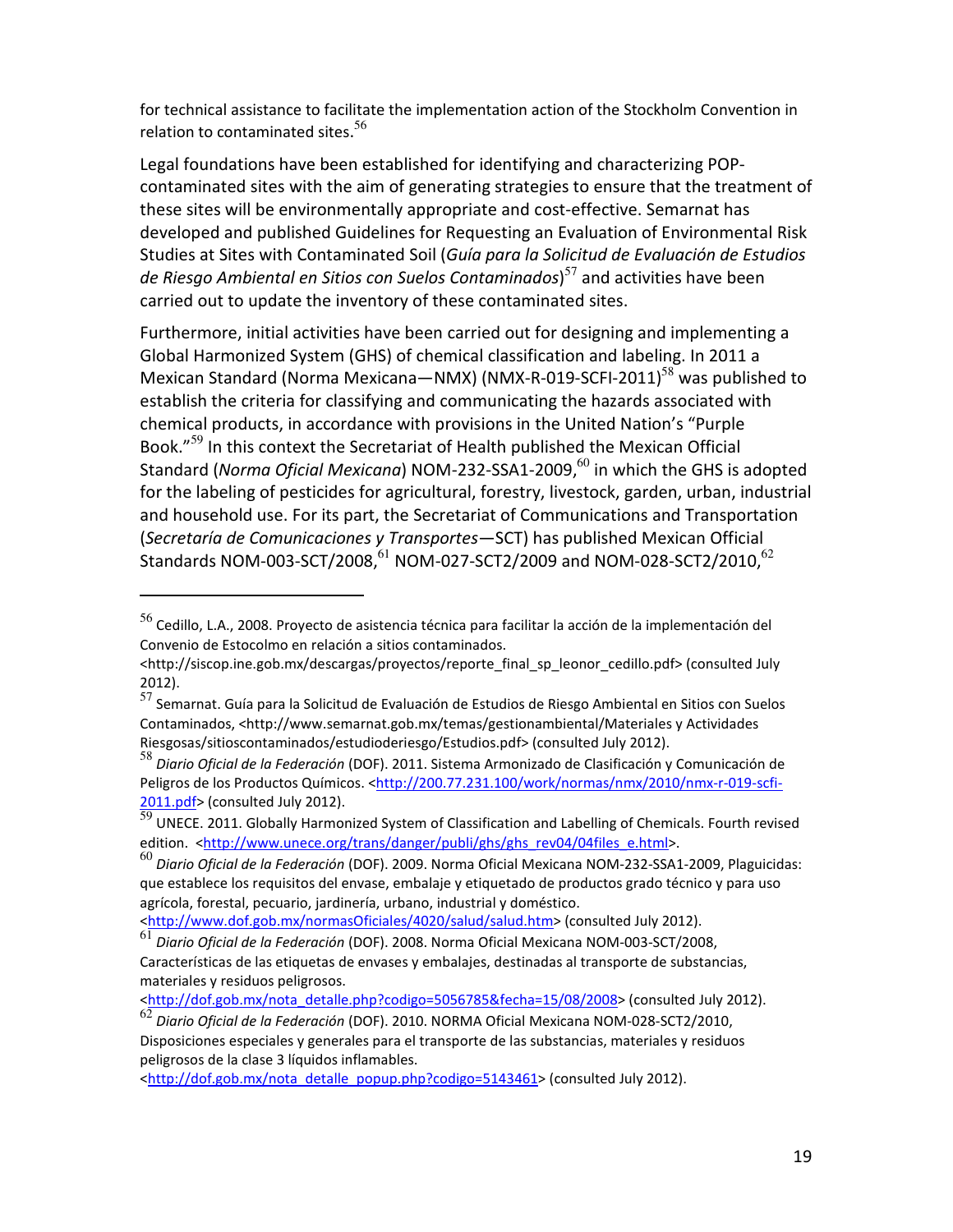which refer to the labeling of hazardous substances, materials and wastes, and in which the GHS system is contemplated.

During 2012 it is anticipated that Mexico will initiate a project for capacity building in implementing the GHS in the country. This project has been approved by the Quick Start Program (QSP) of the Strategic Approach to International Chemicals Management  $(SAICM).<sup>63</sup>$ 

## **Research and Monitoring**

In Mexico, assistance has been provided to applied research in the area of chemical substances during recent years. A number of scientific forums on POPs have offered opportunities for exchanging information and establishing research networks among the main academic centers that conduct studies in this field.

One of the most significant achievements in this aspect has been the creation of Proname, whose objective is to serve as a scientific tool for generating data on environmental levels of the country's high-priority chemical substances.

As part of Proname activities, several manuals on POP sampling and chemical analysis were developed during 2009 and 2010, with the aim of standardizing the methods used for evaluating the environmental and biological samples collected at sites addressed in this program, and thus obtain comparable results.

Research and the ongoing monitoring efforts in Mexico will make it possible to obtain reliable, updated data for assessing trends in lindane concentrations over time. As well, generating this type of data will provide pertinent information for meeting the obligations established in the context of the Stockholm Convention.

On the international arena, Mexico has actively participated in groups of experts who evaluate scientific information on POPs, including lindane. These groups have included the POPs Review Committee associated with the Stockholm Convention (2005–2010) and the Chemical Review Committee of the Rotterdam Convention (2007–2012).

## **Awareness-Raising and Education**

.

The National Technical Advisory Council on Animal Health (*Consejo Técnico Consultivo Nacional de Sanidad Animal*—Conasa) is an advisory body with Sagarpa. It organizes forums for analyzing and issuing opinions on health matters. These forums also include activities for promoting education and awareness-raising on issues associated with the prevention, control and eradication of pests and diseases affecting animal life and health, and promoting actions aimed at good livestock practices in the production of

 $^{63}$  Strategic Approach to International Chemicals Management (SAICM). 2011. Table of projects funded by the Quick Start Programme (QSP) trust fund of the Strategic Approach to international Chemicals Management (SAICM).

<sup>&</sup>lt;http://www.saicm.org/images/saicm\_documents/\_menu\_items/QSP%20trust%20fund%20approved%2 0projects%20tables%20Oct%202011.pdf> (consulted July 2012).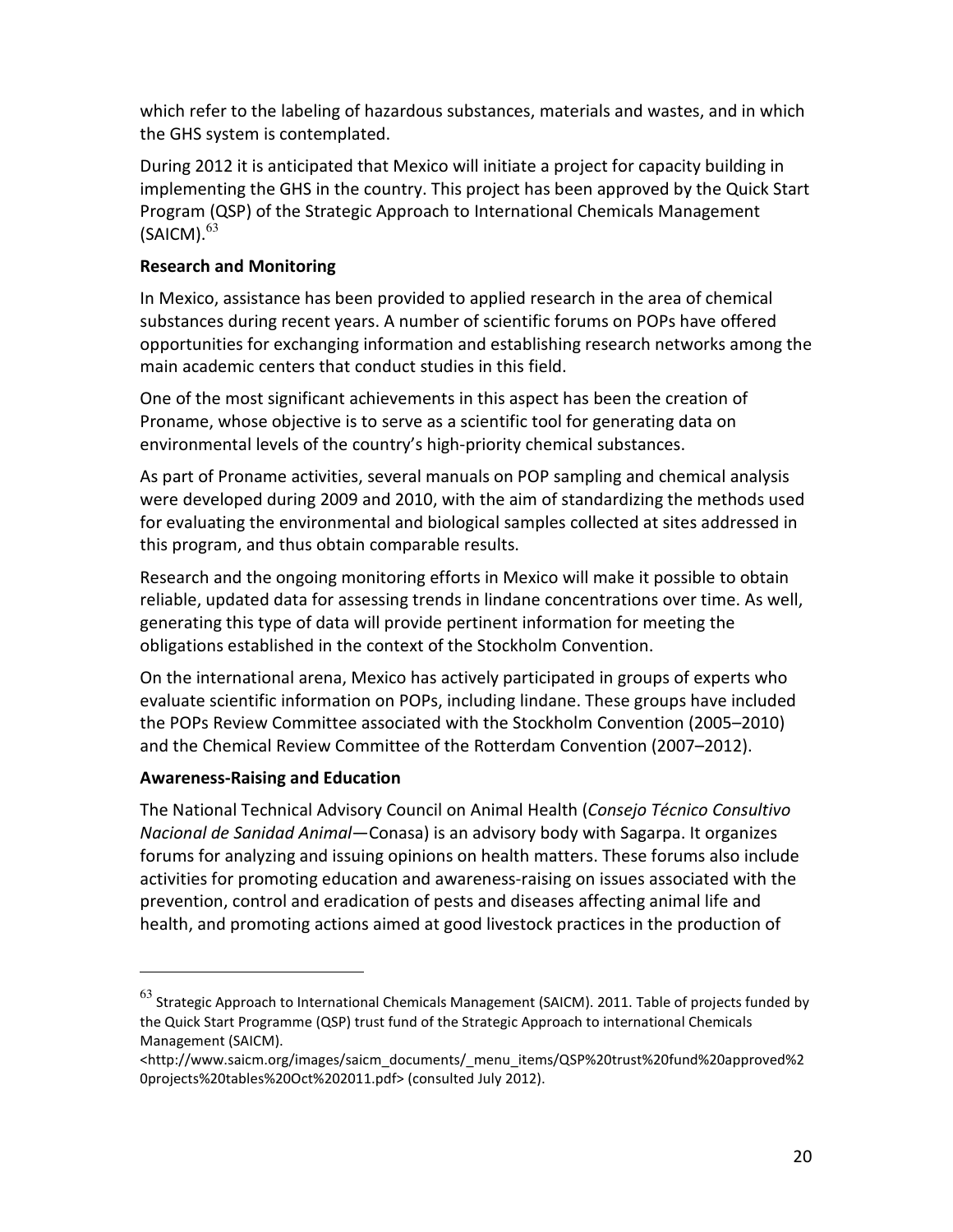goods of animal origin. In addition, there is a National Campaign against Ticks, <sup>64</sup> which has disseminated materials indicating the risks associated with organochlorine pesticides and emphasizing that lindane should not be used.

In the framework of the Stockholm Convention on POPs, activities were initiated in 2009 to follow up on Action Plan No.  $8^{65}$  on Communication, Awareness-Raising and Citizen Participation within Mexico's NIP. Some of the initial activities included forming an intersecretarial working group for developing a proposal for a strategy and work plan, with the aim of obtaining and disseminating information on the additional POPs, including lindane and alpha- and beta-isomers of HCH.

Also, the National Institute of Ecology has carried out various activities aimed at disseminating information on the experiences and lessons learned as a result of the efforts that led Mexico to propose that lindane and other isomers of HCH be addressed in the Stockholm Convention. These activities have fomented access to information for interested sectors in other countries, through online seminars (webinars) organized by the Secretariat of the Stockholm Convention, for example.

## 3.3. United States of America

## **Pharmaceutical Uses**

The US FDA continues to work proactively with pharmaceutical companies to facilitate the development of alternatives to lindane for the treatment of lice and scabies. The FDA also continues to monitor for evidence of unsafe and excessive use. At this time lindane will remain on the market as a second-line treatment.

The Indian Health Service (IHS) reviewed lindane orders for the year 2004 and followed up with the facilities that ordered a substantial amount of lindane, based on the population served and relative to the number of other products used, to determine how lindane products were being employed. Education was provided to the local staff on available alternatives to lindane. The National Pharmacy and Therapeutics Commission reviewed the treatment of scabies and lice and provided treatment guidelines for the IHS and tribal health care providers. As of 2005, most IHS sites had already switched to non-lindane containing products for first-line treatment of scabies and lice and only use lindane products as second-line therapy. $^{66}$ 

## **Agriculture**

j

<sup>64</sup> Conasa. 2007. Situación actual y Perspectivas de la Campaña Nacional Contra la Garrapata. *Consejo Técnico Consultivo Nacional de Sanidad Animal*.

<sup>&</sup>lt;http://www.conasamexico.org.mx/2007garrapataNOE%20SOBERANES%20[Modo%20de%20compatibili dad].pdf> (consulted July 2012).

<sup>65</sup> See footnote 55, *supra*.

<sup>66</sup> Robert Pittman (Principal Pharmacy Consultant, Indian Health Service). 2005. OB/GYN CCC & Pediatrics Corner 3(5): 8, Use lindane products as second-line treatment only. [In: OB/GYN Chief Clinical Consultant's Corner–Maternal and Child Health for American Indians and Alaska Natives]

<sup>&</sup>lt;http://www.docstoc.com/docs/53582864/OBGYN-Pediatrics-CCC-Corner> (consulted July 2012).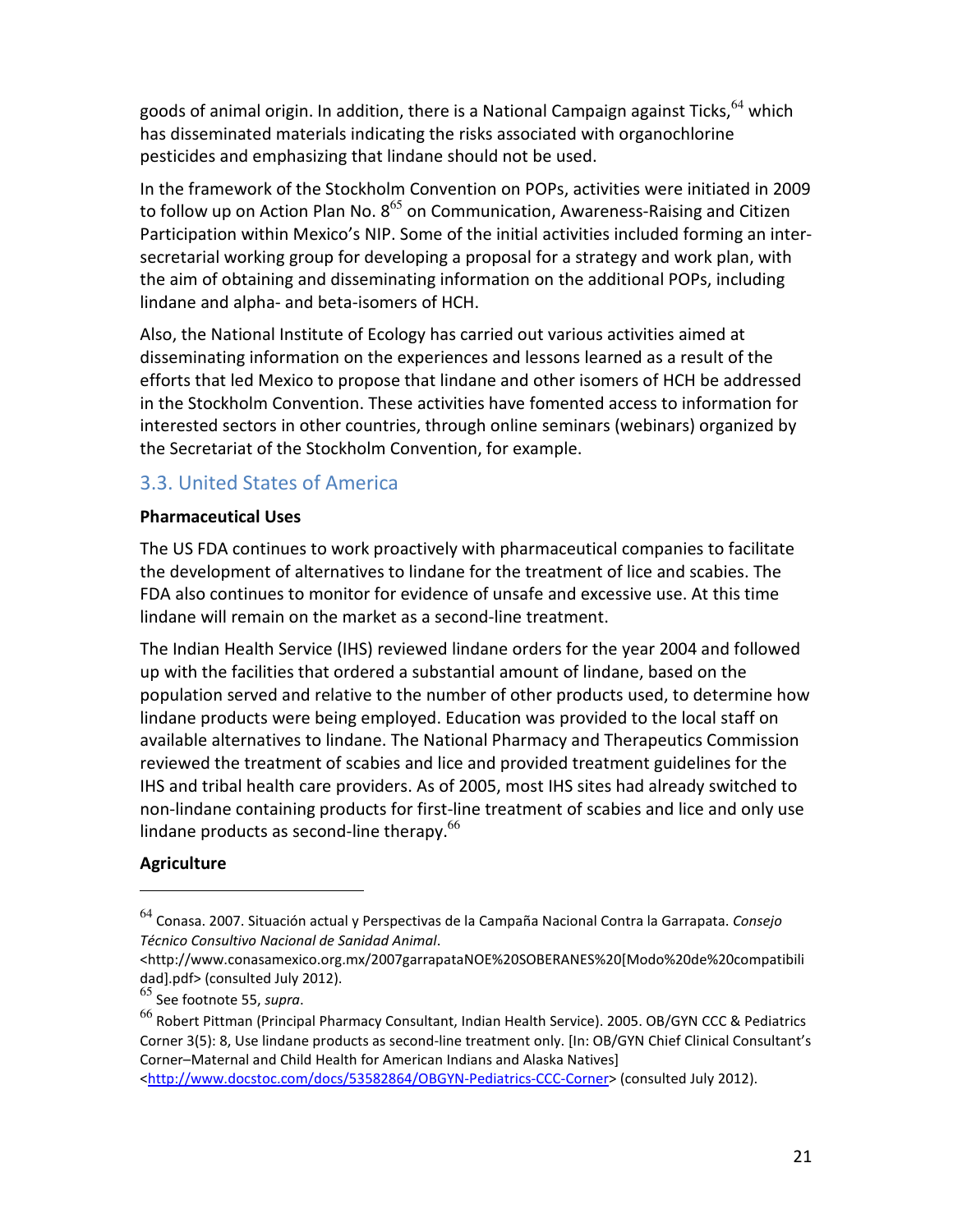The United States accepted producers' voluntary cancellation requests for the remaining seed treatment uses for lindane, and published a notice of receipt of these requests. As per commitments, the EPA published a proposed rule to revoke all remaining lindane tolerance, effective 2 October 2009, concurrent with the last date of lindane use. $67$ 

## **Science and Research**

The United States will continue to monitor for lindane residues in food through surveillance at the state level, USDA's Pesticide Data Program (PDP), $^{68}$  and the FDA's monitoring of imports. The United States will continue to monitor for lindane and other HCH isomers in the environment (air and fish) through the IADN program, the Great Lakes Fish Monitoring and Surveillance Program, and the National Fish Tissue Study. Monitoring levels of lindane and other HCH isomers in the blood of Americans is ongoing through the National Health and Nutrition Examination Survey (NHANES).

## **Outreach and Education**

The US EPA worked with China to reduce use and emissions that result in long-range transport of lindane and its waste isomers. The work was concluded in 2005. China has reported that lindane is no longer registered for use and that there is no current production or export.

The FDA is committed to strengthening outreach and education efforts to the public and the medical community to encourage that any clinical use of lindane follow the latest labeling, including that it should not be used unless first-line therapy has failed or is not tolerated and the FDA is committed to continue to share information, as allowed under international agreements, with Canada and Mexico, through other international fora, regarding adverse events associated with lindane, new regulatory actions, and education strategies in order to raise clinical practice standards in a harmonized way.

## **4. North American Regional Actions**

The following section describes the actions taken regionally by the three countries in their efforts to meet their commitments under the lindane/HCH NARAP.

## 4.1. Pharmaceutical Uses

.

## **4.1.1. Inventory of Lindane Products Used for Pharmaceutical Purposes**

The Parties provided lists of current suppliers, formulators and wholesalers of lindane containing products in each country; and provided information on the amount of active

<sup>67</sup> *Federal Register* 72(113), 13 June 2007 <http://www.gpo.gov/fdsys/pkg/FR-2007-06-13/html/E7- 11324.htm>.

<sup>68</sup> USDA. Agricultural Marketing Service. <http://www.ams.usda.gov/> Search "Pesticide Data Program."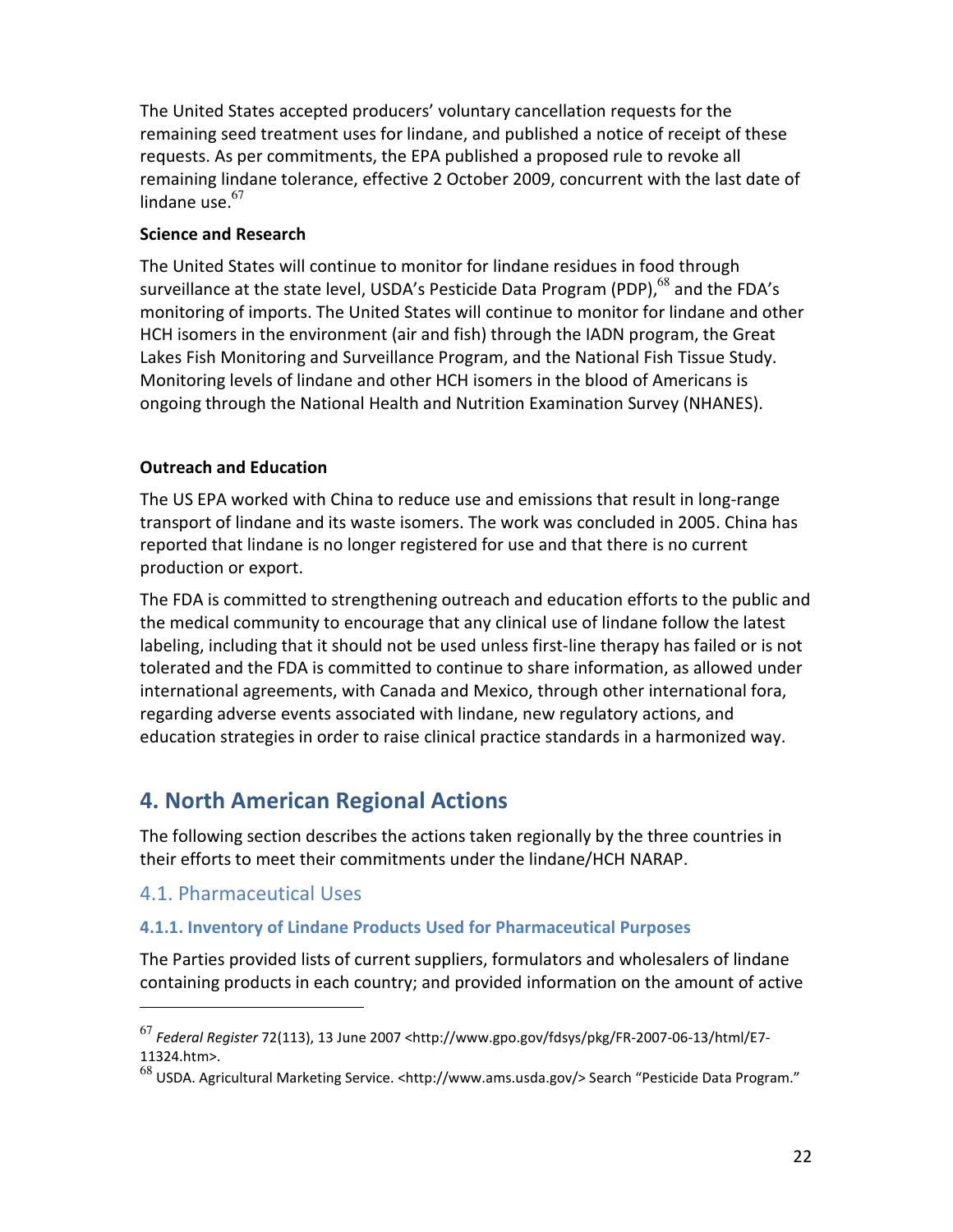ingredient used or sold in order to track trends. These data were also included in the NARAP.

There are two market authorization holders marketing lindane in Canada. In Canada, data indicates that sales of lindane have continued to decrease through to 2011. In 2003, sales for public health use amounted to approximately 36 kg of lindane, which declined to 5.6 kg in 2011. $^{69}$ 

Information indicates that usage also continues to decline year by year in the United States: the amount in 2005 was less than 1000 kg and in 2009 the amount was less than 80 kg. $^{70}$ 

In Mexico there is no legal instrument to ask suppliers, formulators and medical services to inform the authorities about lindane prescriptions and sales or purchasing records so these data were not obtained. There is some evidence that lindane as a treatment option for lice and scabies is no longer found in the pharmacies from certain localities in Mexico.

## **4.1.2. Alternatives**

.

The Parties continue to support research into the development of alternatives to pharmaceutical use of lindane in North America and have compiled a list of alternatives in each country.

To support the development of a list of alternatives, a workshop was hosted by Mexico on 4–6 October 2005, to investigate available alternatives and integrated strategies for reducing lindane use in Canada, Mexico and the USA. Representatives from federal government departments, nongovernmental organizations and international experts discussed the potential impacts and suitability of various alternatives to lindane. The outcomes of the workshop regarding the available alternatives for pharmaceutical uses have been integrated and updated in Table 2.

 $^{69}$  Information provided to the authors by Xavier Tremblay of Health Canada, April 2012.

 $^{70}$  Information provided to the authors by Abigail Jacobs of the US FDA, April 2012.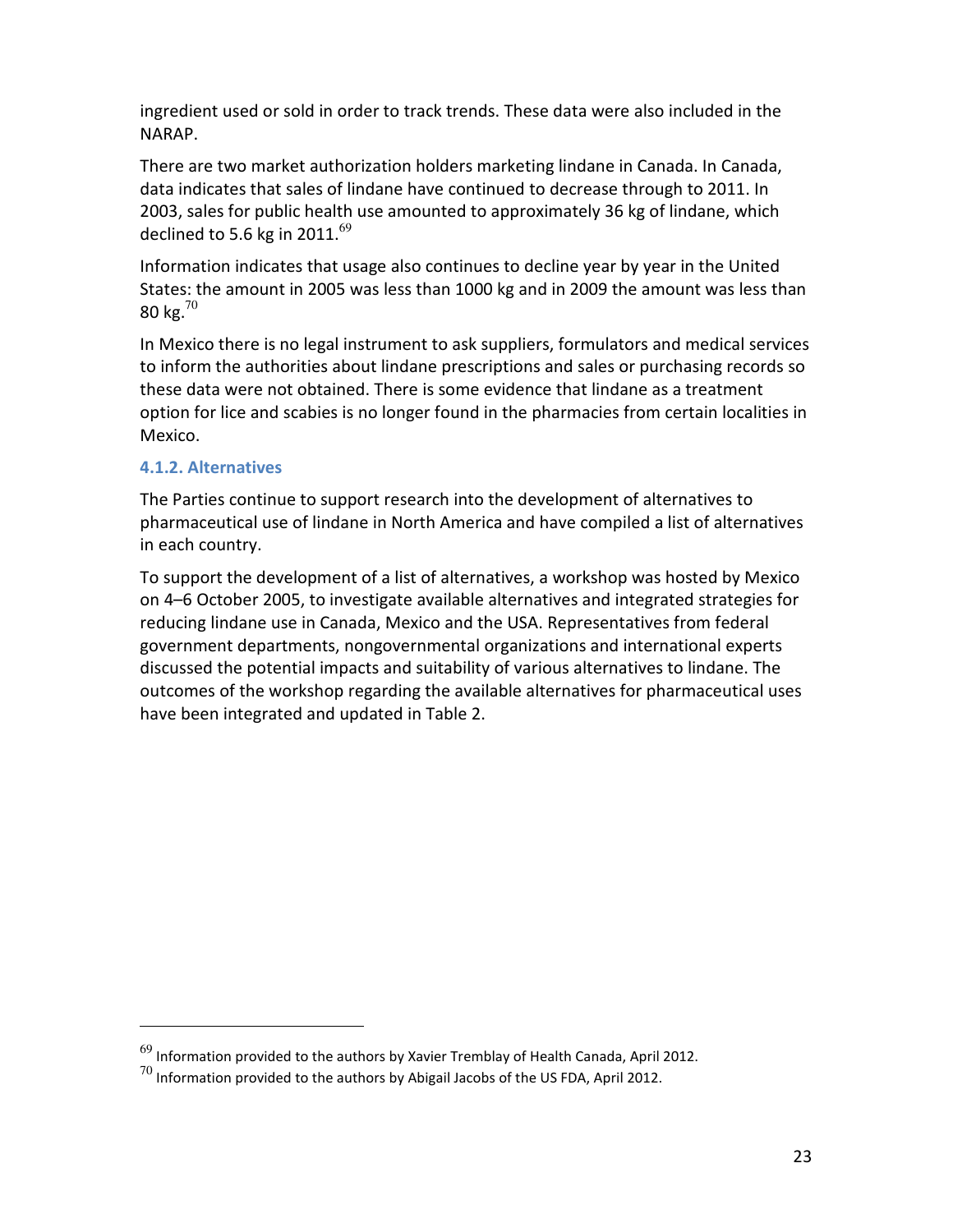| <b>Use</b>                 | Canada*                                                            | <b>Mexico</b>             | <b>US</b>                                                           |
|----------------------------|--------------------------------------------------------------------|---------------------------|---------------------------------------------------------------------|
| <b>Head Lice Treatment</b> | Permethrin (1%<br>cream)<br>Bioallethrin and<br>piperonyl butoxide | Permethrin                | Malathion lotion (5%)                                               |
|                            |                                                                    | Sulfur soap               | Benzoyl alcohol lotion<br>(5%)                                      |
|                            |                                                                    | Pyrethrin soap            | Spinosad topical<br>suspension (0.9%)                               |
|                            | Pyrethrin and<br>piperonyl butoxide                                |                           | Sklice (ivermectin)<br>lotion, (0.5%)                               |
|                            |                                                                    |                           | Permethrin cream<br>rinse $(1\%)$                                   |
|                            |                                                                    |                           | Pyrethrum/piperonyl<br>butoxide                                     |
|                            |                                                                    |                           | Nit comb: Combing is<br>desirable to<br>accompany all<br>treatments |
| <b>Scabies Treatment</b>   | Permethrin (5%<br>cream)                                           | Permethrin                | Permethrin                                                          |
|                            | Precipitated sulfur 6%                                             | Ivermectin                | Crotamiton (Eurax)                                                  |
|                            | in petrolatum                                                      | Benzyl benzoate           |                                                                     |
|                            | Crotamiton 10%<br>(Eurax)                                          | Crotamiton 10%<br>(Eurax) |                                                                     |

**Table 2. Available Alternatives to the Pharmaceutical Uses of Lindane in Canada, Mexico and the United States of America.** 

[May 2012]

\* Canada also provided information on "natural" alternatives to lindane for the lice treatment, as follows: Wet combing, formic acid preparations, topical vinegar and mineral oil, tea tree oil, acetic acid, citronella oil, camphor, sodium lauryl ether sulfate (SH-206).

#### **4.1.3. Outreach and Education**

The Parties have strengthened outreach and education efforts to provide information on the possible risks associated with lindane and alternatives for the treatment of lice and scabies. Lindane is listed in the Canadian Compendium of Pharmaceuticals and Specialties (CPS) to ensure that the lindane monograph is readily available to Canadians and prescribers via this widely used reference.

The United States works through the FDA Center for Drug Evaluation and Research and the Office of Communication and Training to prepare articles on lindane targeted to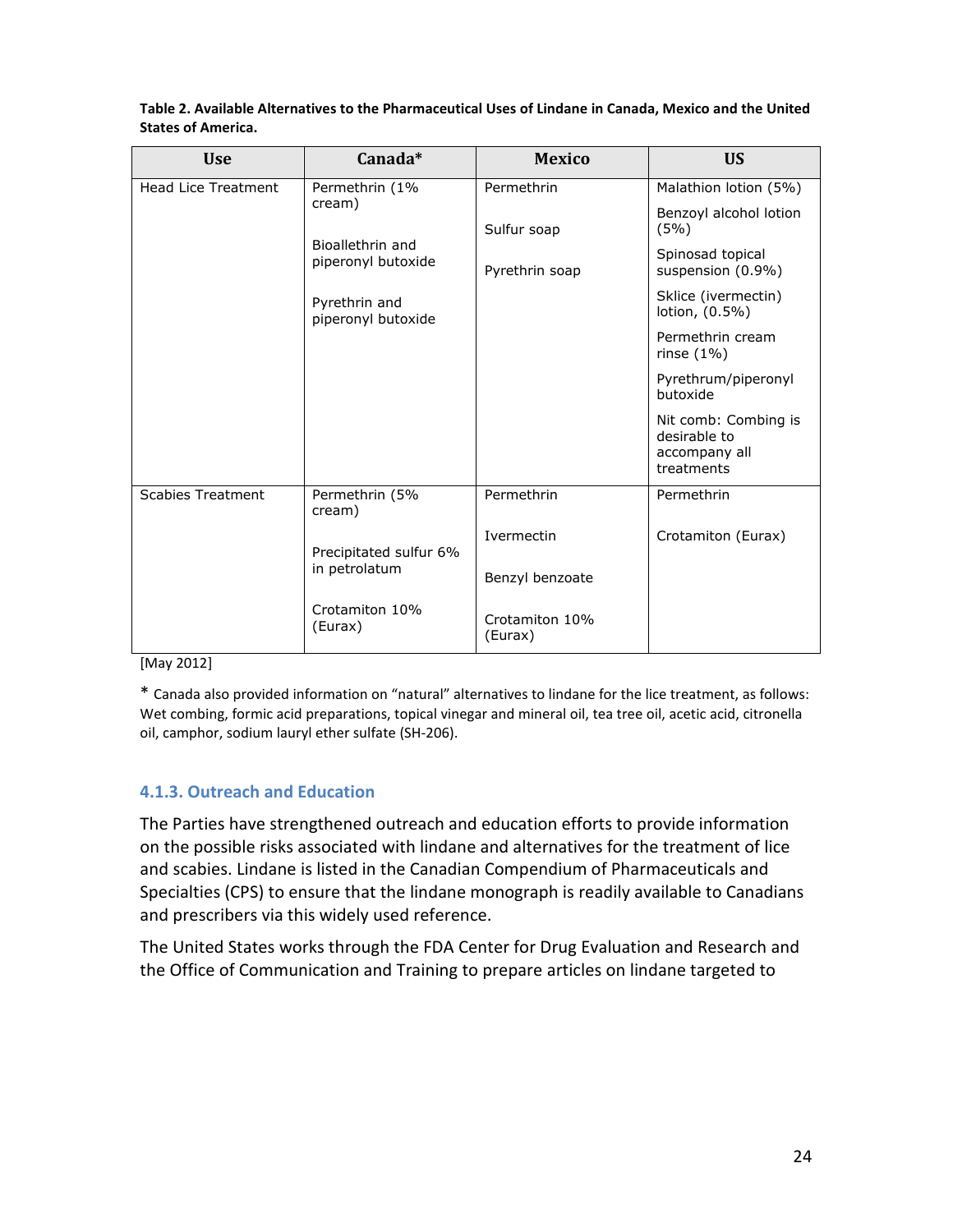parents, pediatricians, and general practitioners.<sup>71</sup> The US EPA, US FDA and the Tribal Pesticide Program Council have worked together to address tribal concerns on the availability of lindane as a lice treatment to ensure indigenous populations were suitably advised in a culturally acceptable manner on the possible risks associated with the pharmaceutical use of lindane, and to inform them about alternatives. The United States also monitors and compiles data on adverse effects.

As noted in Section 3.2, Mexico formed an inter-secretarial working group to obtain and disseminate information on the additional POPs added to the Stockholm convention, including lindane and the alpha- and beta-isomers of HCH.

## 4.2. Agriculture – Veterinary

## **4.2.1. Alternatives**

The Parties worked cooperatively to develop capacity through information exchange, outreach and education, and transfer of knowledge for the adoption of safer and cost effective alternatives to lindane for veterinary uses through the workshop held in Mexico in 2005. An updated list of alternatives for veterinary uses of lindane in Canada, Mexico and the United States can be found in Table 3.

#### **Table 3. Available Alternatives to the Pesticidal Uses of Lindane in Canada, Mexico and the United States—Livestock**

|          |             | <b>Canadian Registered</b> | <b>Mexican</b>                    | บร                                |
|----------|-------------|----------------------------|-----------------------------------|-----------------------------------|
| Use Site | <b>Pest</b> | <b>Alternatives</b>        | Registered<br><b>Alternatives</b> | Registered<br><b>Alternatives</b> |

.

 $^{71}$  USFDA. Drugs. Lindane Shampoo and Lindane Lotion.

<sup>&</sup>lt;http://www.fda.gov/Drugs/DrugSafety/PostmarketDrugSafetyInformationforPatientsandProviders/ucm1 10452.htm>.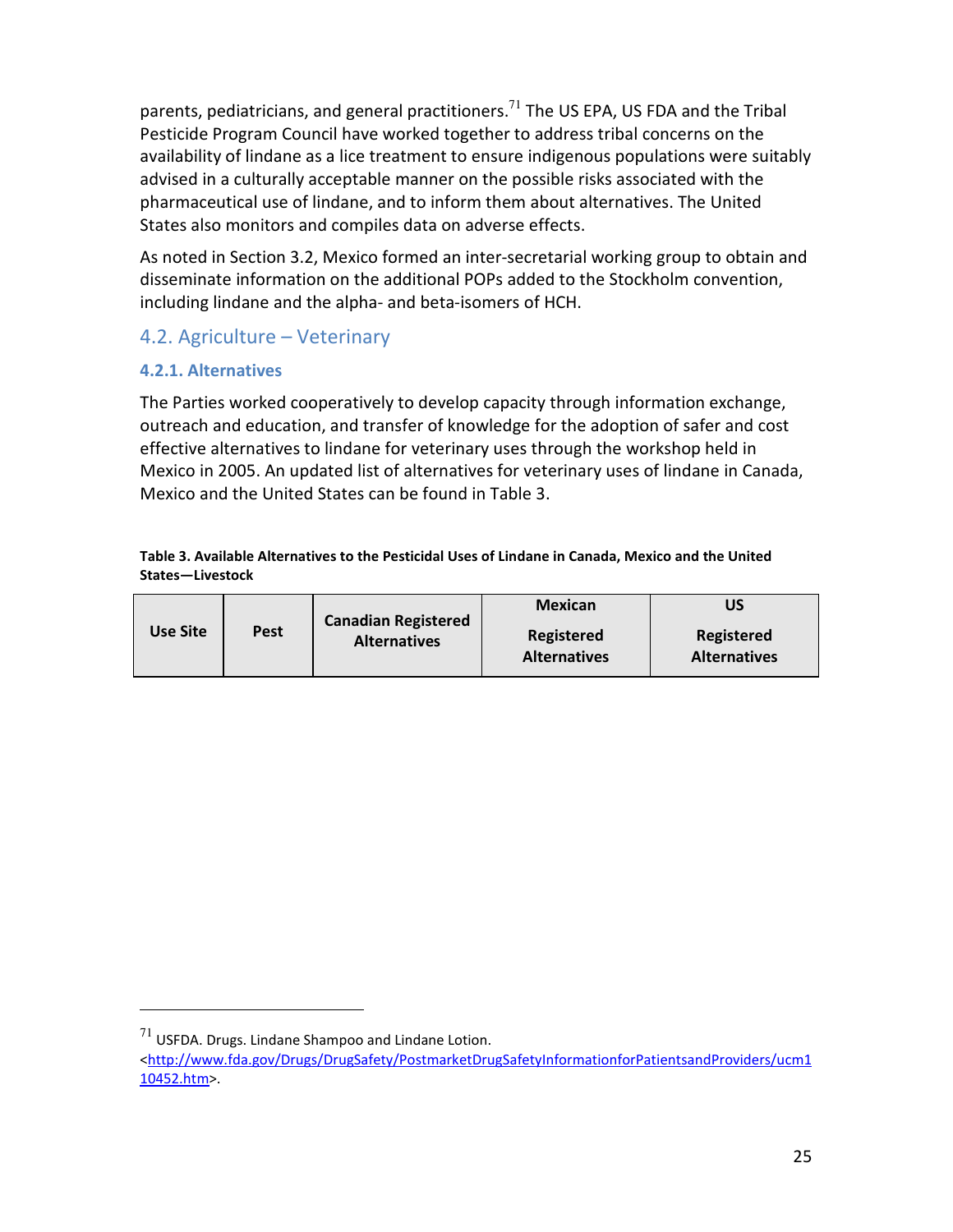|                    |                             | <b>Canadian Registered</b>                                                                                                                                                                                                                                                    | <b>Mexican</b>                                                                                                                                                                                                                                                                                                          | <b>US</b>                                                                                                                                                                                                                                                                               |
|--------------------|-----------------------------|-------------------------------------------------------------------------------------------------------------------------------------------------------------------------------------------------------------------------------------------------------------------------------|-------------------------------------------------------------------------------------------------------------------------------------------------------------------------------------------------------------------------------------------------------------------------------------------------------------------------|-----------------------------------------------------------------------------------------------------------------------------------------------------------------------------------------------------------------------------------------------------------------------------------------|
| <b>Use Site</b>    | Pest<br><b>Alternatives</b> |                                                                                                                                                                                                                                                                               | Registered<br><b>Alternatives</b>                                                                                                                                                                                                                                                                                       | <b>Registered</b><br><b>Alternatives</b>                                                                                                                                                                                                                                                |
| <b>Beef Cattle</b> | Hornfly,<br>lice, tick      | Carbaryl<br>Diazinon<br>Dichlorvos<br>Malathion<br>Phosmet<br>Tetrachlorvinphos<br>Cyfluthrin<br>Cypermethrin<br>Permethrin<br>Pyrethrin<br>Rotenone<br>Rotenone/Sulphur<br>Lambda-cyhalothrin<br>Veterinary Drugs:<br>Eprinomectin<br>Ivermectin<br>Doramectin<br>Moxidectin | Alpha-cypermethrin,<br>Amitraz<br>Cypermethrin<br>Coumaphos<br>Deltamethrin<br>Fipronil<br>Fluazeron<br>Flumethrin<br>Lambda-cyalothrin,<br>Flumethrin $+$<br>Cyfluthrin,<br>Cymiazol +<br>Cipermethrin<br>Chlorpyrifos +<br>Permethrin<br>Veterinary Drugs:<br>Doramectin<br>Ivermectin $+$<br>Abamectin<br>Moxidectin | Carbaryl<br>Coumaphos<br>Cyfluthrin<br>Cypermethrin<br>Diazinon<br><b>Dichlorvos</b><br>Fenvalerate<br>Lambda-cyhalothrin<br>Malathion<br>Permethrin<br>Phosmet<br>Pyrethrin<br>Tetrachlorvinfos<br>Trichlorfon<br><b>Veterinary Drugs:</b><br>Eprinomectin<br>Ivermectin<br>Doramectin |
|                    |                             |                                                                                                                                                                                                                                                                               |                                                                                                                                                                                                                                                                                                                         | Moxidectin<br>Methoprene                                                                                                                                                                                                                                                                |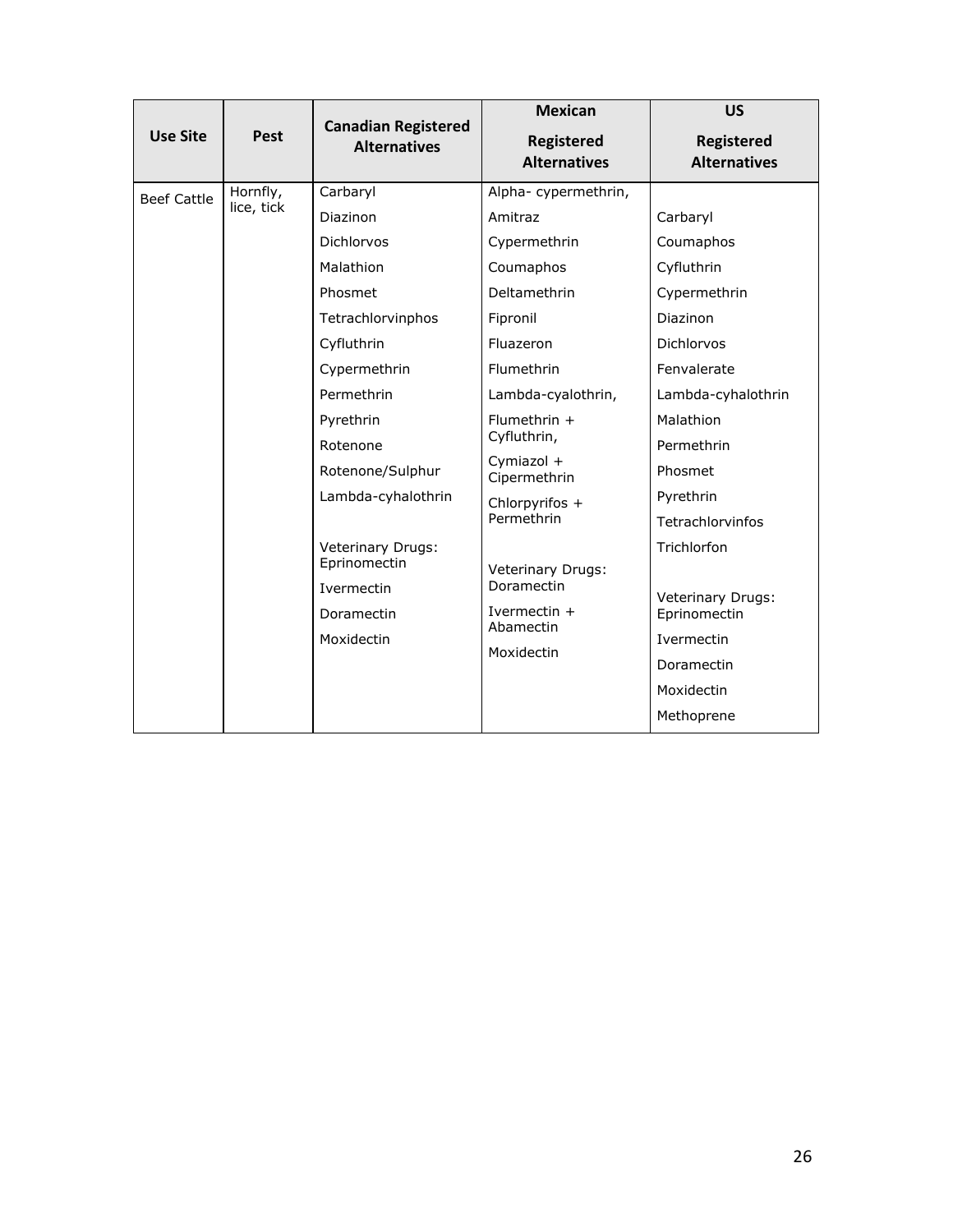| <b>Use Site</b> | <b>Pest</b>              | <b>Canadian Registered</b><br><b>Alternatives</b> | <b>Mexican</b>                                                               | <b>US</b>                                            |
|-----------------|--------------------------|---------------------------------------------------|------------------------------------------------------------------------------|------------------------------------------------------|
|                 |                          |                                                   | <b>Registered</b><br><b>Alternatives</b>                                     | <b>Registered</b><br><b>Alternatives</b>             |
| Swine           | lice,                    | Carbaryl                                          | Alpha-cypermethrin,                                                          | Amitraz                                              |
|                 | mange<br>mite, flea      | Malathion                                         | Amitraz                                                                      | Coumaphos                                            |
|                 |                          | Phosmet                                           | Cypermethrin                                                                 | Malathion                                            |
|                 |                          | Rotenone                                          | Coumaphos                                                                    | Methoxychlor                                         |
|                 |                          |                                                   | Deltamethrin                                                                 | Phosmet                                              |
|                 | Doramectin<br>Ivermectin | Veterinary Drugs:                                 | Fipronil                                                                     | Permethrin                                           |
|                 |                          |                                                   | Fluazeron                                                                    | Tetrachlorvinfos                                     |
|                 |                          |                                                   | Flumethrin                                                                   |                                                      |
|                 |                          |                                                   | Lambda-Cyalothrin                                                            | <b>Veterinary Drugs:</b><br>Doramectin<br>Ivermectin |
|                 |                          |                                                   | Flumethrin $+$<br>Cyfluthrin,                                                |                                                      |
|                 |                          |                                                   | Cymiazol +<br>Cypermethrin<br>Chlorpyrifos +<br>Permethrin                   |                                                      |
|                 |                          |                                                   | Veterinary Drugs:<br>Doramectin<br>Ivermectin $+$<br>Abamectin<br>Moxidectin |                                                      |

[February 2012]

## 4.3. Agriculture – Pesticide

## **4.3.1. Inventory of lindane products used for agricultural pesticide purposes**

There are no current registered suppliers or formulators of lindane pesticide products in Canada or the United States. No lindane is being imported into Canada, Mexico or the US for agricultural uses.

#### **4.3.2 Alternatives**

The alternatives workshop held in Mexico in 2005 identified alternatives to lindane for previously registered pesticide uses. This information has been updated and compiled into Tables 4 and 5.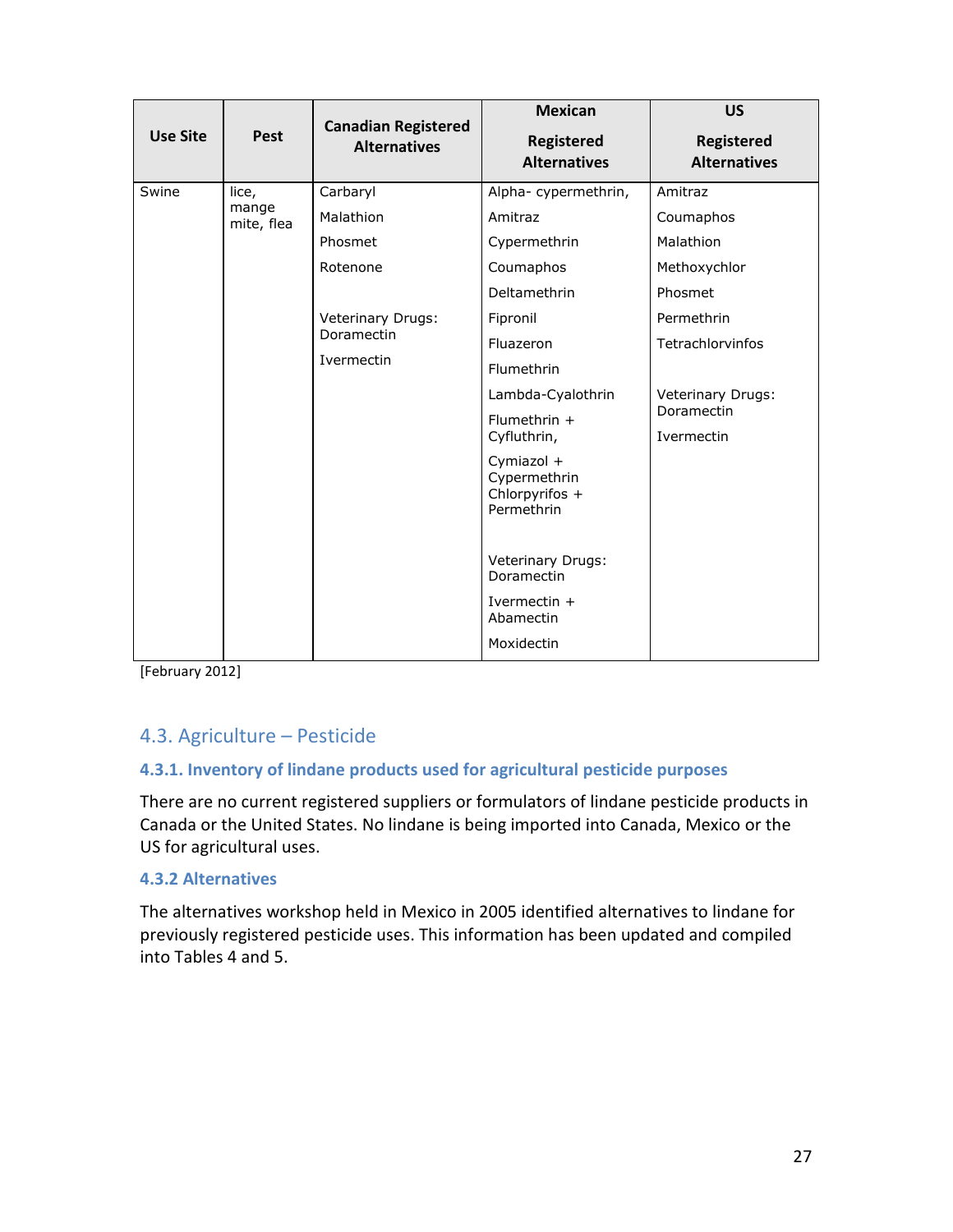Canada, through the PMRA, and the United States, through the Pesticide Environmental Stewardship Program, $72$  coordinate and facilitate the development of voluntary, national Integrated Pest Management (IPM) strategies in cooperation with a range of partners including grower organizations, manufacturers, other federal government departments, provinces, research establishments and other nongovernmental organizations. Sagarpa in Mexico has published guidance information<sup>73</sup> that promotes the implementation of IPM strategies in the country.

The US government and industry developed the PBT Profiler,  $74$  a web-based evaluation tool to assist companies to develop new chemicals without PBT properties.

Further, the US EPA has exchanged information with other Parties on new alternatives registered by US EPA for seed treatment use and formed partnerships<sup>75</sup> with a wide range of organizations to explore pest control practices that reduce pesticide risk.

| Use Site | <b>Pest</b> | Canadian<br><b>Registered</b><br><b>Alternatives</b> | <b>Mexico</b><br><b>Registered</b><br><b>Alternatives</b> | <b>US Registered</b><br><b>Alternatives</b> |
|----------|-------------|------------------------------------------------------|-----------------------------------------------------------|---------------------------------------------|
| Canola*  | Flea beetle | Acetamiprid                                          | Not applicable                                            | Clothianidin                                |
|          |             | Clothianidin                                         |                                                           | Thiamethoxam                                |
|          |             | Thiamethoxam<br>Imidacloprid                         |                                                           | Imidacloprid                                |

**Table 4. Available Alternatives to the Pesticidal Uses of Lindane in Canada, Mexico and the United States—Seed Treatments** 

1

<sup>72</sup> EPA. 2012. PestWise. US Environmental Protection Agency. <http://www.epa.gov/pesp/> (consulted July 2012).

<sup>73</sup> Sagarpa. n.d. Manejo Integrado de Plagas, 11. *Secretaría de Agricultura, Ganadería, Desarrollo Rural, Pesca y Alimentación* 

<sup>&</sup>lt;http://www.sagarpa.gob.mx/desarrolloRural/Documents/fichasaapt/Manejo%20integrado%20de%20pla gas.pdf> (consulted July 2012).

 $^{74}$  EPA. 2010. PBT Profiler. US Environmental Protection Agency. <http://www.pbtprofiler.net/> (consulted July 2012).

 $^{75}$  EPA. Pesticides: grants and partnerships. Partnerships.

<sup>&</sup>lt;www.epa.gov/pesticides/grants/partnerships.htm> (consulted June 2013).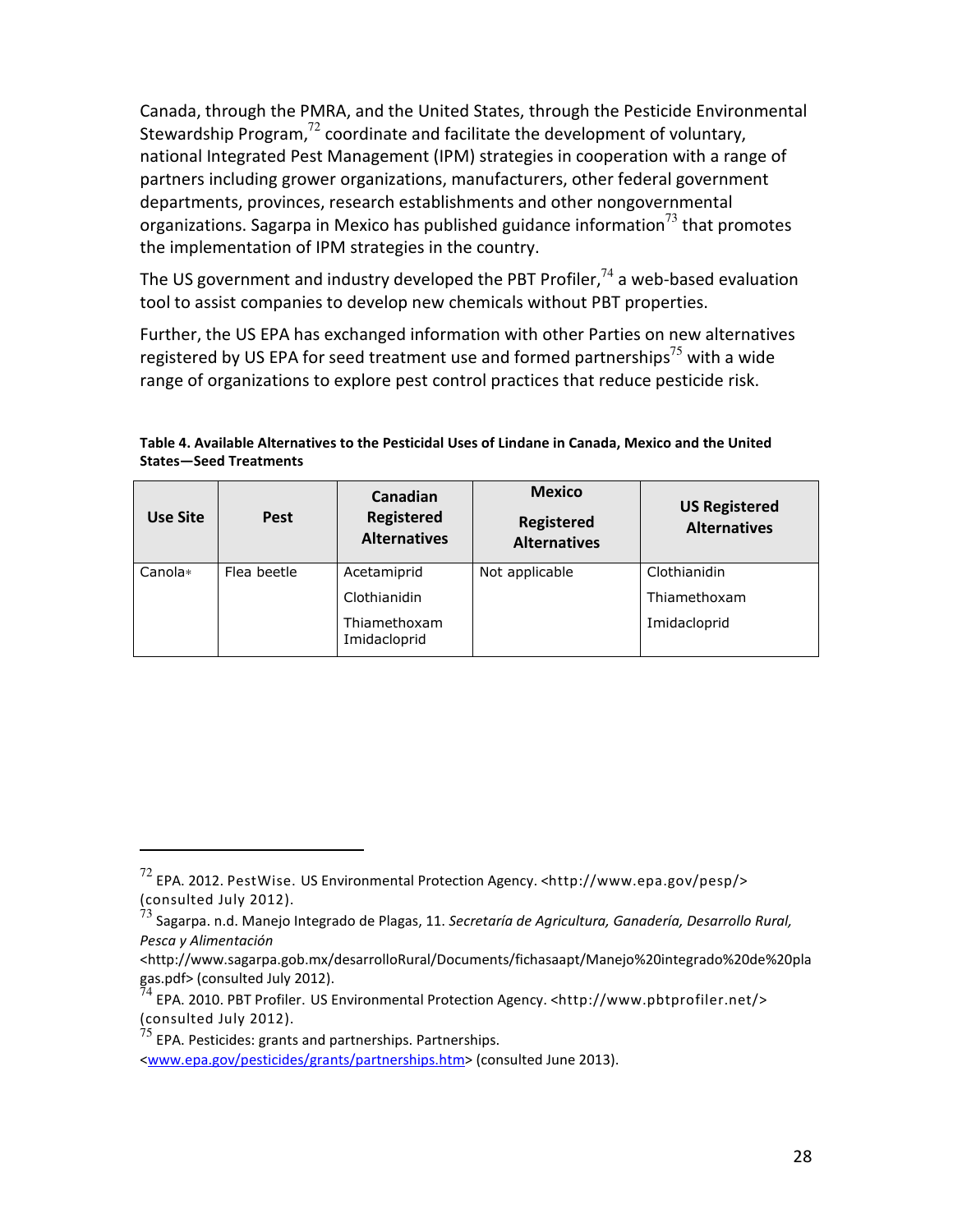| <b>Use Site</b> | <b>Pest</b>                                                   | Canadian<br><b>Registered</b><br><b>Alternatives</b> | <b>Mexico</b><br>Registered<br><b>Alternatives</b>  | <b>US Registered</b><br><b>Alternatives</b> |
|-----------------|---------------------------------------------------------------|------------------------------------------------------|-----------------------------------------------------|---------------------------------------------|
| Corn            | Wireworm,                                                     | Clothianidin                                         | Acephate                                            | Imidacloprid                                |
|                 | Mexico (general<br>category incl:)                            | Imidacloprid<br>Tefluthrin                           | <b>Bifenthrin</b><br>Cadusafos                      | Thiamethoxam<br>Permethrin                  |
|                 | Phyllophaga<br>spp. (scarab<br>beetles),                      | (granular in<br>furrow<br>treatment),                | Carbofuran<br>Chlorpyrifos ethyl                    | Tefluthrin<br>Clothianidin                  |
|                 | Agriotes spp.<br>(cutworms),                                  | Thiamethoxam                                         | Clothianidin                                        |                                             |
|                 | Acanthoscelides<br>obtectus (bean<br>weevil),                 |                                                      | Deltamethrin<br><b>Diazinon</b><br>Ethoprofos       |                                             |
|                 | Ephestia<br>kuehniella<br>(Mediterranean<br>flour moth),      |                                                      | Fenitrothion<br>Fipronil<br>Sulphuryl fluoride      |                                             |
|                 | Oryzaephilus<br>surinamensis<br>(sawtoothed<br>grain beetle), |                                                      | Fonofos (Dyfonate)<br>Magnesium phosphide<br>Phoxim |                                             |
|                 | Plodia<br>interpunctella<br>(Indian meal<br>moth),            |                                                      | Imidacloprid<br>Isazophos<br>Isofenphos             |                                             |
|                 | Rhizopertha<br>dominica<br>(Lesser grain<br>borer),           |                                                      | Malathion<br>Permethrin                             |                                             |
|                 | Sitophilus<br>granarius<br>(wheat weevil),                    |                                                      | Pirimiphos-methyl<br>Tebupirimphos<br>Tefluthrin    |                                             |
|                 | Sitophilus<br>oryzae (rice<br>weevil),                        |                                                      | Terbuphos<br>Thiametoxam                            |                                             |
|                 | Sitophilus<br>zeamais (maize<br>weevil),                      |                                                      | Thiodicarb                                          |                                             |
|                 | Tribolium<br>castaneum (red<br>flour beetle),                 |                                                      |                                                     |                                             |
|                 | Prostephanus<br>truncatus<br>(Larger grain<br>borer),         |                                                      |                                                     |                                             |
|                 | Sitotroga<br>cerealella<br>(Aungoumois<br>grain moth),        |                                                      |                                                     |                                             |
|                 | Tribolium<br>confusum<br>(confused flour<br>beetle),          |                                                      |                                                     |                                             |
|                 | Zabrotes<br>subfasciatus<br>(Mexican bean<br>weevil)          |                                                      |                                                     |                                             |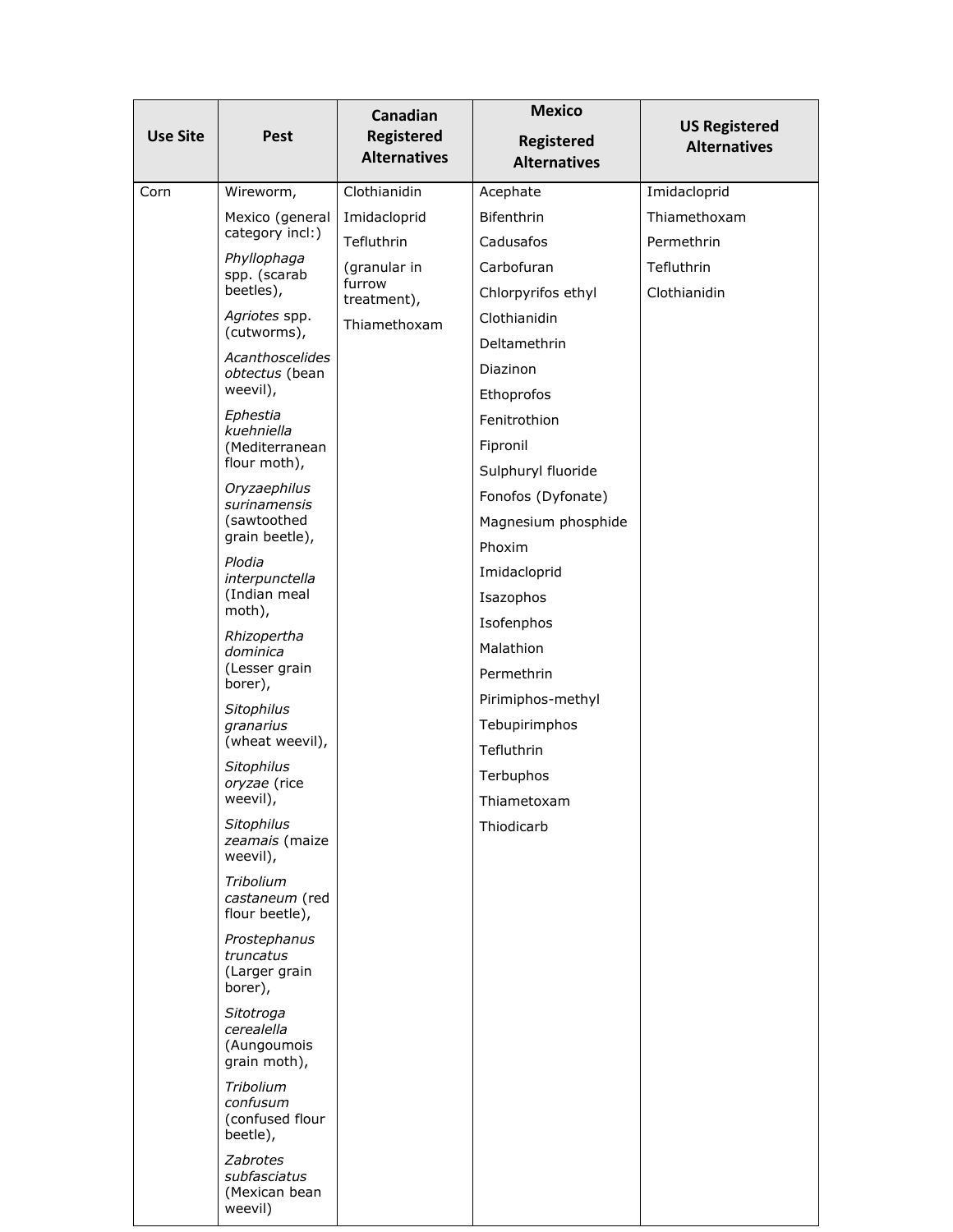| <b>Use Site</b> | <b>Pest</b>                                                     | Canadian<br><b>Registered</b><br><b>Alternatives</b> | <b>Mexico</b><br><b>Registered</b><br><b>Alternatives</b> | <b>US Registered</b><br><b>Alternatives</b> |
|-----------------|-----------------------------------------------------------------|------------------------------------------------------|-----------------------------------------------------------|---------------------------------------------|
| Barley          | Wireworm,                                                       | Thiamethoxam                                         | Chlorpyrifos-methyl                                       | Thiamethoxam                                |
|                 | Mexico (general<br>category incl:)                              | Imidacloprid                                         | Deltamethrin<br>Sulphuryl fluoride                        | Imidacloprid                                |
|                 | Sitophilus<br>oryzae (rice                                      |                                                      | Malathion                                                 |                                             |
|                 | weevil),<br>Tribolium<br>confusum<br>(confused flour<br>beetle) |                                                      | Carbofuran<br>Clothianidin<br>Fonofos                     |                                             |
|                 |                                                                 |                                                      | <b>Malathion Thiodicarb</b>                               |                                             |
| Wheat           | Wireworm,                                                       | Thiamethoxam                                         | Chlorpyrifos methyl                                       | Thiamethoxam                                |
|                 | Mexico (general<br>category incl:)                              | Imidacloprid                                         | Deltamethrin<br>Fenitrothion                              | Imidacloprid                                |
|                 | <b>Tenebroides</b>                                              |                                                      | Sulphuryl fluoride                                        |                                             |
|                 | mauritanicus<br>(Cadelle                                        |                                                      | Phoxin                                                    |                                             |
|                 | beetle),                                                        |                                                      | Malathion                                                 |                                             |
|                 | Tribolium                                                       |                                                      | Pyrimifos                                                 |                                             |
|                 | castaneum (red<br>flour beetle),                                |                                                      |                                                           |                                             |
|                 | Sitophilus                                                      |                                                      |                                                           |                                             |
|                 | zeamais (maize<br>weevil)                                       |                                                      |                                                           |                                             |
| Oat             | Wireworm,                                                       | Thiamethoxam                                         | Chlorpyrifos-methyl                                       | Imidacloprid                                |
|                 | Mexico (general                                                 | Imidacloprid                                         | Deltamethrin                                              |                                             |
|                 | category incl:)                                                 |                                                      | Sulphuryl fluoride                                        |                                             |
|                 | Plodia                                                          |                                                      | Malathion                                                 |                                             |
|                 | interpunctella<br>(Indian meal<br>moth),                        |                                                      | Carbofuran<br>Clothianidin                                |                                             |
|                 | Sitophilus                                                      |                                                      | Fonofos                                                   |                                             |
|                 | granarius<br>(wheat weevil),                                    |                                                      | <b>Malathion Thiodicarb</b>                               |                                             |
|                 | Sitotroga<br>cerealella<br>(Aungoumois<br>grain moth)           |                                                      |                                                           |                                             |
| Rye*            | Wireworm                                                        | Thiamethoxam                                         | Not applicable                                            | Imidacloprid                                |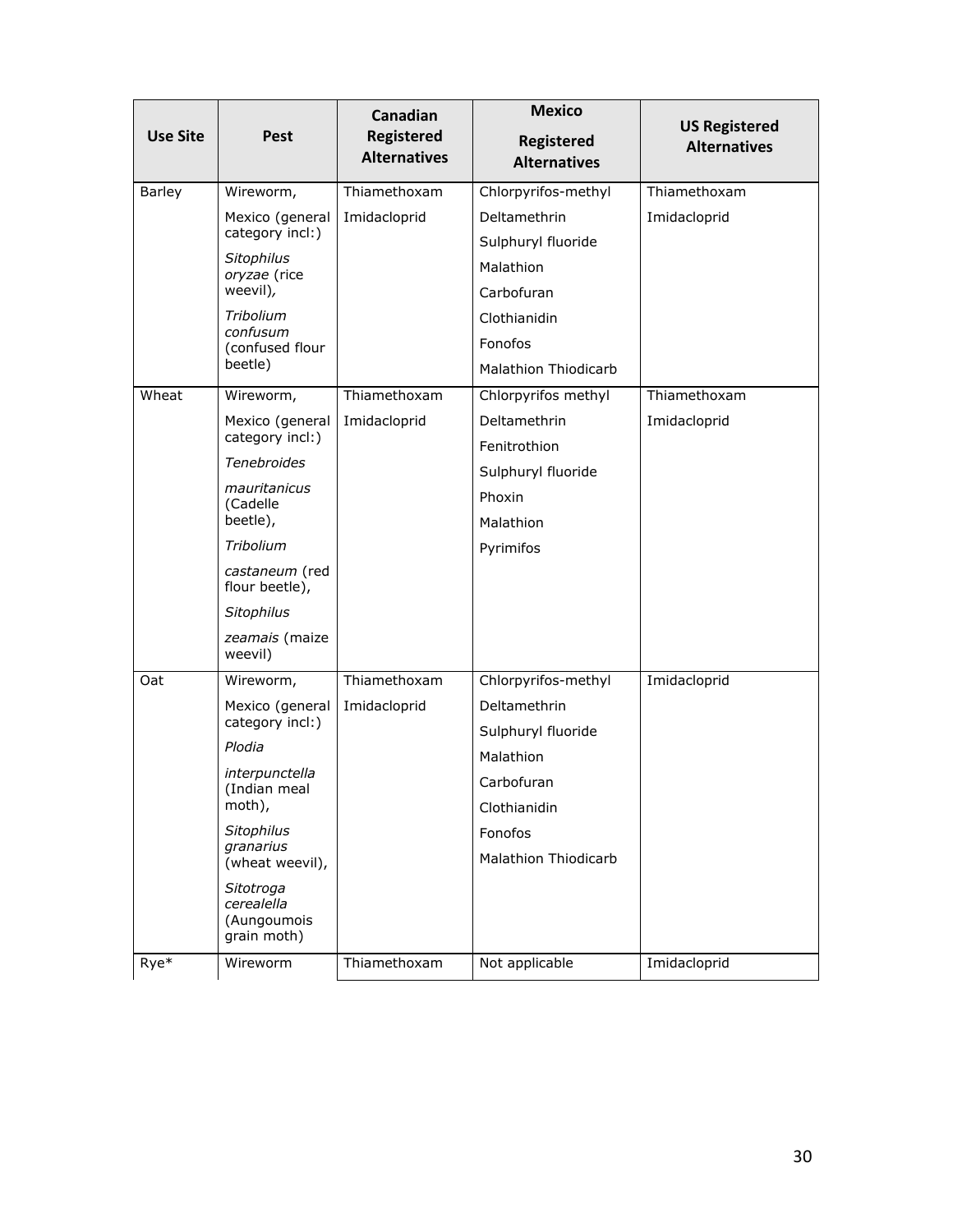| Use Site | <b>Pest</b>                                  | Canadian<br><b>Registered</b><br><b>Alternatives</b> | <b>Mexico</b><br><b>Registered</b><br><b>Alternatives</b> | <b>US Registered</b><br><b>Alternatives</b> |
|----------|----------------------------------------------|------------------------------------------------------|-----------------------------------------------------------|---------------------------------------------|
| Sorghum  | Wireworm,                                    | Thiamethoxam                                         | Bacillus thuringiensis                                    | Thiamethoxam                                |
|          | Mexico (general<br>category incl:)           |                                                      | Carbofuran                                                | Imidacloprid                                |
|          |                                              |                                                      | Chlorpyrifos-ethyl                                        |                                             |
|          | Agrotis spp.<br>(cutworms),                  |                                                      | Clothianidin                                              |                                             |
|          | Sitophilus                                   |                                                      | Deltamethrin                                              |                                             |
|          | granarius<br>(wheat weevil),                 |                                                      | Fonofos (Dyfonate)                                        |                                             |
|          |                                              |                                                      | Malathion                                                 |                                             |
|          | Sitophilus<br>oryzae (rice<br>weevil)        |                                                      | Thiodicarb                                                |                                             |
|          |                                              |                                                      |                                                           |                                             |
| $Bean**$ | (Mexico)                                     | Not applicable                                       | Deltamethrin                                              | Not applicable                              |
|          | Acanthoscelides<br>obtectus (bean<br>weevil) |                                                      | Malathion                                                 |                                             |

[February 2012]

\*Canola was never a registered use in the United States.

\*Canola and rye were never registered uses in Mexico.

\*\*Beans were never a registered use in Canada and the United States.

Note: For oats, barley and wheat in Mexico, agricultural pesticide firms can request expansion of use for the alternatives approved for maize (corn) and sorghum.

#### **Table 5. Available Non-chemical Alternatives to Agricultural Seed Treatment Uses of Lindane**

#### **Cultural Methods**

#### **Site selection and monitoring**

Site assessments and an understanding of the ecology leading to infestation are necessary to determine if wireworms are present. Avoidance of areas likely to contain wireworms is an effective way to prevent problems. However, as avoidance is not always practical, proper monitoring will determine whether a field suffers from wireworm infestation. Assessment methods include soil sampling, use of bait traps, and adult trapping. Should wireworm infestation exist, a number of methods are available to reduce and effectively control the population.

#### **Fallowing**

In areas of previous meadow or pasture, starve wireworms by allowing the area to fallow for a few years before planting. Or, to prevent recurrence, immediately reseed with a resistant crop such as buckwheat or flax.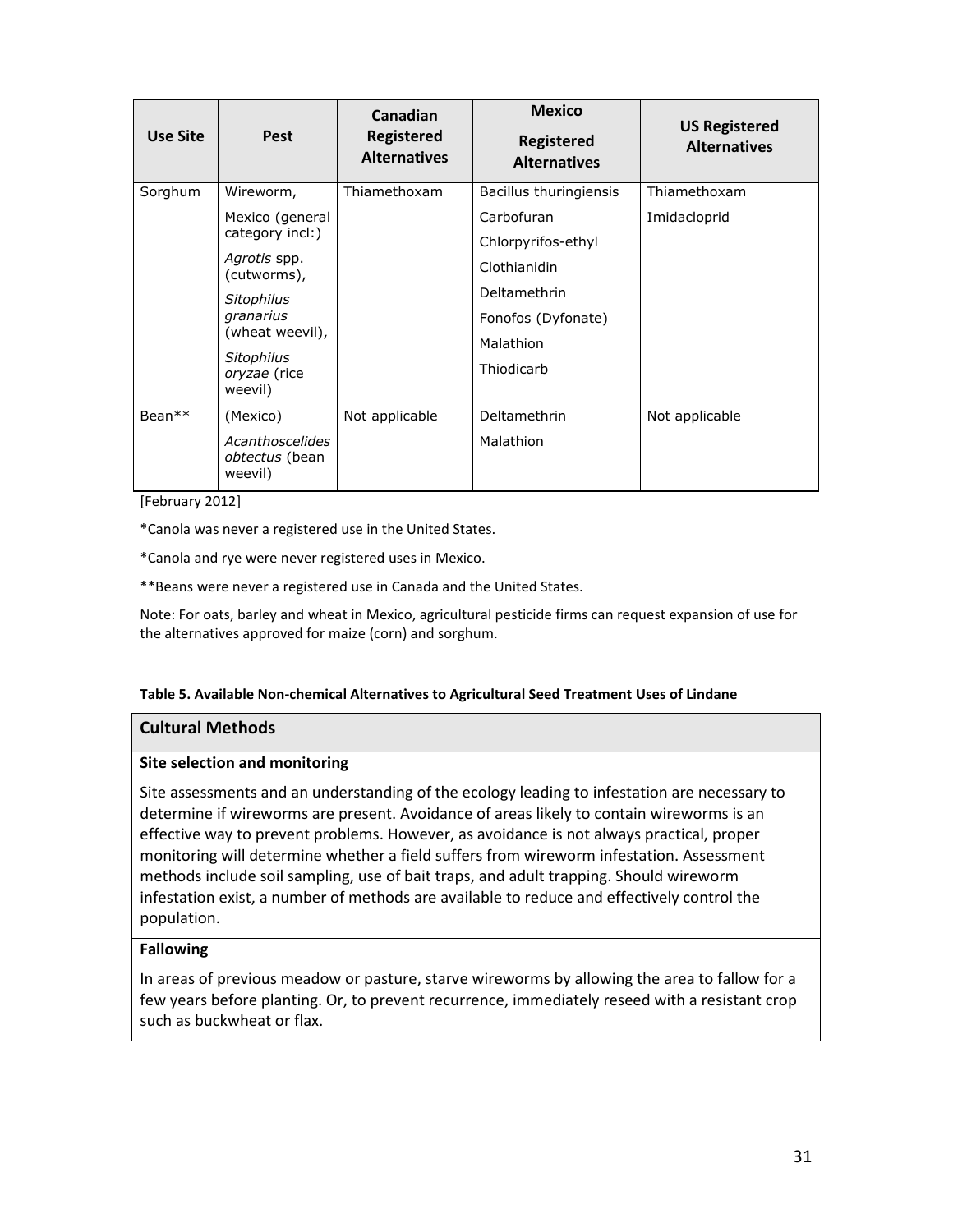#### **Crop rotation**

Small grains need to be rotated with a non-host species every year to reduce the severity of infestation and maintain low levels of pests. Acceptable crops include alfalfa, soybeans, and clover.

#### **Timing of seeding and planting**

Avoid early planting, especially in cold, wet conditions. Plant in warm, dry conditions whenever possible, usually later in the season for small grains. Larvae are deeper in the soil at this point, giving seedlings a greater chance of survival. Avoid planting too deep (2 to 5 cm is best) and increase seeding rate so stand can fill in if some seedlings or plants are destroyed. Use healthy seed. Encourage root development and early maturity by covering with a thin layer of manure.

#### **Shallow cultivation**

In early spring, cultivate the upper soil level. This will starve hatchlings, expose eggs for predation and damage larvae. Cultivation of summer fallow in late July can also destroy pupae, although summer fallow is not recommended in the case of wireworm infestation.

#### **Soil packing**

Firming the soil in the rows will impede wireworm travel. A press drill or packer hitched behind the seeder is recommended to firmly pack the seed row and create difficulties for wireworm movement. Wireworms will look for food in the looser packed soils between rows. Wider row spacing can also assist in decreasing flea beetle infestations. Restrict tillage to the upper 5 to 8 cm of soil to keep a firmly packed layer beneath the tilled layer. This will have the added effect of forcing adults to lay eggs closer to the surface, where they more easily desiccate or are located by predators.

#### **Biological Methods**

Research at Pacific Agri-Food Research Centre, in Agassiz, Canada, is examining the use of *Metarhizium anisopliae*, an insect fungal pathogen, to control wireworms. Results are promising so far but no commercial product currently exists.

## **4.3.3. Outreach and Education**

Because lindane is no longer used as a pesticide in Canada or the United States and almost all pesticide uses in Mexico are being phased out, there were no further efforts to exchange information on this topic. The US EPA's decisions and actions on lindane are publicly available (Docket numbers OPP-2002-0202, OPP-2006-0034, and OPP-2004-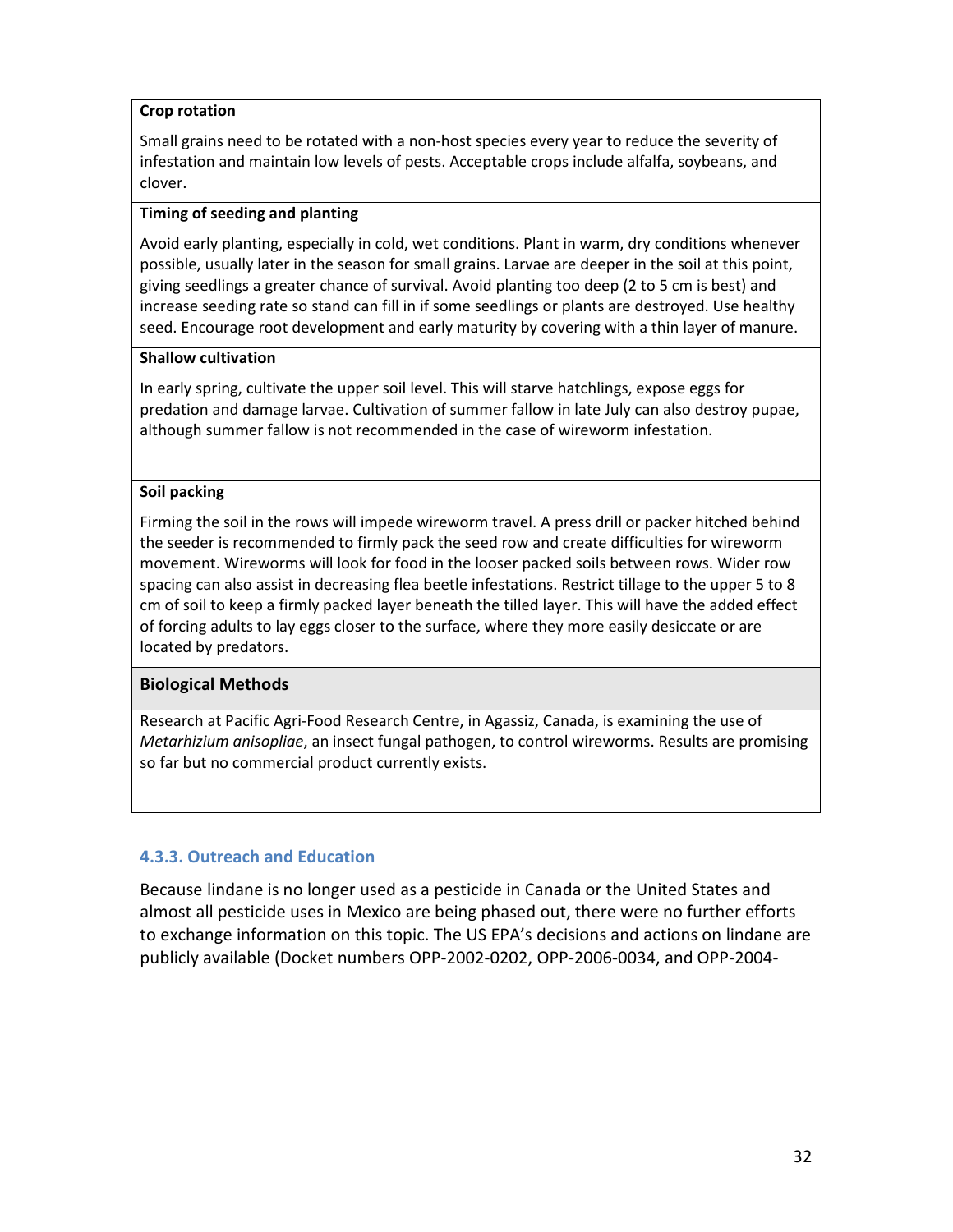0246). Further, the US EPA has prepared a fact sheet on the voluntary cancellation and Reregistration Eligibility Decision addendum<sup>76</sup> for the public.

Due to the cancellation of or phase out of pesticide uses of lindane in all three countries, extra efforts were not undertaken to convey the possible risks associated with pesticide uses of lindane under this action. Rather, efforts were increased to ensure information was passed regarding risks associated with pharmaceutical use. See section 4.1.3.

## 4.4. Trade Issues

Crompton Co. (Chemtura), which had sold lindane as a seed treatment in Canada, filed a claim for arbitration on 10 February 2005, in accordance with NAFTA Chapter 11, for compensation and damages related to the discontinuance of lindane sales in Canada. The Tribunal issued its final ruling on 2 August 2010, finding that Canada had not breached the provisions of NAFTA, and determined that Chemtura would bear the entire costs of the arbitration (\$688 000) and so be liable for one-half the fees and costs of the Government of Canada (C\$2.9 million). More information can be found on the Foreign Affairs and International Trade Canada website.<sup>77</sup>

## 4.5. Waste Management Issues

## **4.5.1. Water contamination**

j

The Canadian drinking water guideline for lindane was archived because lindane was no longer found in Canadian drinking water supplies at levels that could pose a risk to human health.<sup>78</sup>

If waste that contains lindane reaches a drinking water source, then it has the potential to cause contamination. In the United States, lindane has an enforceable standard (Maximum Contaminant Level (MCL) of 0.0002 mg/L) in drinking water under the Safe Drinking Water Act<sup>79</sup> for public water systems. If a public water system is in violation of the MCL for lindane, it must take action to address the contamination. $80$ 

The Safe Drinking Water Act (SDWA) requires the United States Environmental Protection Agency (US EPA) to conduct a periodic review of the existing National Primary Drinking Water Regulations (NPDWRs) that include MCLs and determine which,

<http://water.epa.gov/lawsregs/rulesregs/sdwa/index.cfm> (consulted July 2012).

 $^{76}$  EPA. 2006. Pesticides: Reregistration. Lindane Voluntary Cancellation and RED Addendum Fact Sheet. (July) <http://www.epa.gov/oppsrrd1/REDs/factsheets/lindane\_fs\_addendum.htm> (consulted June 2013).

 $77$  Foreign Affairs and International Trade Canada. See <http://www.international.gc.ca/international/index.aspx>.

 $^{78}$  Health Canada. Environmental and Workplace Health. Guidelines for Canadian Drinking Water Quality -Summary Table <http://www.hc-sc.gc.ca/ewh-semt/pubs/water-eau/2012-sum\_guide-res\_recom/index- $\frac{\text{eng.php}}{79}$ .

 $\overline{P}$  EPA. 2012. Safe Drinking Water Act (SDWA). US Environmental Protection Agency.

<sup>80</sup> For contaminants and their MCLs, see <www.epa.gov/safewater/mcl.html#listmcl>.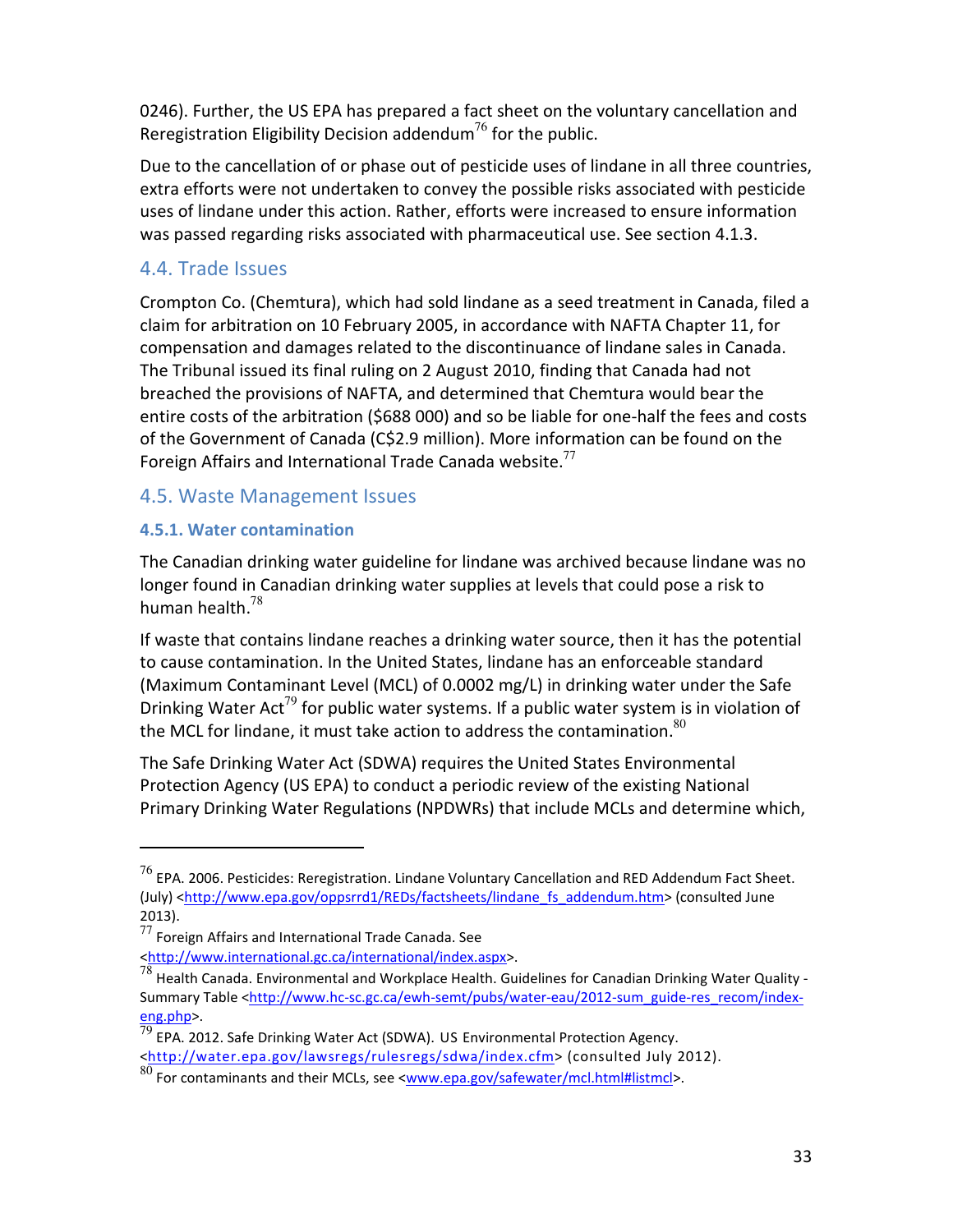if any, need revision. During the second round of this review (completed in March 2010), US EPA determined that a revision to the NPDWR for lindane was not required at that time, based on the low occurrence of this contaminant in source and finished drinking water samples.

Mexico continues to monitor levels of lindane and other isomers of HCH in environmental media.

## **4.5.2. Production residues**

Lindane was never produced in Canada or Mexico, although it was produced in the United States in the mid-20th century. However, historical records are sparse. The US EPA's Superfund Program $81$  was established in 1980 to locate, investigate, and clean up the worst hazardous waste sites nationwide. As of 2010, there are approximately a dozen sites being cleaned up under that program that have lindane listed as a contaminant.

In 2010, the National Programme for the Remediation of Contaminated Sites was published in Mexico. One year later, an online information system was made available (*Sistema Informático de Sitios Contaminados—*Sisco).<sup>82</sup> The objective of this information system is to register all contaminated sites considered as environmental liabilities and to serve as a tool to identify, characterize and prioritize sites, following a preliminary risk assessment phase. It is also considered a valuable instrument that will assist in the formulation and implementation of regulatory instruments for the environmental management of these sites.

## **4.5.3. Existing Stocks**

.

Since the onset of the NARAP, there have been no pesticide uses of lindane in Canada nor, as of 1 October 2009, in the United States. In Mexico, companies associated with AMIFAC reported that neither do stocks exist for the formulation of lindane, nor are there stocks of active ingredient for pesticide uses.

## 4.6. Science and Research

In order to add to the knowledge and understanding of lindane and thereby strengthen risk assessment and risk management strategies, the Parties have contributed to national, bilateral and trilateral monitoring efforts.

## **4.6.1. Environmental Monitoring and Modeling**

The Parties have worked nationally and collaboratively to improve knowledge in the field of monitoring and modeling of lindane in environmental media of North America.

 $81$  EPA. Superfund: Cleaning up the Nation's Hazardous Wastes's Sites. <http://www.epa.gov/superfund/>.

<sup>82</sup> Semarnat. n.d. Sistema Informático de Sitios Contaminados (SISCO), *Secretaría de Medio Ambiente y Recursos Naturales* <http://www.semarnat.gob.mx/temas/gestionambiental/Materiales y Actividades Riesgosas/sitioscontaminados/sisco/sisco.pdf> (consulted July 2012).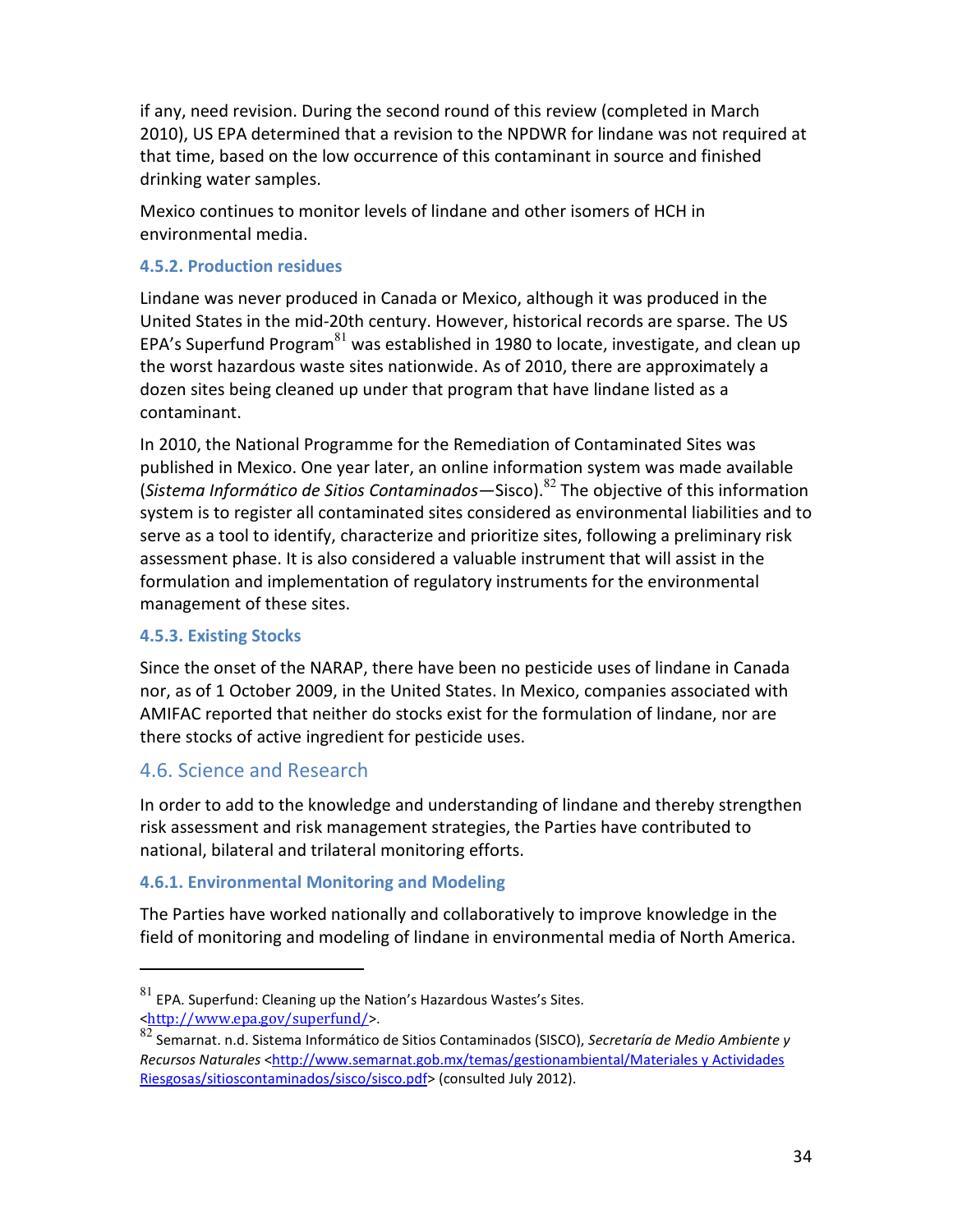Canada has developed regional and global numerical models, CanMETOP (Canadian Model for Environmental Transport of Organochlorine Pesticides) and MEDIA (Multicompartment Environmental Diagnosis and Assessment) respectively, for simulating the environmental transport of pesticides. These models can be used to simulate the transport of lindane and the other isomers of HCH both regionally in North America and globally. Canada and the US have continued to implement monitoring programs and have undertaken monitoring studies to better understand the trends and cycling of HCHs in the environment. Canada has undertaken monitoring studies to understand the air/water exchange of HCHs in Canada's north and the Great Lakes region.<sup>83,84,85</sup> The US EPA and Canada have continued to cooperate on the monitoring of lindane and  $\alpha$ -HCH in air and precipitation in the Great Lakes region. The US EPA has also continued to monitor for the presence of lindane and  $\alpha$ -HCH in Great Lakes top predator fish through the Great Lakes Fish Monitoring and Surveillance Program (GLFMSP). Spatial and temporal trends are reported in peer-reviewed literature, program reports, and through the State of the Great Lakes reports.

Both Canada and the US undertook initiatives with China to prepare and improve the use of emissions information on lindane in China, and thus assess their impact on the North American environment.<sup>86</sup> Total depositions of lindane due to global sources in 2005 were 30 tonnes in Canada, 12 tonnes in the United States, and 1 tonne in Mexico. In Canada, some 93% of the deposition was traced to major foreign sources: 7% from China, 8% from India, 3% from Europe, and 2% from the former Soviet Union, and 72% from elsewhere in North America. In the United States, 83% of total lindane deposition was due to global sources: 17% from China, 31% from India, 6% from Europe, and 4% from the FSU and 25% from North America. In Mexico, global sources contributed 71% of total deposition with 11% from China, 39% from India, 9% from Europe, 2% from the former Soviet Union, and 10% from elsewhere in North America. The authors noted that global sources have a strong influence on lindane levels in North America and specifically in the North American Arctic.

.

<sup>83</sup> Jantunen, L.M., P.A. Helm, H. Kylin, and T.F. Bidleman. 2008. Assessment of HCH air-water gas exchange in the Canadian Archipelago as affected by ice cover; Hexachlorocyclohexanes (HCHs) in the Canadian Archipelago. 2. Air-water gas exchange of α- and γ-HCHs. *Environ. Sci. Technol*. 42: 465–470.

<sup>84</sup> Bidleman, T.F., H. Kylin, H., L.M. Jantunen, L.M., P.A. Helm, P.A., 2007. Macdonald, R. Assessment and publication of HCH spatial distribution and air-water gas exchange in the Canadian Archipelago, based on 1999 data; Hexachlorocyclohexanes (HCHs) in the Canadian Archipelago. 1. Spatial distribution of α-, β-, and γ-HCHs. *Environ. Sci. Technol*. 41: 2688–2695.

<sup>85</sup> Jantunen, L.M., P.A. Helm, J.J. Ridal, and T.F. Bidleman. 2008. Assessment and publication of air-water gas exchange of HCHs in lakes Superior and Ontario, based on 1996-2004 data; Air-water gas exchange of chiral and a chiral organochlorine pesticides in the Great Lakes. *Atmos. Environ*. 42: 8533–42.

<sup>86</sup> Ma, J. and S. Venkatesh. 2008. Impact of intercontinental atmospheric transport of lindane on North American environment. Environment Canada. See

<sup>&</sup>lt;http://www.epa.gov/bns/reports/stakejun2008/Lindane \_Venkatesh\_08.pdf>.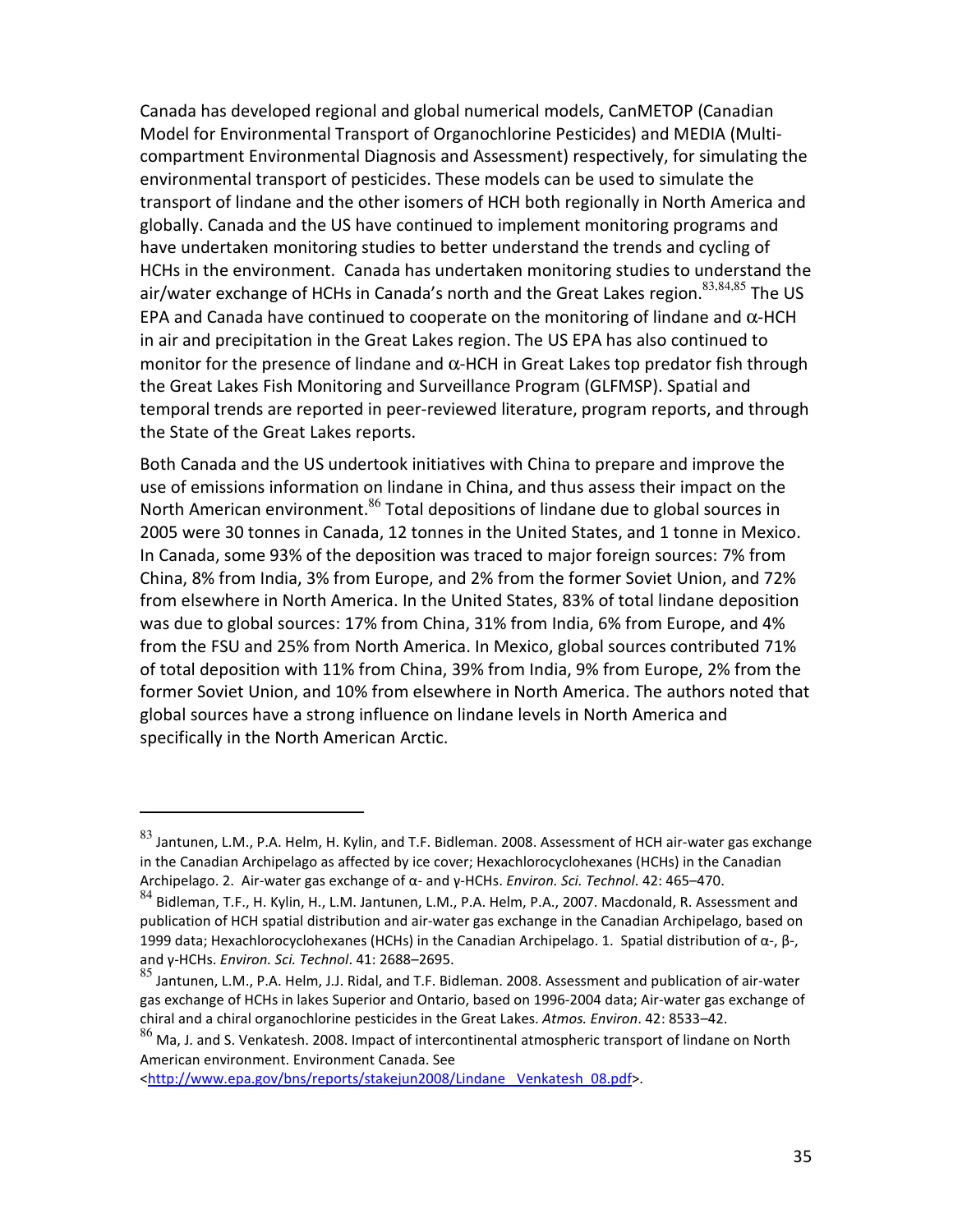The United States and Canada also contributed to the development of information on long-range transport of POPs through participation in the development of the OECD multimedia model for screening long-range transport potential and overall persistence of POPs. $87$ 

Although originally considered for action under the NARAP, further investigation into the issue of isomerization was not undertaken since the Risk Profile on Lindane. $88$  as developed by Mexico and adopted by the POPRC, concluded that isomerization was not considered a significant pathway for HCH conversions. The risk profile identified the environmental effects of lindane, which were also well summarized in the US EPA's Reregistration Eligibility Document on Lindane, Section III, Part B, Environmental Risk Assessment. $^{89}$ 

Canada continues to support the Global Atmospheric Passive Sampling (GAPS) $90$  study to investigate the atmospheric concentrations and transport of POPs on a global scale. Canada, Mexico and the United States all have sampling sites in the study, and lindane and  $\alpha$ -HCH are among the substances measured. Data from GAPS were a key contribution to the first global monitoring report under the Stockholm Convention on POPs adopted at COP4 in May 2009. Data from the GAPS network will contribute to the second global monitoring report that is due at COP7 in 2015.

INE, in connection with Proname, has conducted studies for determining the presence of POPs, including lindane, in the Valle de Yaquí, Sonora, and Coaztacoalcos, Veracruz.<sup>91</sup> Low levels of lindane were reported in both sites, in soils and in sediment layers, although quite diffuse. Other studies have also indicated the presence of lindane and other HCH isomers in soils and sediments.  $92$ 

In the framework of Lindane Task Force, two studies were carried out in different environmental and biological matrices. In 2008, a pilot study was developed, in collaboration with the Autonomous University of San Luis Potosí (UASLP) to assess the levels of lindane and its alpha and beta isomers in samples of commercial cow milk in 11 Mexican cities<sup>93</sup> Also in 2009, another study was done to determine whether the consumption of unprocessed milk and the pharmaceutical use lindane could be

l

<sup>87</sup> OECD: OECD Pov and LRTP Screening Tool, <http://www.oecd.org/env/ehs/riskassessment/oecdpovandlrtpscreeningtool.htm>.

<sup>88</sup> See source cited in footnote 7, *supra*.

 $89$  EPA. Pesticides: Reregistration. Lindane. Reregistration Eligibility Document on Lindane. <http://www.epa.gov/opp00001/reregistration/lindane/>.

 $90$  Environment Canada. 2010. Global Atmospheric Passive Sampling (GAPS) Network.

<sup>&</sup>lt;http://www.ec.gc.ca/rs-mn/default.asp?lang=En&n=22D58893-1> (consulted July 2012).

<sup>91</sup> See sources cited in footnotes 21 and 22, *supra*.

<sup>92</sup> See footnote 24, *supra*.

 $93$  Yáñez-Estrada, L. and N.E. Rivero-Pérez. 2009. Assessment of concentrations of lindane and other HCH isomers in milk in different regions of Mexico, Technical research report submitted to the Commission for Environmental Cooperation. Universidad Autónoma de San Luis Potosí (UASLP).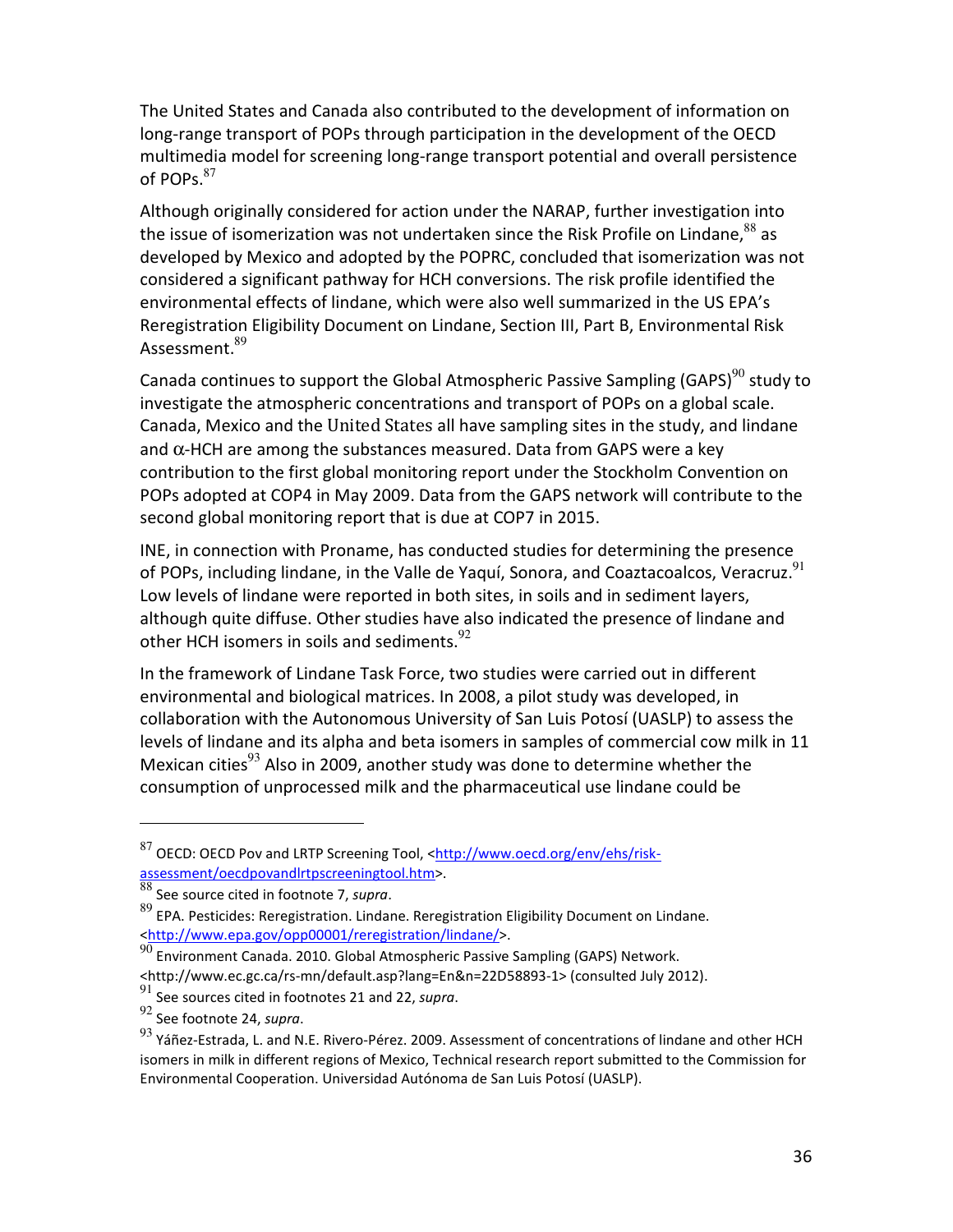significant routs of exposure for residents (children) of three Mexican communities with a history of exposure to such pesticides.<sup>94</sup>

## **4.6.2. Human Monitoring and Modeling**

l

The Parties worked collaboratively to support a *Trinational Biomonitoring Study* including subjects from the three countries. $95$  This study provides the first North American data set for some environmental contaminants, including the HCH isomers β-HCH and lindane plus polychlorinated biphenyls (PCBs) and dioxins/furans, as well as metals like lead and mercury, in the blood of women of childbearing age. Between 2005 and 2007, 125 Canadian women in five cities—Calgary, Halifax, Hamilton, Ottawa and Vancouver—participated in the study. In Mexico, 250 women were recruited in 10 cities: Córdoba, Coatzacoalcos, Salamanca, Tultitlán, Ciudad Obregón, Guadalajara, Hermosillo, Mérida, Monterrey, and Querétaro. For the United States, existing data from the NHANES conducted between 2001 and 2004 were used. It was noted that Mexican mothers had higher concentrations of  $β$ -HCH, due to the more recent use of these products in Mexico. Very few of the mothers from any country had detectable concentrations of lindane.

In Canada, the Northern Contaminants Program (NCP) evaluates contaminants in human tissues and traditional foods. The most recent NCP report, which included data on a range of contaminants, was released in the Canadian Arctic Contaminants and Human Health Assessment Report,<sup>96</sup> June 2009. Data on various HCH isomer concentrations are available in various reports to the NCP and future monitoring programs are being considered.

In 2009 the US Centers for Disease Control and Prevention published the Fourth National Report on Human Exposure to Environmental Chemicals.<sup>97</sup> Results for lindane and β-HCH, based on serum concentrations, are presented by age group and ethnicity.

Dietary patterns focused on the seasonally available subsistence foods for Arctic indigenous populations and eaten by different age groups in Alaska and Canada have been documented as. The creation of these databases and exposure/risk assessment models subsequently derived were supported in part by the US EPA and Health Canada's First Nations and Inuit Health Branch and are freely available through The

 $94$  Ize, I. 2010. Análisis de resultados del monitoreo de lindano e isómeros alfa y beta de HCH en leche bronca de vaca y en sangre de niños. Commission for Environmental Cooperation (CEC)

<sup>&</sup>lt;sup>95</sup> CEC. 2011. Trinational Biomonitoring Study: Assessment of Persistent Organic Pollutants and Selected Metals in the Blood of First-Birth Mothers in Southern Canada and Mexico and in Women of Reproductive Age in the United States. See <http://www.cec.org/Storage.asp?StorageID=10143> (consulted July 2012).

<sup>&</sup>lt;sup>96</sup> Aboriginal Affairs and Northern Development Canada. 2009. Canadian Arctic Contaminants Health Assessment Report, see link at <http://publications.gc.ca/pub?id=351816&sl=0> (consulted July 2012).

 $97$  CDC 2009. Fourth National Report on Human Exposure to Environmental Chemicals. Centers for Disease Control and Prevention. <http://www.cdc.gov/exposurereport/> (consulted July 2012).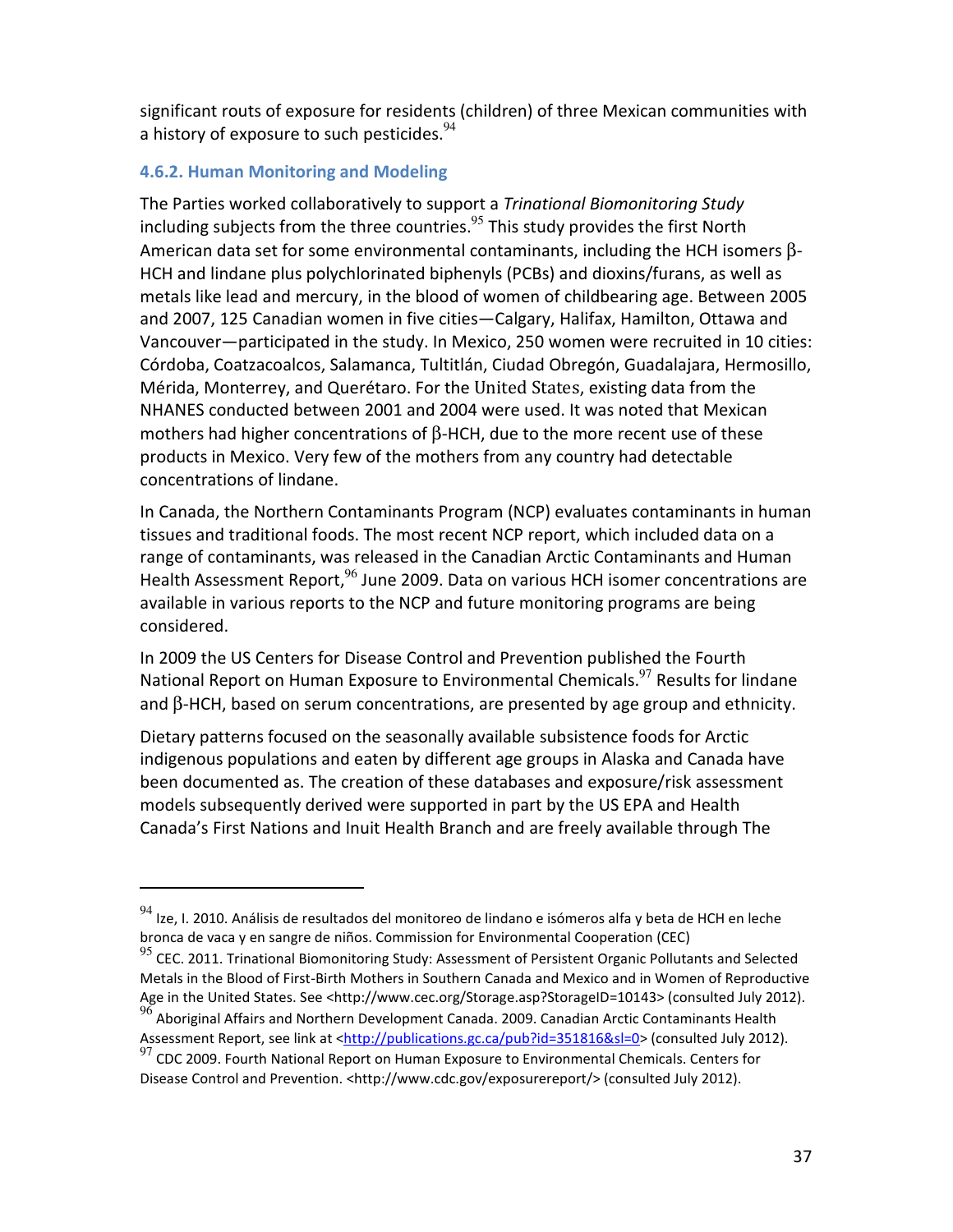Lifeline Group,<sup>98</sup> whose LifeLine™ Community-based Assessment Software<sup>©</sup> (C-BAS) Software provides a tool for researchers interested in community public health to utilize the valuable array of existing information to compile an exposure/risk assessment by population level, down to that of an individual community. A series of dietary profiles have already been created by The LifeLine Group and can be used for the exposure and risk assessments for those communities. LifeLine™ profiles can easily be modified using the Dietary Record Generator (DRG) $^{99}$  and the assessor's information or completely new community-specific dietary profiles created with the DRG.

The Parties considered investigation of human dietary exposure and direct exposure to lindane as a result of veterinary use as originally suggested in the NARAP. Shortly after the NARAP was published, all veterinary uses of lindane were either phased out (Canada and the United States) or in the process of being phased out (Mexico), and as such the Lindane Task Force agreed that limited resources would not be used to research this further.

## **4.6.3. Building capacity**

As part of the trilateral biomonitoring study,  $100$  the CEC worked closely with two Mexican analytical laboratories to draw on experiences in Canada and the United States around blood monitoring techniques and analytical procedures. Among other benefits, this has enhanced the capacity of Mexico's analytical facilities to monitor POPs as part of the country's obligations under the Stockholm Convention.

The Lindane Task Force also engaged the Environmental Monitoring and Assessment Standing Committee of the CEC to increase laboratory capacity and gather data on levels of lindane and other isomers of HCH in Mexico, through analysis of samples of blood and unpasteurized cow's milk from San Luis Potosí, Querétaro and Chiapas. The purpose of this project was to conduct an inter-calibration exercise with the participation of several laboratories in Mexico, and to standardize a quantification method for these types of samples. $^{101}$ 

## 4.7. Outreach and Education

.

As the three countries have either phased out (Canada and the United States) or are in the process of phasing out (Mexico) agriculture and veterinary uses of lindane, no work was undertaken to encourage lindane manufacturers, formulators, and distributors to develop publicly available best practices for lindane use and application in these areas as originally considered under the NARAP.

<sup>98</sup> The Lifeline Group. <http://www.thelifelinegroup.org/>.

<sup>&</sup>lt;sup>99</sup> EPA. n.d. Dietary Record Generator, Tribal LifeLine™Project.

<sup>&</sup>lt;http://www.epa.gov/osp/tribes/NatForum06/3\_25c.pdf> (consulted July 2012). <sup>100</sup> See footnote 95, *supra*.

<sup>101</sup> See sources cited in footnotes 93 and 94, *supra*.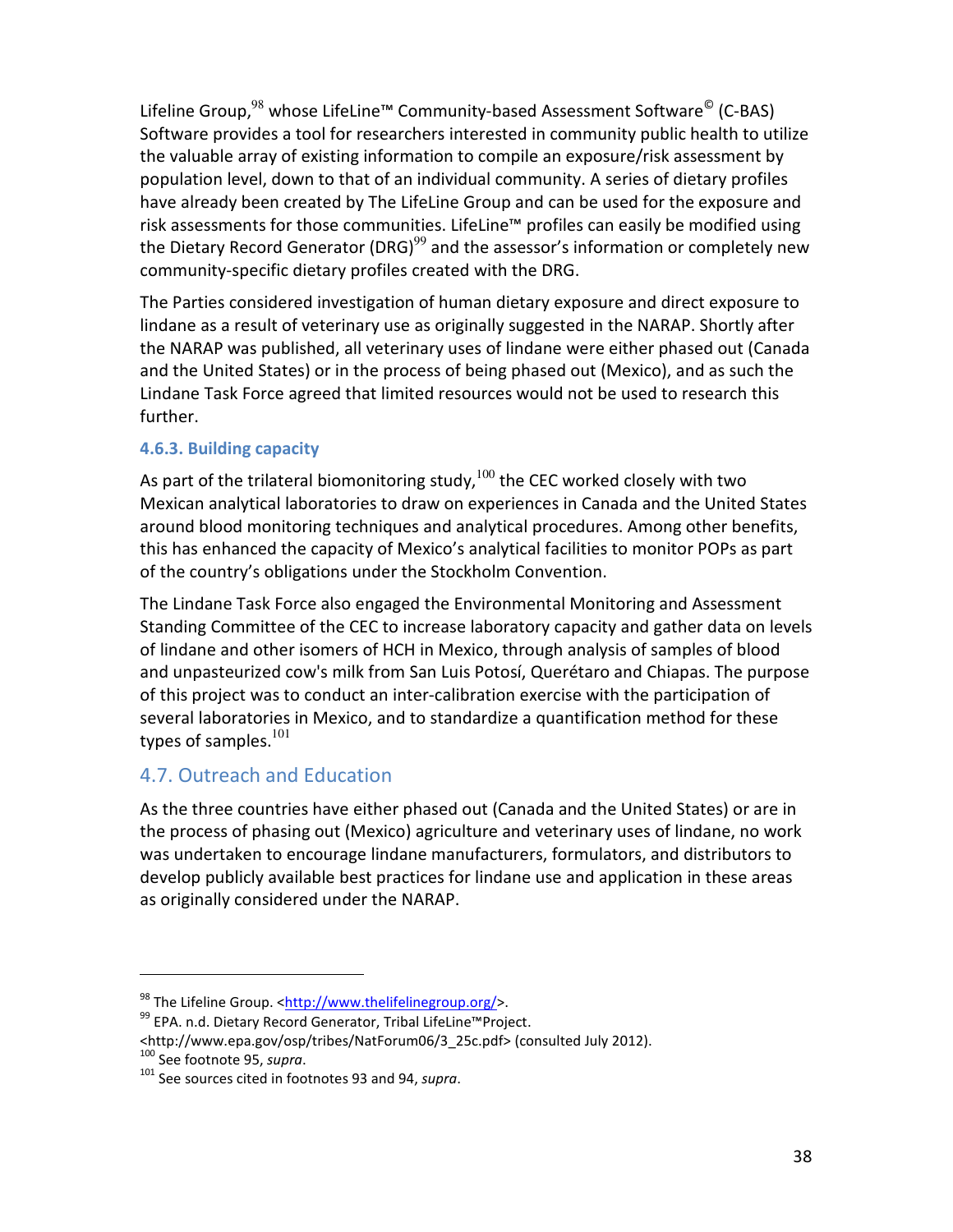Both Canada and the United States have extensive programs for outreach and education regarding pharmaceutical uses of lindane in their respective countries. Please see actions under section 1.3.

As noted in Section 3.2, Mexico formed an inter-secretarial working group towards obtaining and disseminating information on the additional POPs added to the Stockholm Convention, including lindane and the alpha- and beta-isomers of HCH. Also in 2010, the booklet "Learning to take care of the environment" was published by Semarnat; it is aimed to children to make recommendations that enable them to take care for the environment and health in different topics, including pesticide POPs.

## 4.8. Ensuring Compliance

## **4.8.1. Enforcement**

Neither Canada, nor the United States were informed of any illegal, unauthorized uses or illegal imports and exports of lindane and lindane containing products. Both countries utilize compliance monitoring programs to assure compliance by the regulated community with environmental laws and regulations through inspections, field monitoring, and other investigations. There are no specific compliance monitoring programs at the national level for lindane in Mexico. Mexico complies with its enforcement obligations as required under the Stockholm and Rotterdam Conventions

Pesticide regulatory officials from the United States and Canada have agreed on measures to enhance coordination of enforcement and compliance activities for pesticide regulation. These measures include the scheduling of regular conference calls, sharing of information and intelligence, including plans and reports, communications materials, alerts and bulletins. When mutual concerns are identified, enforcement and compliance offices coordinate activities. Stakeholders are informed of these activities through newsletters and reports to the NAFTA Technical Working Group on Pesticides.<sup>102</sup>

## **4.8.2. Measuring Success**

.

Both regionally and internationally, lindane use has decreased significantly over the past decade. The phase-out for agricultural use in North America has contributed to the decrease in concentrations in the North American environment. Canada, Mexico and the United States continue to monitor levels of HCH isomers in environmental media and human samples through national monitoring programs. Recent evidence shows levels of α-HCH and lindane decreasing in the environment<sup>103</sup> and humans, while in the Arctic, levels of β-HCH have increased in some environmental media. $^{104}$ 

 $102$  Health Canada. Consumer Product Safety. North American Free Trade Agreement Technical Working Group on Pesticides. <http://www.hc-sc.gc.ca/cps-spc/pest/part/int/\_nafta-alena/index-eng.php>.

<sup>103</sup> Venier, M., and R.A. Hites. 2010. (See fn 10, *supra*).

<sup>104</sup> Becker, S., et al. 2008. (See fn. 4, *supra*).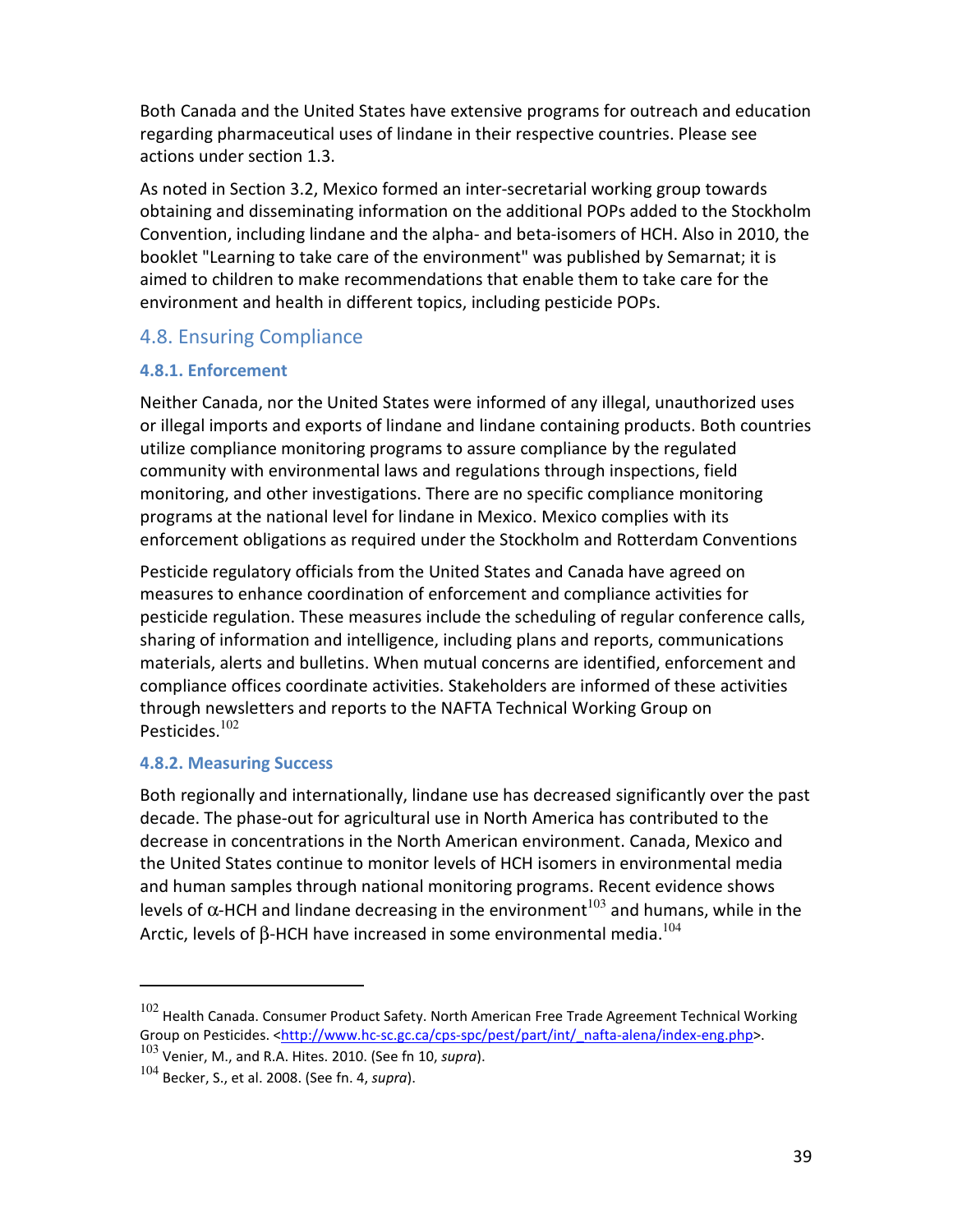The Parties will continue to monitor for lindane and other HCH isomers under their national and regional monitoring programs, such as AMAP, IADN, NHANES, Canada Food Basket, and Proname, to ensure a continuing decline in levels of HCH in the North American environment and people. The Parties will endeavor to support the efforts of the CEC Environmental Monitoring and Assessment Standing Committee to advance information collection and comparability of data at the North American regional level.

With the inclusion of lindane in the Stockholm Convention in 2009, the Parties saw the work in support of regional and international activities under the NARAP come to fruition. They agreed that the actions under the NARAP had been reasonably fulfilled and proposed the drafting of a status report to verify if this were in fact the case. In 2010, the Parties provided updates on the status of lindane in each country, and those updates have been integrated into this final report. The Parties will continue to work together but henceforth share information regarding lindane products, regulations, and uses through international fora rather than through the CEC.

## 4.9. Leveraging Resources

#### **4.9.1. Financial Resources**

Many actions under this NARAP required financial resources that were leveraged though sources outside the CEC. Funding for some actions was provided by the Secretariat, by an individual country, or by a combination of sources. The CEC Secretariat worked with the Parties to secure funds from the World Bank to undertake the Trilateral Biomonitoring Study.<sup>105</sup> The Secretariat and the Parties also contributed funding and inkind support for this large study.

The Secretariat also worked with the Parties to secure funding for Proname: a key tool in obtaining environmental data on substances of concern in the country. Under the coordination of the Secretariat and the CEC's Environmental Monitoring and Assessment Standing Committee, Proname has benefited from activities that have strengthened technical and human capacities in the Mexican laboratories participating in the associated projects.

Proname has limited multi-year funding from INE. This support from the federal government has helped to support program operations, including five monitoring sites in Mexico. Lindane and other HCH isomers are on the list of substances monitored at these sites.

#### **4.9.2. Human Resources**

The actions under this NARAP could not have been completed without the countless hours of support from experts within the Governments of Canada, Mexico and the United States, including experts from the scientific communities and stakeholders in

.

<sup>105</sup> See footnote 95, *supra*.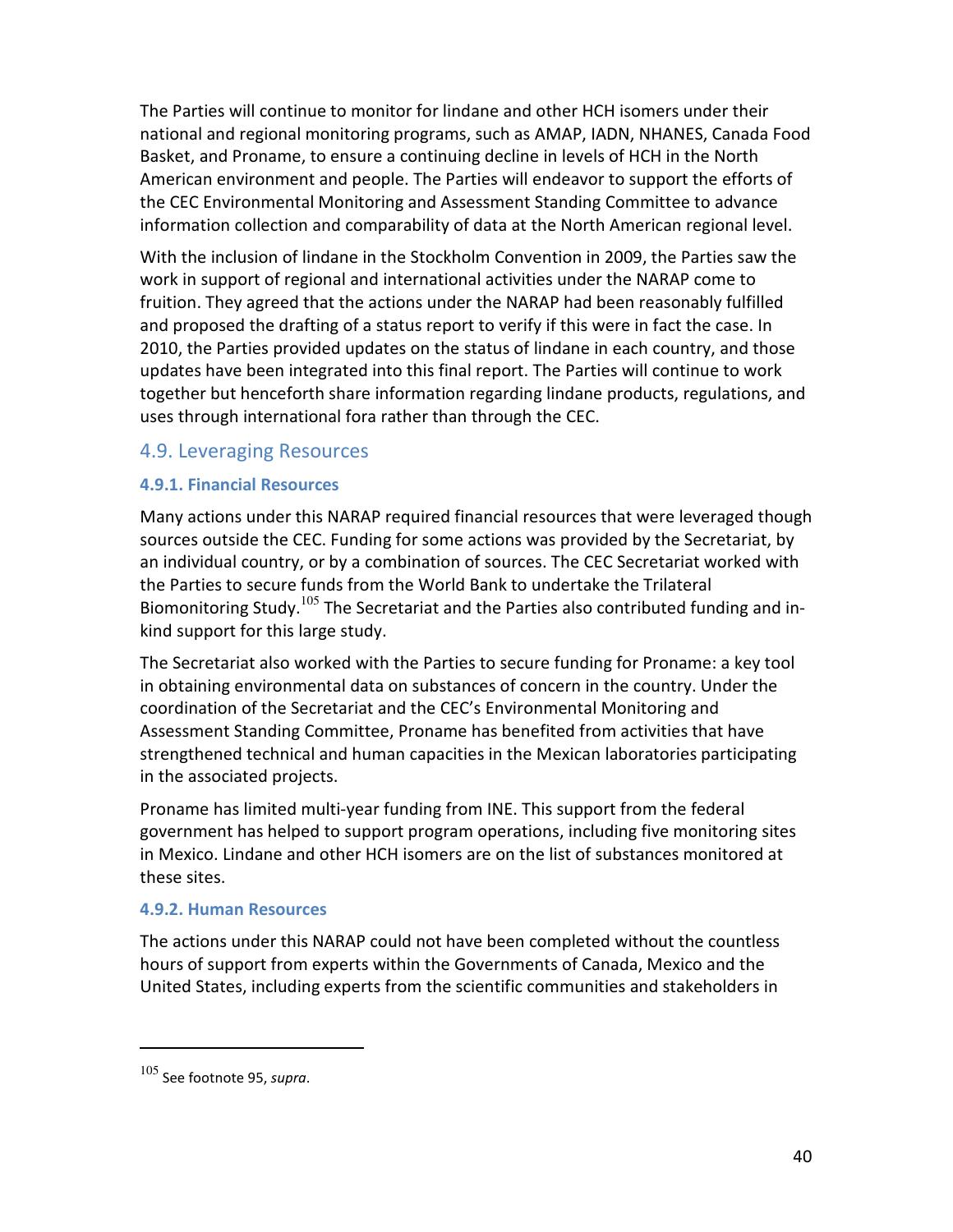each country. The Secretariat acted to assist these experts and provide overall coordination for implementation of actions under the NARAP.

## 4.10. Integration with International Activities

Recognizing potential of lindane and other HCH isomers' for regional and global longrange atmospheric and oceanic transport, the Parties worked with other countries through international initiatives and organizations to reduce lindane releases to all media.

Canada and the United States work with the UNECE POPs protocol and Canada has contributed information and expertise to the review of sufficiency and effectiveness of the protocol, including emissions and ambient levels and trends of HCH and other POPs in the environment. Results of this can be found in the 2005 chair's reports of the UNECE Working Group on Strategies and Review.<sup>106 107</sup>

Canada and Mexico are Parties to the Stockholm Convention. The United States, although not a Party to the Convention, attends and contributes to meetings of the Conference of the Parties (COP) and the POPs Review Committee (POPRC).

Canada and the United States will continue to collect data and report out on lindane and other HCH isomers in the context of the POPs Protocol to the UNECE CLRTAP.

In efforts to support the international activities under the NARAP, the Secretariat compiled information on production and use of lindane in China. Information on previous production in various countries was compiled and included in Annex A of the NARAP on Lindane and other HCH Isomers.

The Parties, independent of the CEC, supported risk reduction activities in China and India (two of the remaining producers of lindane in 2006) building on projects such as those that have been initiated by the US EPA.

In 2004, the US EPA initiated bilateral projects with China and India to promote risk reduction in those countries from lindane emissions. China has stopped all production and use of lindane and is now focusing on the cleanup of contaminated POPs sites, including former lindane manufacturing sites. This project with China was completed in 2006. India has reduced the use of lindane but did not pursue other projects with the US EPA regarding lindane.

In September 2006, the US EPA participated in an international workshop in China focused on lindane and the cleanup of contaminated sites. With the support of the

.

 $106$  UNECE. 2005. Technical Input for Reviewing the Protocol on Persistent Organic Pollutants. United Nations Economic Commission for Europe, Working Group on Strategies and Review, <http://www.unece.org/fileadmin/DAM/env/documents/2005/eb/wg5/eb.air.wg.5.2005.1.e.pdf> (consulted July 2012).

 $107$  UNECE. Environmental Policy. Treaties. Air Pollution. Convention Bodies. EMEP Steering Body. Outputs. Chair's Report. <http://www.unece.org/env/lrtap/taskforce/tfiam/chairs-reports.html>.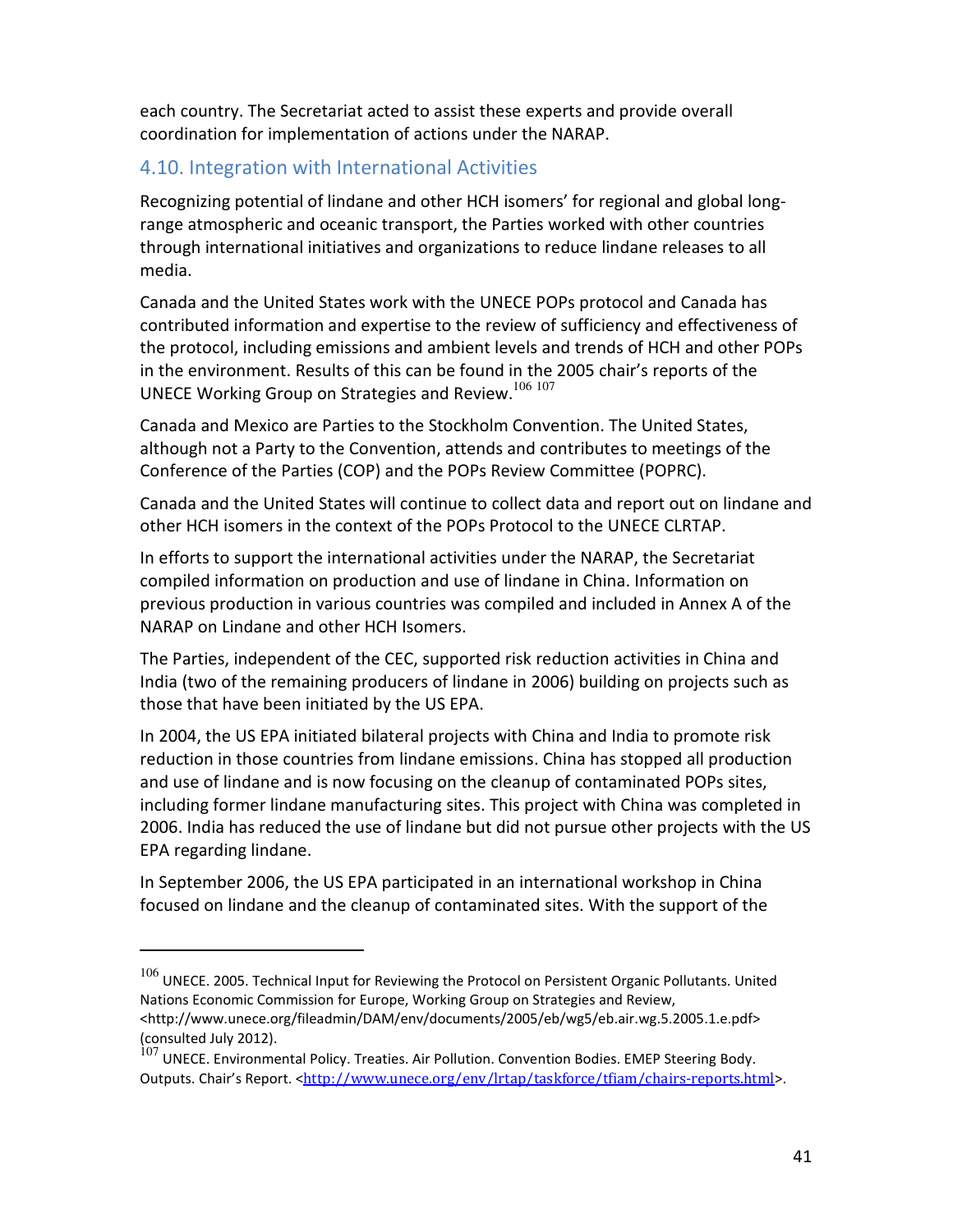United States, China's Ministry of Environmental Protection identified their remaining stocks of lindane and prohibited use of the substance. The next phase of the work will be support for the cleanup of lindane and HCH-contaminated sites.

The US EPA signed a letter of intent with the Institute for Control of Agrichemicals, Ministry of Agriculture (ICAMA) in China to work cooperatively on pesticide management, which could include substances that could have the characteristics of POPs. An extensive work program was agreed to and is being carried out. Projects include human health and environmental risk assessment methodologies and harmonization of pesticide residue standards for foods. In 2010, the US EPA and the Ministry for Environmental Protection of China renewed the Memorandum of Understanding, giving continued broad authority to work on POPs and other substances of concern.

## **5. Conclusions**

## 5.1. Benefits Derived from the Lindane NARAP

In concurrence with the NARAP, agricultural and veterinary uses of lindane have been phased out in Canada and the United States and are being phased out in Mexico. Lindane's pharmaceutical uses are being phased out in Mexico, will be phased out in Canada by 2016, and will be allowed only for second line treatment against lice and scabies in the United States.

The ability to phase out veterinary uses and reduce pharmaceutical uses of lindane was due in part to the sharing of information at the successful Lindane Task Force Workshop on Alternatives to Lindane Use, held in Mexico in 2005. Representatives from the environment and health departments of the three countries met with stakeholders to discuss and exchange available information on alternatives to pharmaceutical and agricultural lindane use. The results from this meeting are incorporated into Tables 2–5 of this report; the listed alternatives are considered by their respective governments to be viable replacements for lindane for these applications.

The Parties worked together to develop the first North American data set for some environmental contaminants, including lindane, in the blood of women of childbearing age. Results of the study can be found on the CEC website. The Parties worked together through this initiative and others to increase capacity in Mexico in the field of sample gathering and laboratory analysis of lindane and other POPs in different environmental media and human samples.

The CEC worked with Canada, the United States and China to prepare and improve the usage and emissions information on lindane in China and thus assess the impact of these emissions on the North American environment. A summary was included in the 2009 Biennial Progress Report for the Great Lakes Binational Toxics Strategy, and the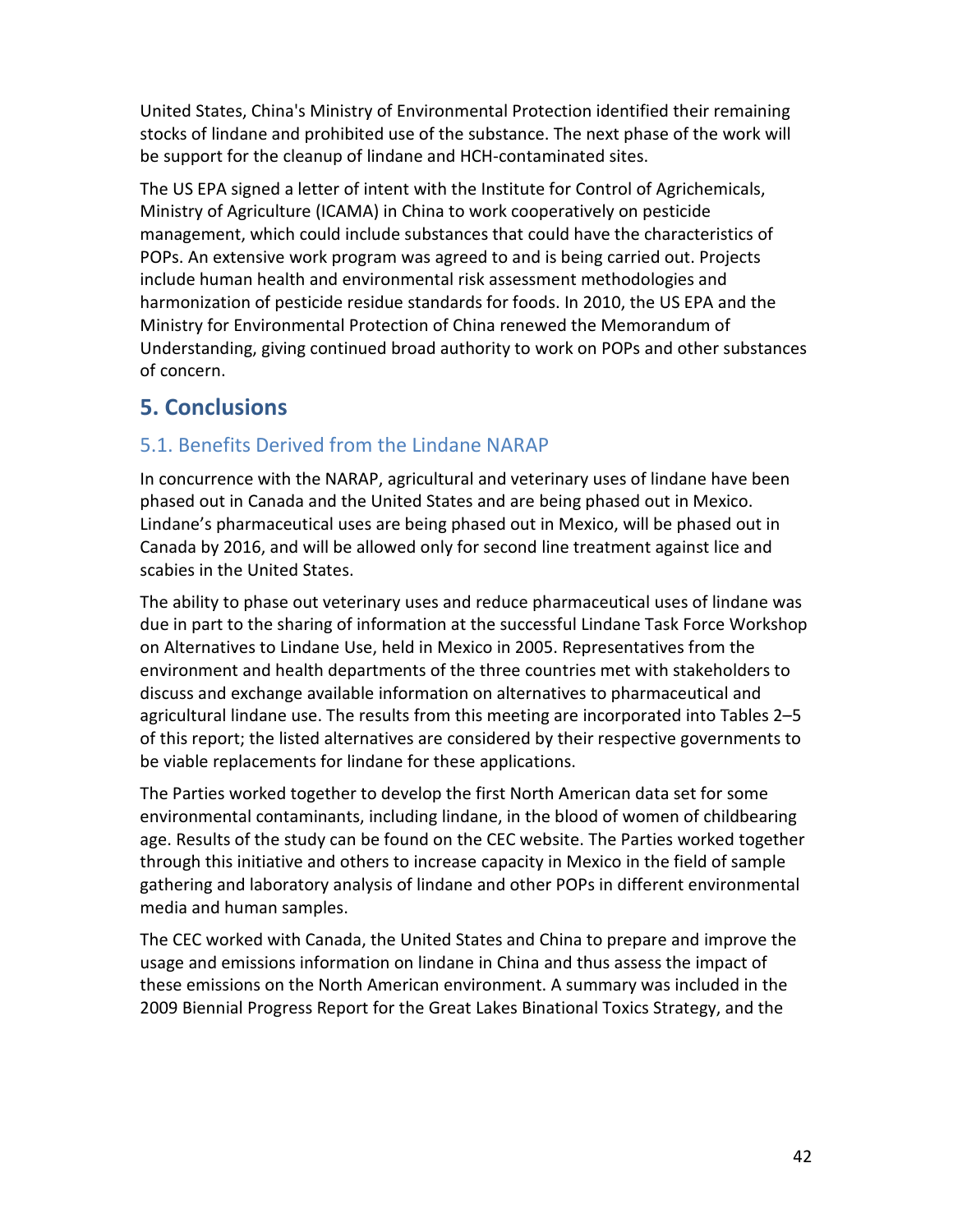authors of the summary concluded that global sources have a strong influence on lindane levels in North America and specifically in the Arctic.<sup>108</sup>

One significant benefit of development and implementation of the NARAP is the experience gained by Mexico in the course of drafting a national profile on lindane and supporting the nomination of lindane and related compounds as candidates for substances to be controlled under the Stockholm Convention on POPs. Mexico showed leadership during the POPs committee's review process by actively participating in scientific discussions and providing information to develop the risk profile and risk management evaluation for these compounds.

Additionally, Mexico was able to share the methodology that was used to collect data at the national level with the international community. This methodology was later incorporated into a handbook to support effective participation in the work of the POPs Review Committee. Mexico also had the opportunity to participate in international forums to share its experiences and lessons learned, including contributions to online seminars (webinars) organized by the Secretariat of the Stockholm Convention.

The activities implemented and efforts made by Mexico through this regional action plan have benefited the country with relevant lessons learned. As the positive issues that allowed the commitments of the NARAP, the following strengths can be mentioned

- All society sectors, including government, NGOs, academy and industry got involved in various ways in the NARAP actions.
- According to their specific functions, each institution was responsible for certain actions, this allowed a division of tasks and greater efficiency in the NARAP implementation process
- Even with its limitations, the national legal framework and tools led to the cancellation of lindane registries
- With some exceptions, importers and formulators of pesticides showed willingness and acceptance of the cancellation of lindane registries
- With the financial support from the CEC and other international organizations, it was possible to perform various monitoring and biomonitoring studies, as well as capacity building
- Information and knowledge exchange was a key point to comply with several NARAP commitments.

On the other side, the following weaknesses in the implementation of the NARAP could be identified:

• The complicated coordination between sectors and agencies involved

.

<sup>108</sup> See footnote 6, *supra*.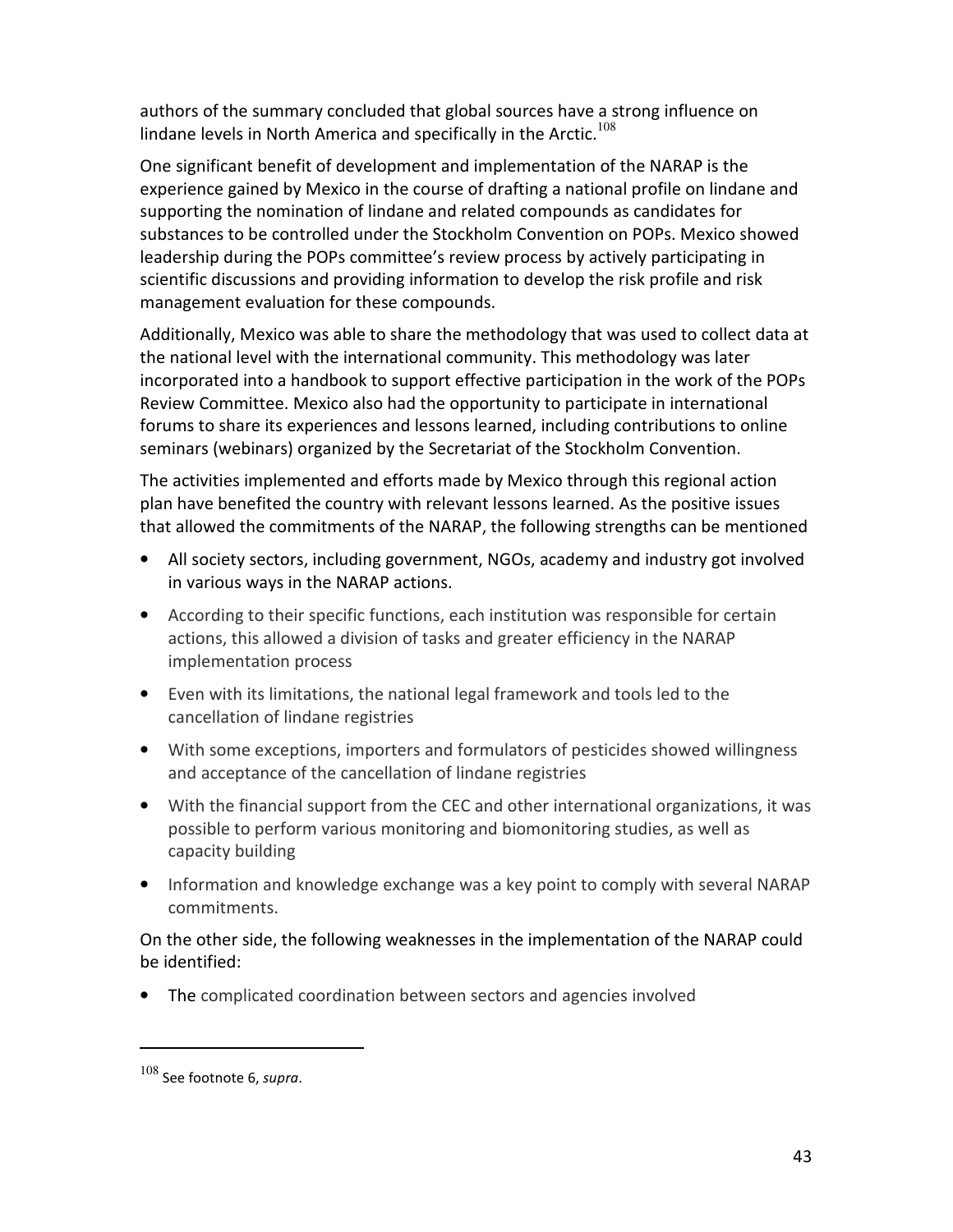- In the context of research and monitoring, insufficient human and financial resources and limited analytical infrastructure and trained personnel were major obstacles.
- Finally, the absence of legal tools to request and track information on the use of lindane was also a significant limitation.

Such lessons learned have been replicated in other efforts conducted by Mexico, such as the development of a national profile and diagnostic for Endosulfan.

## 5.2. Ongoing Implementation of Actions in Mexico

Although the Lindane Task Force considers the actions under the NARAP to be relatively complete, there remain concerns regarding lindane and other HCH isomers in Mexico. Certain items in the NARAP were identified by Mexico as points in need of further consideration in order to effectively complement the achievements obtained through the lindane NARAP. Detailed below are the outstanding actions as they relate to the identified action items.

- 1. As per NARAP section *4.2.1.1. Pharmaceutical: Inventory of lindane products used for pharmaceutical purposes;* there is no legal mechanism in place to generate an inventory of lindane products or stocks for pharmaceutical purposes in Mexico. At this time, Mexico cannot accurately verify trends in usage or quantify existing stocks.
- *2.* As per section *4.2.1.2. Pharmaceutical: Alternatives, on promoting research to investigate the safety and efficacy of alternatives and assess existing information;* Further exchange of information on substitutes and alternatives to lindane that allow for decreased risks in applications and uses, with a focus on their advantages and cost effectiveness is needed in Mexico.
- 3. As per NARAP section *4.2.5.1. Waste Management Issues: Water contamination, on assessing the exposure of surface and ground water to lindane;* further work is required in Mexico to determine if and where sources of lindane and other HCH isomer contaminated water exist and whether they might pose a risk of exposure to the Mexican population.
- 4. As per NARAP section *4.2.6.1. Science and Research: Environmental Monitoring and Modeling, on promoting research and to determine to what extent the use of lindane contributes to the atmospheric, terrestrial and aquatic burden of all HCH isomers in North America; on and supporting and promoting the development of scientific expertise in the field of modeling of pathways in the atmosphere, terrestrial, and aquatic systems;* more work is required in Mexico in the field of monitoring and biomonitoring of matrices for determining the levels of lindane and other isomers of HCH, as well as capacity building in these same areas, standardization of methods for environmental and biological matrices that have not yet been analyzed and finally, creation of a database to manage data from Mexican studies and monitoring programs. Some of these requirements can be met by the continued